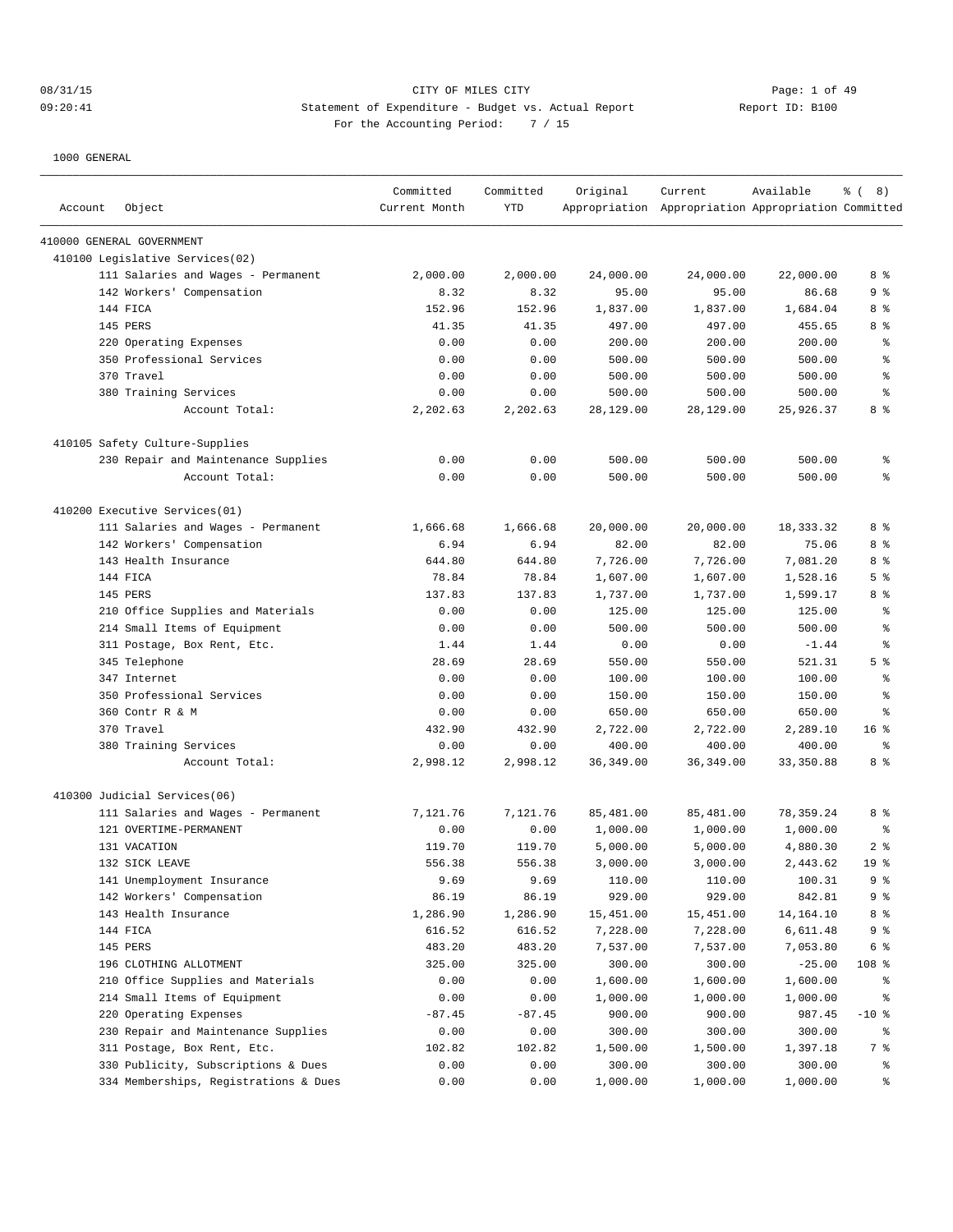# 08/31/15 CITY OF MILES CITY Page: 2 of 49 09:20:41 Statement of Expenditure - Budget vs. Actual Report Report ID: B100 For the Accounting Period: 7 / 15

|         |                                            | Committed     | Committed | Original   | Current                                             | Available    | $\frac{6}{6}$ ( 8) |
|---------|--------------------------------------------|---------------|-----------|------------|-----------------------------------------------------|--------------|--------------------|
| Account | Object                                     | Current Month | YTD       |            | Appropriation Appropriation Appropriation Committed |              |                    |
|         | 345 Telephone                              | 101.93        | 101.93    | 2,000.00   | 2,000.00                                            | 1,898.07     | 5 <sup>°</sup>     |
|         | 347 Internet                               | 118.10        | 118.10    | 1,500.00   | 1,500.00                                            | 1,381.90     | 8 %                |
|         | 350 Professional Services                  | 0.00          | 0.00      | 1,000.00   | 1,000.00                                            | 1,000.00     | နွ                 |
|         | 360 Contr R & M                            | 0.00          | 0.00      | 2,000.00   | 2,000.00                                            | 2,000.00     | $\,{}^{\circ}\!$   |
|         | 370 Travel                                 | 0.00          | 0.00      | 3,500.00   | 3,500.00                                            | 3,500.00     | $\,$ $\,$ $\,$     |
|         | 380 Training Services                      | 0.00          | 0.00      | 200.00     | 200.00                                              | 200.00       | ి                  |
|         | 382 Books                                  | 0.00          | 0.00      | 600.00     | 600.00                                              | 600.00       | ి                  |
|         | 533 Machinery and Equipment Rental         | 0.00          | 0.00      | 500.00     | 500.00                                              | 500.00       | ి                  |
|         | Account Total:                             | 10,840.74     | 10,840.74 | 143,936.00 | 143,936.00                                          | 133,095.26   | 8 %                |
|         | 410500 Financial Services(03)              |               |           |            |                                                     |              |                    |
|         | 111 Salaries and Wages - Permanent         | 9,254.06      | 9,254.06  | 110,973.00 | 110,973.00                                          | 101,718.94   | 8 %                |
|         | 131 VACATION                               | 8,189.76      | 8,189.76  | 2,200.00   | 2,200.00                                            | $-5,989.76$  | $372$ $%$          |
|         | 132 SICK LEAVE                             | 2,955.38      | 2,955.38  | 700.00     | 700.00                                              | $-2, 255.38$ | $422$ %            |
|         | 133 OTHER LEAVE PAY                        | 0.00          | 0.00      | 9,855.00   | 9,855.00                                            | 9,855.00     | နွ                 |
|         | 141 Unemployment Insurance                 | 31.05         | 31.05     | 186.00     | 186.00                                              | 154.95       | $17$ %             |
|         | 142 Workers' Compensation                  | 254.10        | 254.10    | 1,427.00   | 1,427.00                                            | 1,172.90     | 18 %               |
|         | 143 Health Insurance                       | 1,930.85      | 1,930.85  | 23,177.00  | 23,177.00                                           | 21,246.15    | 8 %                |
|         | 144 FICA                                   | 1,583.51      | 1,583.51  | 9,465.00   | 9,465.00                                            | 7,881.49     | $17$ %             |
|         | 145 PERS                                   | 1,645.37      | 1,645.37  | 10,232.00  | 10,232.00                                           | 8,586.63     | 16 <sup>°</sup>    |
|         | 196 CLOTHING ALLOTMENT                     | 300.00        | 300.00    | 450.00     | 450.00                                              | 150.00       | 67%                |
|         | 210 Office Supplies and Materials          | 0.00          | 0.00      | 3,000.00   | 3,000.00                                            | 3,000.00     | ి                  |
|         | 214 Small Items of Equipment               | 0.00          | 0.00      | 5,580.00   | 5,580.00                                            | 5,580.00     | $\,{}^{\circ}\!$   |
|         | 220 Operating Expenses                     | 50.00         | 50.00     | 2,600.00   | 2,600.00                                            | 2,550.00     | 2 <sup>8</sup>     |
|         | 230 Repair and Maintenance Supplies        | 0.00          | 0.00      | 200.00     | 200.00                                              | 200.00       | န္                 |
|         | 311 Postage, Box Rent, Etc.                | 714.77        | 714.77    | 3,600.00   | 3,600.00                                            | 2,885.23     | $20*$              |
|         | 320 Printing, Duplicating, Typing &        | 0.00          | 0.00      | 250.00     | 250.00                                              | 250.00       | ి                  |
|         | 330 Publicity, Subscriptions & Dues        | 0.00          | 0.00      | 1,400.00   | 1,400.00                                            | 1,400.00     | $\,{}^{\circ}\!$   |
|         | 334 Memberships, Registrations & Dues      | 2,791.20      | 2,791.20  | 3,400.00   | 3,400.00                                            | 608.80       | 82 %               |
|         | 345 Telephone                              | 50.25         | 50.25     | 750.00     | 750.00                                              | 699.75       | 7 %                |
|         | 347 Internet                               | 19.52         | 19.52     | 250.00     | 250.00                                              | 230.48       | 8 %                |
|         | 350 Professional Services                  | 1,623.86      | 1,623.86  | 22,000.00  | 22,000.00                                           | 20,376.14    | 7 %                |
|         | 360 Contr R & M                            | 5,324.00      | 5,324.00  | 15,732.00  | 15,732.00                                           | 10,408.00    | $34$ $%$           |
|         | 370 Travel                                 | 0.00          | 0.00      | 1,500.00   | 1,500.00                                            | 1,500.00     | ి                  |
|         | 380 Training Services                      | 0.00          | 0.00      | 1,000.00   | 1,000.00                                            | 1,000.00     | န္                 |
|         | 382 Books                                  | 0.00          | 0.00      | 200.00     | 200.00                                              | 200.00       | ి                  |
|         | 513 Liability                              | 26,637.38     | 26,637.38 | 26,638.00  | 26,638.00                                           | 0.62         | $100$ %            |
|         | 521 Surety Bonds for Officials & Employees | 750.00        | 750.00    | 750.00     | 750.00                                              | 0.00         | $100$ %            |
|         | Account Total:                             | 64,105.06     | 64,105.06 | 257,515.00 | 257,515.00                                          | 193,409.94   | $25$ $%$           |
|         | 410540 City Treasurer(09)                  |               |           |            |                                                     |              |                    |
|         | 111 Salaries and Wages - Permanent         | 1,666.67      | 1,666.67  | 20,000.00  | 20,000.00                                           | 18, 333. 33  | 8 %                |
|         | 142 Workers' Compensation                  | 6.94          | 6.94      | 83.00      | 83.00                                               | 76.06        | 8 %                |
|         | 143 Health Insurance                       | 0.00          | 0.00      | 7,726.00   | 7,726.00                                            | 7,726.00     | ್ಠಿ                |
|         | 144 FICA                                   | 127.50        | 127.50    | 1,607.00   | 1,607.00                                            | 1,479.50     | 8 %                |
|         | 145 PERS                                   | 137.84        | 137.84    | 1,737.00   | 1,737.00                                            | 1,599.16     | 8 %                |
|         | 214 Small Items of Equipment               | 0.00          | 0.00      | 900.00     | 900.00                                              | 900.00       | ွေ                 |
|         | 345 Telephone                              | 2.36          | 2.36      | 0.00       | 0.00                                                | $-2.36$      | နွ                 |
|         | 350 Professional Services                  | 0.00          | 0.00      | 100.00     | 100.00                                              | 100.00       | ್ಠಿ                |
|         | 360 Contr R & M                            | 0.00          | 0.00      | 1,000.00   | 1,000.00                                            | 1,000.00     | $\epsilon$         |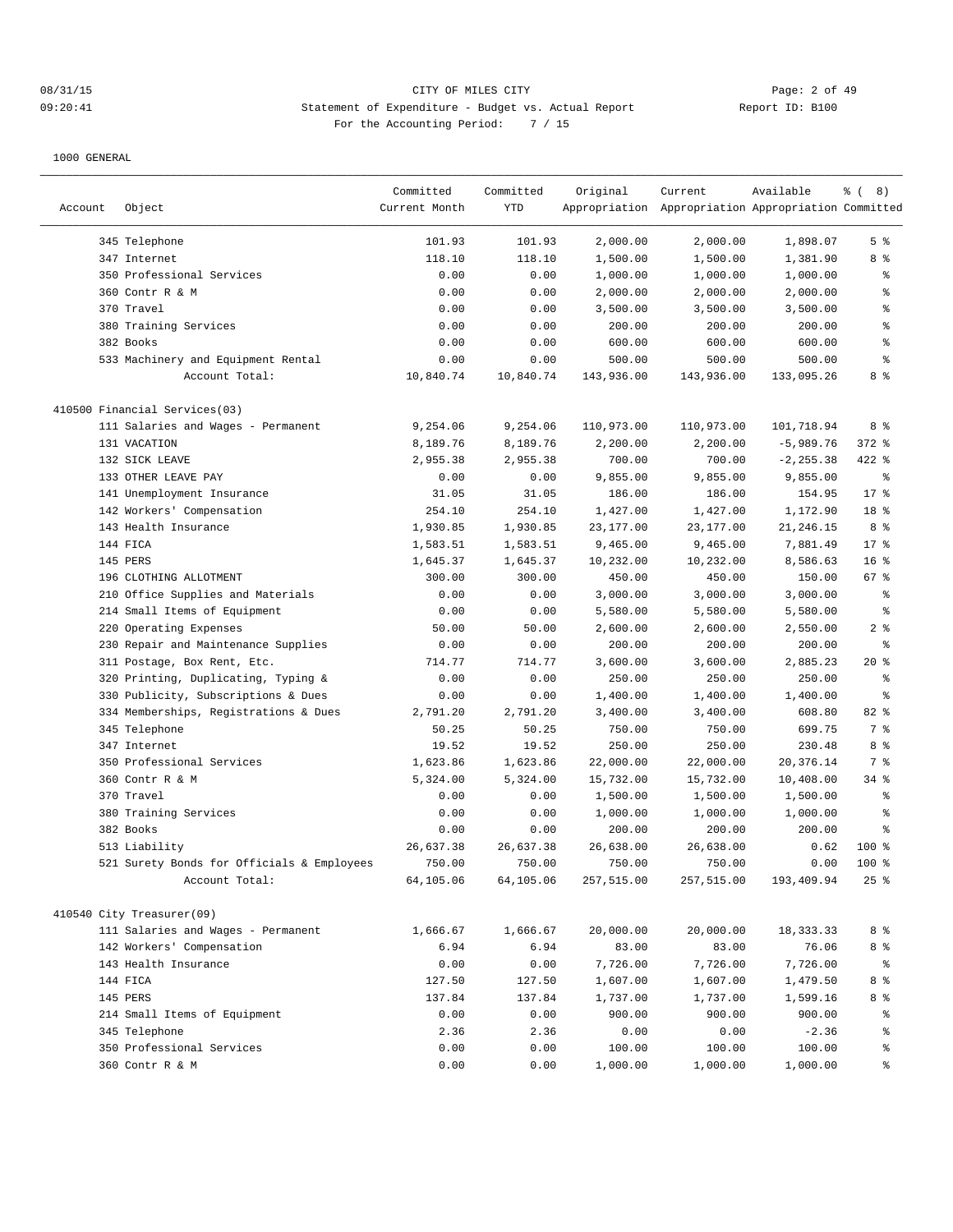# 08/31/15 CITY OF MILES CITY Page: 3 of 49 09:20:41 Statement of Expenditure - Budget vs. Actual Report Report ID: B100 For the Accounting Period: 7 / 15

| Account          | Object                                    | Committed<br>Current Month | Committed<br>YTD | Original   | Current<br>Appropriation Appropriation Appropriation Committed | Available  | <sub>ර</sub> ි (8) |
|------------------|-------------------------------------------|----------------------------|------------------|------------|----------------------------------------------------------------|------------|--------------------|
|                  | Account Total:                            | 1,941.31                   | 1,941.31         | 33,153.00  | 33,153.00                                                      | 31,211.69  | 6 %                |
| 410600 Elections |                                           |                            |                  |            |                                                                |            |                    |
|                  | 300 PURCHASED SERVICES                    | 0.00                       | 0.00             | 4,500.00   | 4,500.00                                                       | 4,500.00   | န္                 |
|                  | Account Total:                            | 0.00                       | 0.00             | 4,500.00   | 4,500.00                                                       | 4,500.00   | ి                  |
|                  | 411020 Community Services & Planning      |                            |                  |            |                                                                |            |                    |
|                  | 111 Salaries and Wages - Permanent        | 3,044.63                   | 3,044.63         | 33,924.00  | 33,924.00                                                      | 30,879.37  | 9 %                |
|                  | 121 OVERTIME-PERMANENT                    | 14.78                      | 14.78            | 500.00     | 500.00                                                         | 485.22     | 3%                 |
|                  | 131 VACATION                              | 218.18                     | 218.18           | 4,000.00   | 4,000.00                                                       | 3,781.82   | 5 <sup>°</sup>     |
|                  | 132 SICK LEAVE                            | 60.01                      | 60.01            | 2,000.00   | 2,000.00                                                       | 1,939.99   | 3%                 |
|                  | 133 OTHER LEAVE PAY                       | 0.00                       | 0.00             | 3,159.00   | 3,159.00                                                       | 3,159.00   | $\epsilon$         |
|                  | 141 Unemployment Insurance                | 5.26                       | 5.26             | 66.00      | 66.00                                                          | 60.74      | 8 %                |
|                  | 142 Workers' Compensation                 | 17.03                      | 17.03            | 200.00     | 200.00                                                         | 182.97     | 9 %                |
|                  | 143 Health Insurance                      | 701.38                     | 701.38           | 8,421.00   | 8,421.00                                                       | 7,719.62   | 8 %                |
|                  | 144 FICA                                  | 267.75                     | 267.75           | 3,334.00   | 3,334.00                                                       | 3,066.25   | 8 %                |
|                  | 145 PERS                                  | 276.06                     | 276.06           | 3,605.00   | 3,605.00                                                       | 3,328.94   | 8 %                |
|                  | 196 CLOTHING ALLOTMENT                    | 163.50                     | 163.50           | 314.00     | 314.00                                                         | 150.50     | $52$ $%$           |
|                  | 210 Office Supplies and Materials         | 0.00                       | 0.00             | 800.00     | 800.00                                                         | 800.00     | န္                 |
| 214              | Small Items of Equipment                  | 0.00                       | 0.00             | 800.00     | 800.00                                                         | 800.00     | $\,{}^{\circ}\!$   |
|                  | 220 Operating Expenses                    | 0.00                       | 0.00             | 100.00     | 100.00                                                         | 100.00     | ి                  |
|                  | 311 Postage, Box Rent, Etc.               | 3.39                       | 3.39             | 250.00     | 250.00                                                         | 246.61     | 1 <sup>8</sup>     |
|                  | 320 Printing, Duplicating, Typing &       | 0.00                       | 0.00             | 500.00     | 500.00                                                         | 500.00     | ႜ                  |
|                  | 327 Map Printing                          | 0.00                       | 0.00             | 100.00     | 100.00                                                         | 100.00     | န္                 |
| 330              | Publicity, Subscriptions & Dues           | 0.00                       | 0.00             | 775.00     | 775.00                                                         | 775.00     | ి                  |
|                  | 331 Publication of Formal & Legal Notices | 0.00                       | 0.00             | 300.00     | 300.00                                                         | 300.00     | ి                  |
|                  | 334 Memberships, Registrations & Dues     | 0.00                       | 0.00             | 200.00     | 200.00                                                         | 200.00     | ి                  |
|                  | 345 Telephone                             | 75.29                      | 75.29            | 900.00     | 900.00                                                         | 824.71     | 8 %                |
|                  | 347 Internet                              | 0.00                       | 0.00             | 100.00     | 100.00                                                         | 100.00     | နွ                 |
|                  | 350 Professional Services                 | 4,773.08                   | 4,773.08         | 195,000.00 | 195,000.00                                                     | 190,226.92 | 2 <sup>8</sup>     |
|                  | 360 Contr R & M                           | 0.00                       | 0.00             | 1,500.00   | 1,500.00                                                       | 1,500.00   | န္                 |
|                  | 370 Travel                                | 92.64                      | 92.64            | 1,200.00   | 1,200.00                                                       | 1,107.36   | 8 %                |
|                  | 380 Training Services                     | 0.00                       | 0.00             | 1,000.00   | 1,000.00                                                       | 1,000.00   | ႜ                  |
|                  | 382 Books                                 | 0.00                       | 0.00             | 150.00     | 150.00                                                         | 150.00     | န္                 |
|                  | Account Total:                            | 9,712.98                   | 9,712.98         | 263,198.00 | 263,198.00                                                     | 253,485.02 | 4%                 |
|                  | 411100 Legal Services(04)                 |                            |                  |            |                                                                |            |                    |
|                  | 111 Salaries and Wages - Permanent        | 8,134.99                   | 8,134.99         | 97,975.00  | 97,975.00                                                      | 89,840.01  | 8 %                |
|                  | 131 VACATION                              | 449.96                     | 449.96           | 3,000.00   | 3,000.00                                                       | 2,550.04   | 15 <sup>°</sup>    |
|                  | 132 SICK LEAVE                            | 0.00                       | 0.00             | 1,500.00   | 1,500.00                                                       | 1,500.00   | ွေ                 |
|                  | 141 Unemployment Insurance                | 12.99                      | 12.99            | 154.00     | 154.00                                                         | 141.01     | $8\degree$         |
|                  | 142 Workers' Compensation                 | 49.57                      | 49.57            | 564.00     | 564.00                                                         | 514.43     | 9 %                |
|                  | 144 FICA                                  | 662.50                     | 662.50           | 7,839.00   | 7,839.00                                                       | 7,176.50   | 8 %                |
|                  | 145 PERS                                  | 709.97                     | 709.97           | 8,475.00   | 8,475.00                                                       | 7,765.03   | 8 %                |
|                  | 196 CLOTHING ALLOTMENT                    | 75.00                      | 75.00            | 100.00     | 100.00                                                         | 25.00      | 75 %               |
|                  | 210 Office Supplies and Materials         | 0.00                       | 0.00             | 500.00     | 500.00                                                         | 500.00     | ి                  |
|                  | 214 Small Items of Equipment              | 0.00                       | 0.00             | 450.00     | 450.00                                                         | 450.00     | ွေ                 |
|                  | 220 Operating Expenses                    | 226.05                     | 226.05           | 1,500.00   | 1,500.00                                                       | 1,273.95   | 15 <sub>8</sub>    |
|                  | 311 Postage, Box Rent, Etc.               | 39.18                      | 39.18            | 600.00     | 600.00                                                         | 560.82     | 7 %                |
|                  | 345 Telephone                             | 2.36                       | 2.36             | 120.00     | 120.00                                                         | 117.64     | 2 <sup>8</sup>     |
|                  | 350 Professional Services                 | 2,440.00                   | 2,440.00         | 15,501.00  | 15,501.00                                                      | 13,061.00  | 16 <sup>°</sup>    |
|                  |                                           |                            |                  |            |                                                                |            |                    |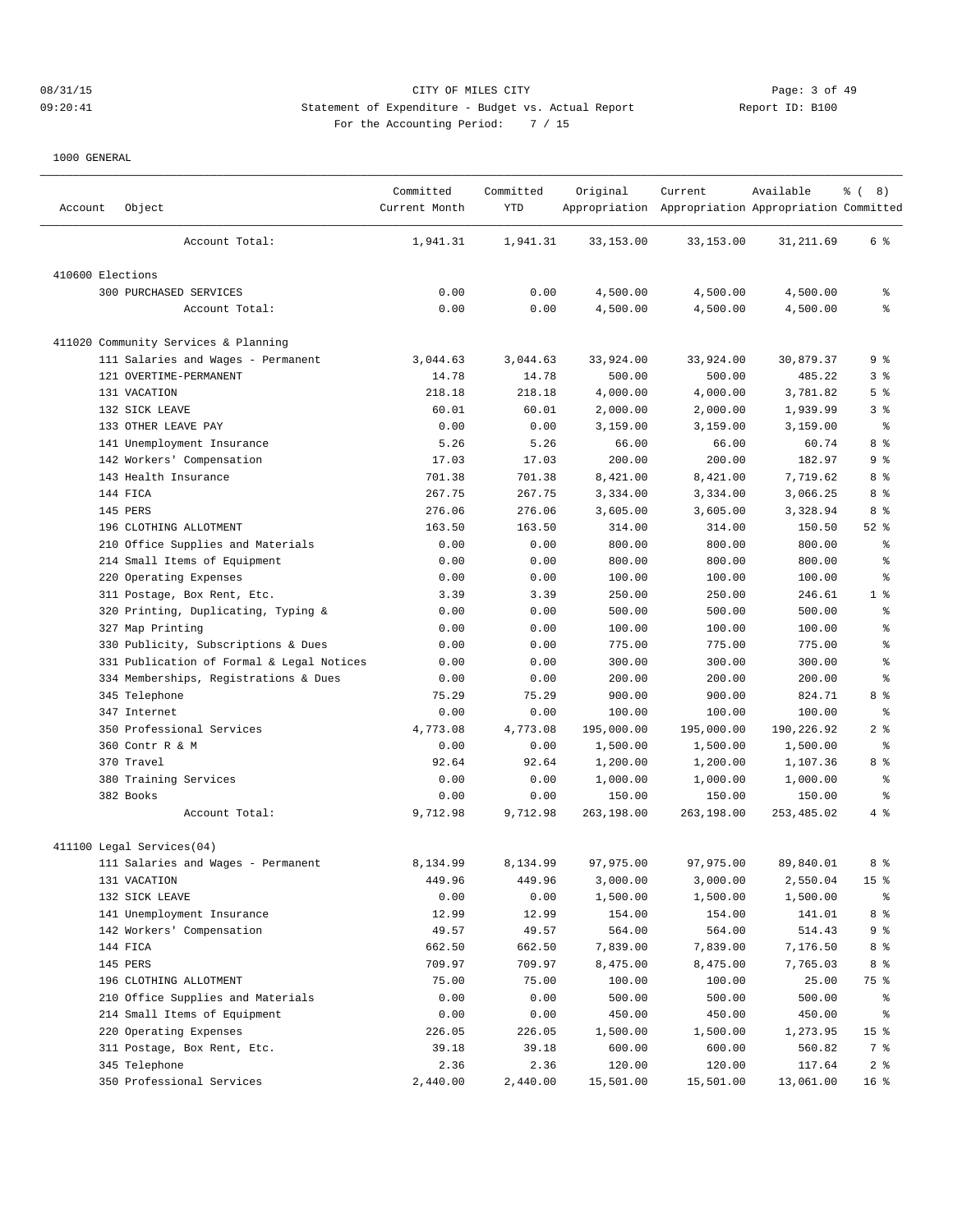# 08/31/15 CITY OF MILES CITY Page: 4 of 49 09:20:41 Statement of Expenditure - Budget vs. Actual Report Changer Report ID: B100 For the Accounting Period: 7 / 15

| Account              | Object                                     | Committed<br>Current Month | Committed<br><b>YTD</b> | Original   | Current<br>Appropriation Appropriation Appropriation Committed | Available   | <sub>ර</sub> ි (8) |
|----------------------|--------------------------------------------|----------------------------|-------------------------|------------|----------------------------------------------------------------|-------------|--------------------|
|                      | 360 Contr R & M                            | 0.00                       | 0.00                    | 100.00     | 100.00                                                         | 100.00      | ి                  |
|                      | 370 Travel                                 | 0.00                       | 0.00                    | 550.00     | 550.00                                                         | 550.00      | ి                  |
|                      | Account Total:                             | 12,802.57                  | 12,802.57               | 138,928.00 | 138,928.00                                                     | 126, 125.43 | 9 %                |
|                      | 411101 Labor Negotiations                  |                            |                         |            |                                                                |             |                    |
|                      | 350 Professional Services                  | 0.00                       | 0.00                    | 11,000.00  | 11,000.00                                                      | 11,000.00   | ႜ                  |
|                      | Account Total:                             | 0.00                       | 0.00                    | 11,000.00  | 11,000.00                                                      | 11,000.00   | $\approx$          |
| 411230 City Hall     |                                            |                            |                         |            |                                                                |             |                    |
|                      | 214 Small Items of Equipment               | 0.00                       | 0.00                    | 400.00     | 400.00                                                         | 400.00      | ి                  |
|                      | 220 Operating Expenses                     | 85.00                      | 85.00                   | 2,500.00   | 2,500.00                                                       | 2,415.00    | 3%                 |
|                      | 230 Repair and Maintenance Supplies        | 0.00                       | 0.00                    | 1,500.00   | 1,500.00                                                       | 1,500.00    | န္                 |
|                      | 341 Electric Utility Services              | 648.16                     | 648.16                  | 5,000.00   | 5,000.00                                                       | 4,351.84    | $13*$              |
|                      | 342 Water Utility Services                 | 52.53                      | 52.53                   | 750.00     | 750.00                                                         | 697.47      | 7 %                |
|                      | 343 Sewer Utility Services                 | 32.50                      | 32.50                   | 370.00     | 370.00                                                         | 337.50      | 9 <sup>°</sup>     |
|                      | 344 Gas Utility Service                    | 33.36                      | 33.36                   | 3,750.00   | 3,750.00                                                       | 3,716.64    | 1 <sup>8</sup>     |
|                      | 346 Garbage Service                        | 0.00                       | 0.00                    | 200.00     | 200.00                                                         | 200.00      | ి                  |
|                      | 360 Contr R & M                            | 720.39                     | 720.39                  | 0.00       | 0.00                                                           | $-720.39$   | ిక                 |
|                      | 400 BUILDING MATERIALS                     | 0.00                       | 0.00                    | 2,000.00   | 2,000.00                                                       | 2,000.00    | ిక                 |
|                      | 511 Insurance on Buildings                 | 2,272.93                   | 2,272.93                | 2,273.00   | 2,273.00                                                       | 0.07        | $100$ %            |
|                      | Account Total:                             | 3,844.87                   | 3,844.87                | 18,743.00  | 18,743.00                                                      | 14,898.13   | $21$ %             |
|                      | 411840 Program Assistant                   |                            |                         |            |                                                                |             |                    |
|                      | 111 Salaries and Wages - Permanent         | 2,757.29                   | 2,757.29                | 32,615.00  | 32,615.00                                                      | 29,857.71   | 8 %                |
|                      | 131 VACATION                               | 0.00                       | 0.00                    | 468.00     | 468.00                                                         | 468.00      | ి                  |
|                      | 132 SICK LEAVE                             | 0.00                       | 0.00                    | 468.00     | 468.00                                                         | 468.00      | န္                 |
|                      | 133 OTHER LEAVE PAY                        | 0.00                       | 0.00                    | 2,715.00   | 2,715.00                                                       | 2,715.00    | ిక                 |
|                      | 141 Unemployment Insurance                 | 4.14                       | 4.14                    | 55.00      | 55.00                                                          | 50.86       | 8 %                |
|                      | 142 Workers' Compensation                  | 33.86                      | 33.86                   | 418.00     | 418.00                                                         | 384.14      | 8 %                |
|                      | 143 Health Insurance                       | 601.67                     | 601.67                  | 7,726.00   | 7,726.00                                                       | 7,124.33    | 8 %                |
|                      | 144 FICA                                   | 210.95                     | 210.95                  | 2,774.00   | 2,774.00                                                       | 2,563.05    | 8 %                |
|                      | 145 PERS                                   | 215.63                     | 215.63                  | 2,999.00   | 2,999.00                                                       | 2,783.37    | 7 %                |
|                      | 220 Operating Expenses                     | 0.00                       | 0.00                    | 374.00     | 374.00                                                         | 374.00      | ႜ                  |
|                      | 350 Professional Services                  | 0.00                       | 0.00                    | 2,169.00   | 2,169.00                                                       | 2,169.00    | နွ                 |
|                      | Account Total:                             | 3,823.54                   | 3,823.54                | 52,781.00  | 52,781.00                                                      | 48,957.46   | 7 %                |
|                      | Account Group Total:                       | 112, 271.82                | 112, 271.82             | 988,732.00 | 988,732.00                                                     | 876,460.18  | $11$ %             |
| 420000 PUBLIC SAFETY |                                            |                            |                         |            |                                                                |             |                    |
|                      | 420140 Crime Control and Investigation(05) |                            |                         |            |                                                                |             |                    |
|                      | 111 Salaries and Wages - Permanent         | 60,669.60                  | 60,669.60               | 706,732.00 | 706,732.00                                                     | 646,062.40  | 9 %                |
|                      | 121 OVERTIME-PERMANENT                     | 2,206.87                   | 2,206.87                | 21,500.00  | 21,500.00                                                      | 19,293.13   | 10 <sup>°</sup>    |
|                      | 131 VACATION                               | 6,458.01                   | 6,458.01                | 30,000.00  | 30,000.00                                                      | 23,541.99   | $22$ %             |
|                      | 132 SICK LEAVE                             | 0.00                       | 0.00                    | 7,500.00   | 7,500.00                                                       | 7,500.00    | ွေ                 |
|                      | 133 OTHER LEAVE PAY                        | 651.30                     | 651.30                  | 8,004.00   | 8,004.00                                                       | 7,352.70    | 8 %                |
|                      | 134 HOLIDAY PAY                            | 1,077.25                   | 1,077.25                | 21,500.00  | 21,500.00                                                      | 20,422.75   | 5 %                |
|                      | 141 Unemployment Insurance                 | 106.60                     | 106.60                  | 1,218.00   | 1,218.00                                                       | 1,111.40    | 9%                 |
|                      | 142 Workers' Compensation                  | 3, 314.18                  | 3,314.18                | 34,709.00  | 34,709.00                                                      | 31,394.82   | 10 <sup>°</sup>    |
|                      | 143 Health Insurance                       | 8,112.18                   | 8,112.18                | 107,304.00 | 107,304.00                                                     | 99,191.82   | 8 %                |
|                      | 144 FICA                                   | 1,018.44                   | 1,018.44                | 10,974.00  | 10,974.00                                                      | 9,955.56    | 9%                 |
|                      | 146 Police Pension                         | 7,715.69                   | 7,715.69                | 109,054.00 | 109,054.00                                                     | 101,338.31  | 7 %                |
|                      | 196 CLOTHING ALLOTMENT                     | 0.00                       | 0.00                    | 12,960.00  | 12,960.00                                                      | 12,960.00   | ್ಠಿ                |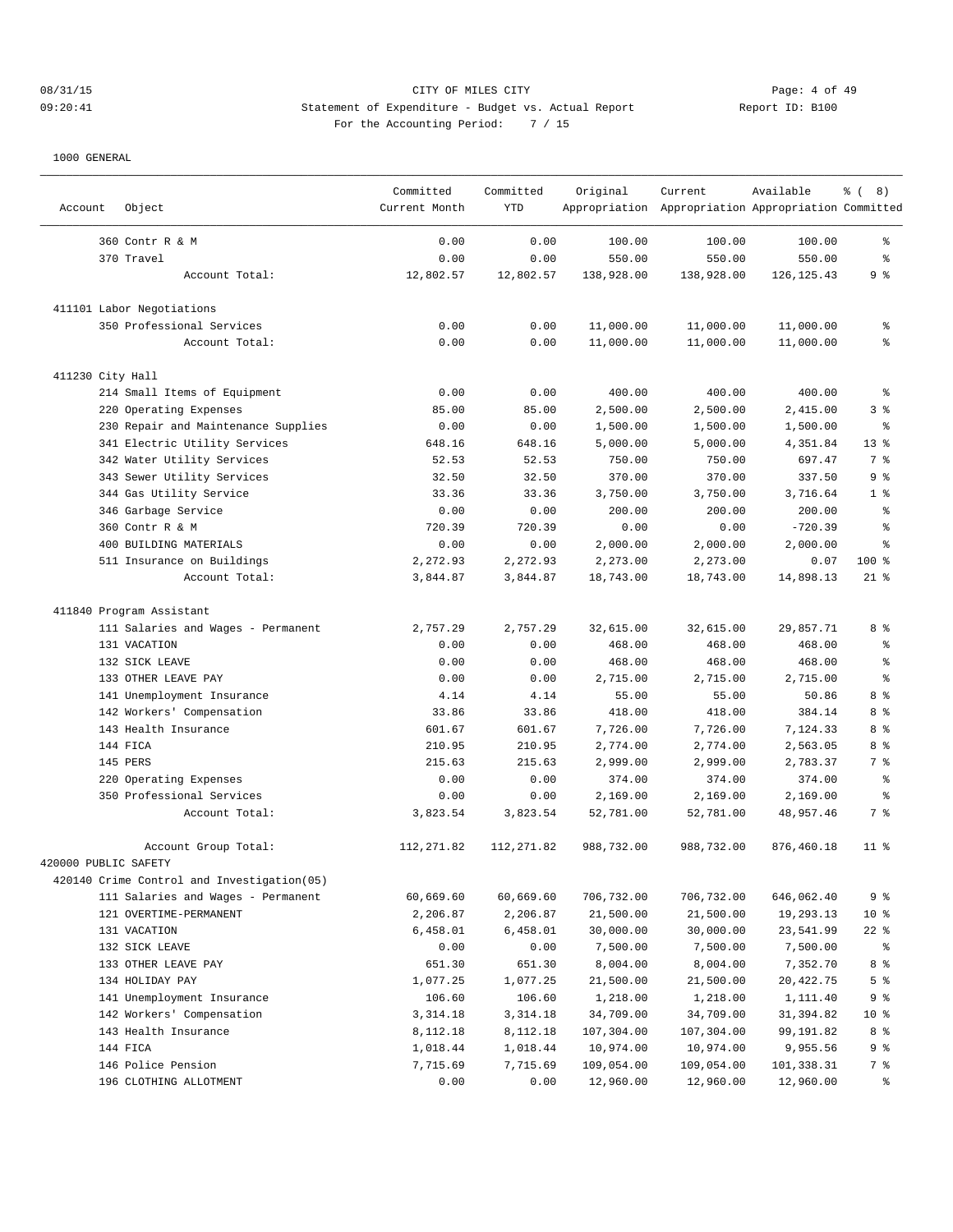## 08/31/15 Page: 5 of 49 09:20:41 Statement of Expenditure - Budget vs. Actual Report Changer Report ID: B100 For the Accounting Period: 7 / 15

| Account | Object                                   | Committed<br>Current Month | Committed<br><b>YTD</b> | Original               | Current<br>Appropriation Appropriation Appropriation Committed | Available                 | <sub>ර</sub> ි (8) |
|---------|------------------------------------------|----------------------------|-------------------------|------------------------|----------------------------------------------------------------|---------------------------|--------------------|
|         |                                          |                            |                         |                        |                                                                |                           |                    |
|         | 210 Office Supplies and Materials        | 0.00                       | 0.00                    | 6,000.00               | 6,000.00                                                       | 6,000.00                  | ႜ                  |
|         | 214 Small Items of Equipment             | 0.00                       | 0.00                    | 11,500.00              | 11,500.00                                                      | 11,500.00                 | ి                  |
|         | 220 Operating Expenses                   | 752.07                     | 752.07                  | 13,125.00              | 13,125.00                                                      | 12,372.93                 | 6 %                |
|         | 226 Clothing and Uniforms                | 0.00                       | 0.00                    | 500.00                 | 500.00                                                         | 500.00                    | န္                 |
|         | 227 Firearm Supplies                     | 0.00                       | 0.00                    | 4,800.00               | 4,800.00                                                       | 4,800.00                  | န္                 |
|         | 230 Repair and Maintenance Supplies      | 0.00                       | 0.00                    | 9,000.00               | 9,000.00                                                       | 9,000.00                  | ి                  |
|         | 231 Gas, Oil, Diesel Fuel, Grease, etc.  | 2,272.80                   | 2,272.80                | 38,000.00              | 38,000.00                                                      | 35,727.20                 | 6 %                |
|         | 311 Postage, Box Rent, Etc.              | 0.00                       | 0.00                    | 1,000.00               | 1,000.00                                                       | 1,000.00                  | ႜ                  |
|         | 330 Publicity, Subscriptions & Dues      | 0.00                       | 0.00                    | 300.00                 | 300.00                                                         | 300.00                    | နွ                 |
|         | 334 Memberships, Registrations & Dues    | 100.00                     | 100.00                  | 2,708.00               | 2,708.00                                                       | 2,608.00                  | 4%                 |
|         | 345 Telephone                            | 310.83                     | 310.83                  | 4,500.00               | 4,500.00                                                       | 4,189.17                  | 7 %                |
|         | 347 Internet                             | 65.60                      | 65.60                   | 800.00                 | 800.00                                                         | 734.40                    | 8 %                |
|         | 350 Professional Services                | 352.00                     | 352.00                  | 19,000.00              | 19,000.00                                                      | 18,648.00                 | 2 <sup>°</sup>     |
|         | 360 Contr R & M                          | 42.77                      | 42.77                   | 204.00                 | 204.00                                                         | 161.23                    | $21$ %             |
|         | 366 R&M Vehicles - Police/Animal Control | 0.00                       | 0.00                    | 18,000.00              | 18,000.00                                                      | 18,000.00                 | ి                  |
|         | 370 Travel                               | 0.00                       | 0.00                    | 4,500.00               | 4,500.00                                                       | 4,500.00                  | ి                  |
|         | 380 Training Services                    | 445.00                     | 445.00                  | 7,000.00               | 7,000.00                                                       | 6, 555.00                 | 6 %                |
|         | 512 Insurance on Vehicles & Equipment    | 1,346.31                   | 1,346.31                | 1,347.00               | 1,347.00                                                       | 0.69                      | 100 %              |
|         | 700 Grants, Contributions & Indemnities  | 0.00                       | 0.00                    | 15,970.00              | 15,970.00                                                      | 15,970.00                 | $\,{}^{\circ}\!$   |
|         | 791 Shop With A Cop                      | 0.00                       | 0.00                    | 5,000.00               | 5,000.00                                                       | 5,000.00                  | ి                  |
|         | Account Total:                           | 97,017.50                  |                         | 97,017.50 1,234,709.00 |                                                                | 1,234,709.00 1,137,691.50 | 8 %                |
|         | 420144 School Resource Officer           |                            |                         |                        |                                                                |                           |                    |
|         | 111 Salaries and Wages - Permanent       | 4,933.42                   | 4,933.42                | 35, 359.00             | 35, 359.00                                                     | 30,425.58                 | $14*$              |
|         | 121 OVERTIME-PERMANENT                   | 0.00                       | 0.00                    | 1,500.00               | 1,500.00                                                       | 1,500.00                  | န္                 |
|         | 131 VACATION                             | 0.00                       | 0.00                    | 1,500.00               | 1,500.00                                                       | 1,500.00                  | ి                  |
|         | 132 SICK LEAVE                           | 0.00                       | 0.00                    | 1,300.00               | 1,300.00                                                       | 1,300.00                  | ిక                 |
|         | 133 OTHER LEAVE PAY                      | 0.00                       | 0.00                    | 1,000.00               | 1,000.00                                                       | 1,000.00                  | $\,{}^{\circ}\!$   |
|         | 134 HOLIDAY PAY                          | 0.00                       | 0.00                    | 500.00                 | 500.00                                                         | 500.00                    | $\,{}^{\circ}\!$   |
|         | 141 Unemployment Insurance               | 7.39                       | 7.39                    | 136.00                 | 136.00                                                         | 128.61                    | 5 <sup>8</sup>     |
|         | 142 Workers' Compensation                | 215.10                     | 215.10                  | 1,889.00               | 1,889.00                                                       | 1,673.90                  | $11$ %             |
|         | 143 Health Insurance                     | 632.14                     | 632.14                  | 5,794.00               | 5,794.00                                                       | 5,161.86                  | $11$ %             |
|         | 144 FICA                                 | 71.01                      | 71.01                   | 597.00                 | 597.00                                                         | 525.99                    | $12*$              |
|         | 146 Police Pension                       | 548.43                     | 548.43                  | 5,931.00               | 5,931.00                                                       | 5,382.57                  | 9 <sup>°</sup>     |
|         | Account Total:                           | 6,407.49                   | 6,407.49                | 55,506.00              | 55,506.00                                                      | 49,098.51                 | $12*$              |
|         | 420160 Communications-Dispatch           |                            |                         |                        |                                                                |                           |                    |
|         | 111 Salaries and Wages - Permanent       | 20,563.61                  | 20,563.61               | 218,126.00             | 218,126.00                                                     | 197,562.39                | 9%                 |
|         | 121 OVERTIME-PERMANENT                   | 1,125.10                   | 1,125.10                | 7,000.00               | 7,000.00                                                       | 5,874.90                  | 16 <sup>°</sup>    |
|         | 131 VACATION                             | 4,135.82                   | 4,135.82                | 12,000.00              | 12,000.00                                                      | 7,864.18                  | $34$ $%$           |
|         | 132 SICK LEAVE                           | 5,020.23                   | 5,020.23                | 4,500.00               | 4,500.00                                                       | $-520.23$                 | 112 %              |
|         | 133 OTHER LEAVE PAY                      | 0.00                       | 0.00                    | 3,000.00               | 3,000.00                                                       | 3,000.00                  | ွေ                 |
|         | 134 HOLIDAY PAY                          | 1,258.72                   | 1,258.72                | 12,620.00              | 12,620.00                                                      | 11,361.28                 | 10 <sup>°</sup>    |
|         | 141 Unemployment Insurance               | 48.21                      | 48.21                   | 392.00                 | 392.00                                                         | 343.79                    | $12$ %             |
|         | 142 Workers' Compensation                | 1,491.74                   | 1,491.74                | 11,776.00              | 11,776.00                                                      | 10,284.26                 | 13 <sup>°</sup>    |
|         | 143 Health Insurance                     | 2,901.90                   | 2,901.90                | 46,354.00              | 46,354.00                                                      | 43,452.10                 | 6 %                |
|         | 144 FICA                                 | 2,451.81                   | 2,451.81                | 19,981.00              | 19,981.00                                                      | 17,529.19                 | $12$ %             |
|         | 145 PERS                                 | 2,404.67                   | 2,404.67                | 20,626.00              | 20,626.00                                                      | 18,221.33                 | 12 %               |
|         | 196 CLOTHING ALLOTMENT                   | 31.26                      | 31.26                   | 2,000.00               | 2,000.00                                                       | 1,968.74                  | 2 <sup>8</sup>     |
|         | 210 Office Supplies and Materials        | 0.00                       | 0.00                    | 3,500.00               | 3,500.00                                                       | 3,500.00                  | ွေ                 |
|         | 214 Small Items of Equipment             | 0.00                       | 0.00                    | 4,500.00               | 4,500.00                                                       | 4,500.00                  | ွေ                 |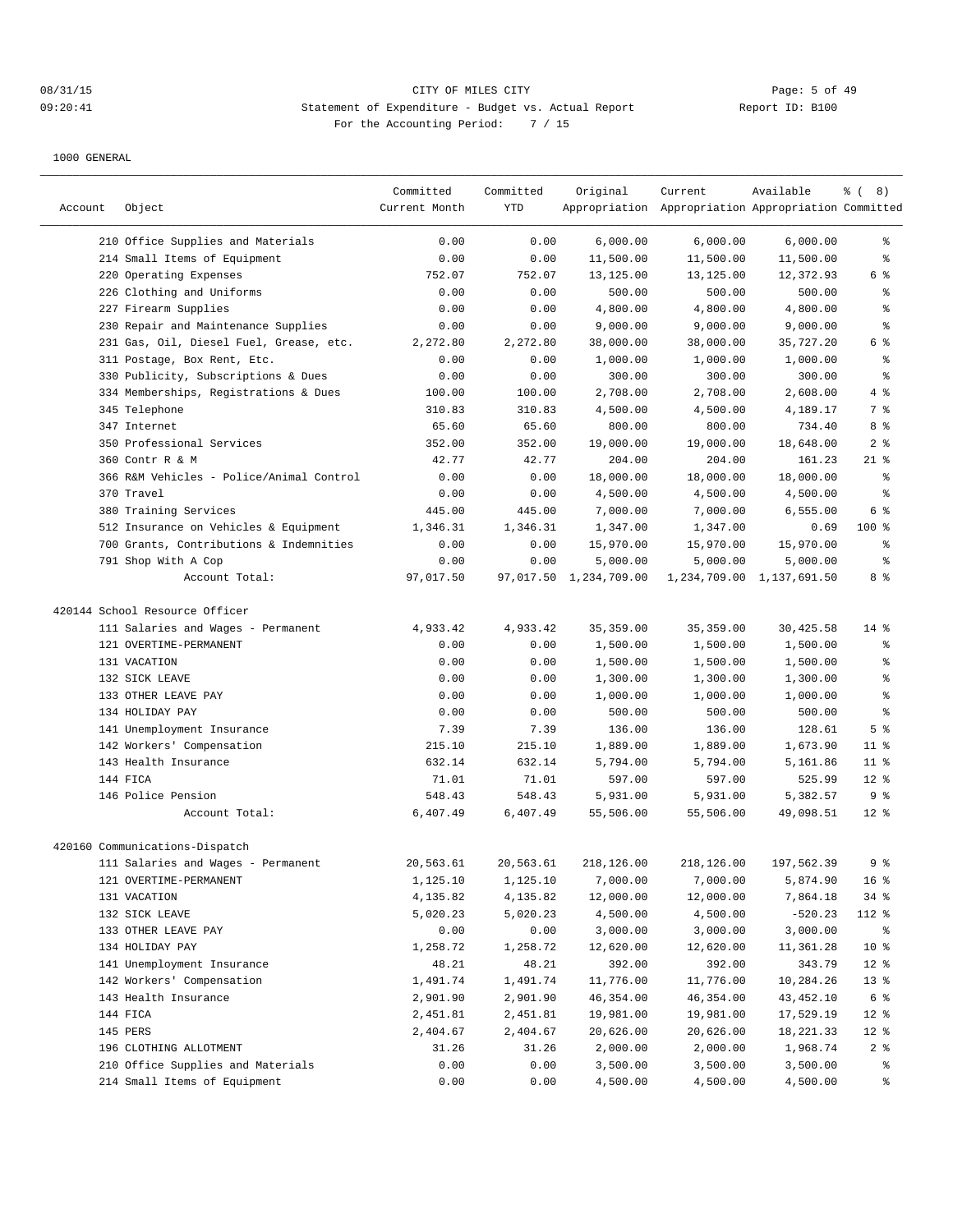## 08/31/15 CITY OF MILES CITY Page: 6 of 49 09:20:41 Statement of Expenditure - Budget vs. Actual Report Changer Report ID: B100 For the Accounting Period: 7 / 15

| Account | Object                                  | Committed<br>Current Month | Committed<br>YTD | Original    | Current<br>Appropriation Appropriation Appropriation Committed | Available  | % (8)           |
|---------|-----------------------------------------|----------------------------|------------------|-------------|----------------------------------------------------------------|------------|-----------------|
|         | 220 Operating Expenses                  | 0.00                       | 0.00             | 2,000.00    | 2,000.00                                                       | 2,000.00   | ွေ              |
|         | 231 Gas, Oil, Diesel Fuel, Grease, etc. | 0.00                       | 0.00             | 600.00      | 600.00                                                         | 600.00     | ి               |
|         | 311 Postage, Box Rent, Etc.             | 0.00                       | 0.00             | 75.00       | 75.00                                                          | 75.00      | နွ              |
|         | 320 Printing, Duplicating, Typing &     | 0.00                       | 0.00             | 300.00      | 300.00                                                         | 300.00     | န္              |
|         | 330 Publicity, Subscriptions & Dues     | 0.00                       | 0.00             | 100.00      | 100.00                                                         | 100.00     | $\epsilon$      |
|         | 334 Memberships, Registrations & Dues   |                            |                  | 400.00      | 400.00                                                         | 400.00     | န္              |
|         | 345 Telephone                           | 0.00<br>308.93             | 0.00<br>308.93   | 5,100.00    | 5,100.00                                                       | 4,791.07   | 6 %             |
|         | 350 Professional Services               | 6,972.69                   | 6,972.69         | 18,825.00   | 18,825.00                                                      | 11,852.31  | 37%             |
|         | 360 Contr R & M                         | 0.00                       | 0.00             | 400.00      | 400.00                                                         | 400.00     | ႜ               |
|         | 370 Travel                              | 0.00                       | 0.00             | 1,000.00    | 1,000.00                                                       | 1,000.00   | န္              |
|         | 380 Training Services                   | 0.00                       | 0.00             | 1,200.00    | 1,200.00                                                       | 1,200.00   | န္              |
|         | Account Total:                          | 48,714.69                  | 48,714.69        | 396, 375.00 | 396,375.00                                                     | 347,660.31 | $12*$           |
|         | 420460 Fire Suppression(07)             |                            |                  |             |                                                                |            |                 |
|         | 111 Salaries and Wages - Permanent      | 38,484.30                  | 38,484.30        | 437,780.00  | 437,780.00                                                     | 399,295.70 | 9 %             |
|         | 112 SALARIES AND WAGES - PART PAID      | 0.00                       | 0.00             | 4,000.00    | 4,000.00                                                       | 4,000.00   | ್ಠಿ             |
|         | 121 OVERTIME-PERMANENT                  | 1,022.66                   | 1,022.66         | 25,000.00   | 25,000.00                                                      | 23, 977.34 | 4 %             |
|         | 131 VACATION                            | 825.65                     | 825.65           | 16,000.00   | 16,000.00                                                      | 15, 174.35 | 5 <sup>°</sup>  |
|         | 132 SICK LEAVE                          | 2,041.52                   | 2,041.52         | 15,000.00   | 15,000.00                                                      | 12,958.48  | $14*$           |
|         | 133 OTHER LEAVE PAY                     | 0.00                       | 0.00             | 4,000.00    | 4,000.00                                                       | 4,000.00   | နွ              |
|         | 134 HOLIDAY PAY                         | 728.02                     | 728.02           | 11,500.00   | 11,500.00                                                      | 10,771.98  | 6 %             |
|         | 141 Unemployment Insurance              | 64.65                      | 64.65            | 763.00      | 763.00                                                         | 698.35     | 8 %             |
|         | 142 Workers' Compensation               | 1,639.66                   | 1,639.66         | 16,479.00   | 16,479.00                                                      | 14,839.34  | 10 <sup>8</sup> |
|         | 143 Health Insurance                    | 7,137.71                   | 7,137.71         | 77,874.00   | 77,874.00                                                      | 70,736.29  | 9 %             |
|         | 144 FICA                                | 623.64                     | 623.64           | 7,369.00    | 7,369.00                                                       | 6,745.36   | 8 %             |
|         | 147 Firemen's Pension                   | 5,447.73                   | 5,447.73         | 72,981.00   | 72,981.00                                                      | 67,533.27  | 7 %             |
|         | 210 Office Supplies and Materials       | 0.00                       | 0.00             | 1,300.00    | 1,300.00                                                       | 1,300.00   | န္              |
|         | 211 Clothing Allotment                  | 0.00                       | 0.00             | 8,000.00    | 8,000.00                                                       | 8,000.00   | န္              |
|         | 214 Small Items of Equipment            | 0.00                       | 0.00             | 9,500.00    | 9,500.00                                                       | 9,500.00   | နွ              |
| 220     | Operating Expenses                      | 72.00                      | 72.00            | 4,000.00    | 4,000.00                                                       | 3,928.00   | 2 <sub>8</sub>  |
|         | 226 Clothing and Uniforms               | 0.00                       | 0.00             | 8,000.00    | 8,000.00                                                       | 8,000.00   | ್ಠಿ             |
|         | 230 Repair and Maintenance Supplies     | 0.00                       | 0.00             | 6,000.00    | 6,000.00                                                       | 6,000.00   | န္              |
|         | 231 Gas, Oil, Diesel Fuel, Grease, etc. | 455.97                     | 455.97           | 8,000.00    | 8,000.00                                                       | 7,544.03   | 6 %             |
|         | 241 Consumable Tools                    | 0.00                       | 0.00             | 2,000.00    | 2,000.00                                                       | 2,000.00   | န္              |
|         | 311 Postage, Box Rent, Etc.             | 0.00                       | 0.00             | 100.00      | 100.00                                                         | 100.00     | န္              |
|         | 320 Printing, Duplicating, Typing &     | 0.00                       | 0.00             | 100.00      | 100.00                                                         | 100.00     | ి               |
|         | 330 Publicity, Subscriptions & Dues     | 21.00                      | 21.00            | 200.00      | 200.00                                                         | 179.00     | $11$ %          |
|         | 334 Memberships, Registrations & Dues   | 1,200.00                   | 1,200.00         | 2,500.00    | 2,500.00                                                       | 1,300.00   | 48 %            |
|         | 341 Electric Utility Services           | 198.50                     | 198.50           | 4,759.00    | 4,759.00                                                       | 4,560.50   | $4\degree$      |
|         | 342 Water Utility Services              | 31.91                      | 31.91            | 450.00      | 450.00                                                         | 418.09     | 7 %             |
|         | 343 Sewer Utility Services              | 20.11                      | 20.11            | 300.00      | 300.00                                                         | 279.89     | 7 %             |
|         | 344 Gas Utility Service                 | $-8.39$                    | $-8.39$          | 2,430.00    | 2,430.00                                                       | 2,438.39   | နွ              |
|         | 345 Telephone                           | 159.56                     | 159.56           | 3,200.00    | 3,200.00                                                       | 3,040.44   | 5 %             |
|         | 346 Garbage Service                     | 673.20                     | 673.20           | 770.00      | 770.00                                                         | 96.80      | 87 %            |
|         | 347 Internet                            | 135.60                     | 135.60           | 2,000.00    | 2,000.00                                                       | 1,864.40   | 7 %             |
|         | 350 Professional Services               | 185.00                     | 185.00           | 5,500.00    | 5,500.00                                                       | 5,315.00   | 3%              |
|         | 360 Contr R & M                         | 41.04                      | 41.04            | 3,000.00    | 3,000.00                                                       | 2,958.96   | 1 <sup>8</sup>  |
|         | 364 R&M Vehicles - Fire/Amb             | 64.00                      | 64.00            | 8,000.00    | 8,000.00                                                       | 7,936.00   | 1 <sup>8</sup>  |
|         | 370 Travel                              | 0.00                       | 0.00             | 3,000.00    | 3,000.00                                                       | 3,000.00   | ွေ              |
|         | 380 Training Services                   | 0.00                       | 0.00             | 19,545.00   | 19,545.00                                                      | 19,545.00  | ွေ              |
|         | 382 Books                               | 0.00                       | 0.00             | 1,800.00    | 1,800.00                                                       | 1,800.00   | နွ              |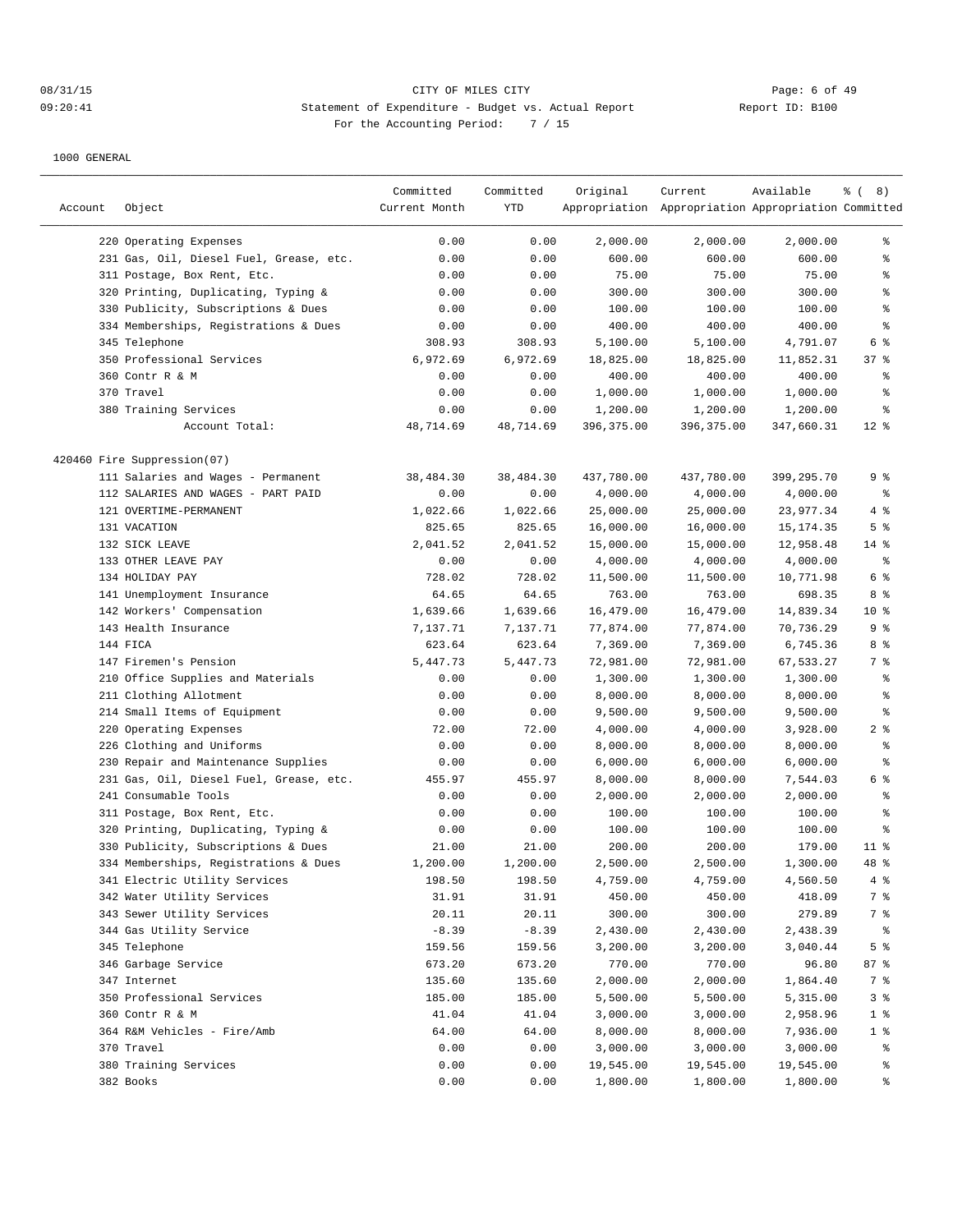| Account              | Object                                    | Committed<br>Current Month | Committed<br>YTD | Original                | Current<br>Appropriation Appropriation Appropriation Committed | Available                 | $\frac{6}{6}$ ( 8) |
|----------------------|-------------------------------------------|----------------------------|------------------|-------------------------|----------------------------------------------------------------|---------------------------|--------------------|
|                      | 400 BUILDING MATERIALS                    | 0.00                       | 0.00             | 1,000.00                | 1,000.00                                                       | 1,000.00                  | ႜ                  |
|                      | 511 Insurance on Buildings                | 1,525.82                   | 1,525.82         | 1,526.00                | 1,526.00                                                       | 0.18                      | 100 %              |
|                      | 512 Insurance on Vehicles & Equipment     | 4,598.57                   | 4,598.57         | 4,599.00                | 4,599.00                                                       | 0.43                      | $100$ %            |
|                      | Account Total:                            | 67,389.43                  | 67,389.43        | 800, 325.00             | 800, 325.00                                                    | 732,935.57                | 8 %                |
|                      | Account Group Total:                      | 219,529.11                 |                  | 219,529.11 2,486,915.00 |                                                                | 2,486,915.00 2,267,385.89 | 9 <sup>8</sup>     |
| 430000 Public Works  |                                           |                            |                  |                         |                                                                |                           |                    |
| 431200 Flood Control |                                           |                            |                  |                         |                                                                |                           |                    |
|                      | 111 Salaries and Wages - Permanent        | 1,235.78                   | 1,235.78         | 10,597.00               | 10,597.00                                                      | 9,361.22                  | $12*$              |
|                      | 131 VACATION                              | 0.00                       | 0.00             | 2,200.00                | 2,200.00                                                       | 2,200.00                  | နွ                 |
|                      | 132 SICK LEAVE                            | 29.07                      | 29.07            | 700.00                  | 700.00                                                         | 670.93                    | 4%                 |
|                      | 133 OTHER LEAVE PAY                       | 0.00                       | 0.00             | 1,168.00                | 1,168.00                                                       | 1,168.00                  | နွ                 |
|                      | 141 Unemployment Insurance                | 1.97                       | 1.97             | 22.00                   | 22.00                                                          | 20.03                     | 9 <sub>8</sub>     |
|                      | 142 Workers' Compensation                 | 73.81                      | 73.81            | 756.00                  | 756.00                                                         | 682.19                    | $10*$              |
|                      | 143 Health Insurance                      | 257.51                     | 257.51           | 2,704.00                | 2,704.00                                                       | 2,446.49                  | $10*$              |
|                      | 144 FICA                                  | 101.37                     | 101.37           | 1,122.00                | 1,122.00                                                       | 1,020.63                  | 9%                 |
|                      | 145 PERS                                  | 104.64                     | 104.64           | 1,212.00                | 1,212.00                                                       | 1,107.36                  | 9%                 |
|                      | 196 CLOTHING ALLOTMENT                    | 60.00                      | 60.00            | 60.00                   | 60.00                                                          | 0.00                      | $100$ %            |
|                      | 210 Office Supplies and Materials         | 0.00                       | 0.00             | 300.00                  | 300.00                                                         | 300.00                    | န္                 |
|                      | 214 Small Items of Equipment              | 0.00                       | 0.00             | 5,000.00                | 5,000.00                                                       | 5,000.00                  | န္                 |
|                      | 220 Operating Expenses                    | 0.00                       | 0.00             | 1,000.00                | 1,000.00                                                       | 1,000.00                  | န္                 |
|                      | 231 Gas, Oil, Diesel Fuel, Grease, etc.   | 0.00                       | 0.00             | 350.00                  | 350.00                                                         | 350.00                    | ిక                 |
|                      | 311 Postage, Box Rent, Etc.               | 3.88                       | 3.88             | 5,000.00                | 5,000.00                                                       | 4,996.12                  | န္                 |
|                      | 327 Map Printing                          | 0.00                       | 0.00             | 100.00                  | 100.00                                                         | 100.00                    | န္                 |
|                      | 330 Publicity, Subscriptions & Dues       | 0.00                       | 0.00             | 100.00                  | 100.00                                                         | 100.00                    | န္                 |
|                      | 331 Publication of Formal & Legal Notices | 0.00                       | 0.00             | 3,000.00                | 3,000.00                                                       | 3,000.00                  | န္                 |
|                      | 334 Memberships, Registrations & Dues     | 0.00                       | 0.00             | 250.00                  | 250.00                                                         | 250.00                    | န္                 |
|                      | 345 Telephone                             | 0.00                       | 0.00             | 100.00                  | 100.00                                                         | 100.00                    | န္                 |
|                      | 350 Professional Services                 | 0.00                       | 0.00             | 28,000.00               | 28,000.00                                                      | 28,000.00                 | န္                 |
|                      | 370 Travel                                | 443.70                     | 443.70           | 1,200.00                | 1,200.00                                                       | 756.30                    | 37%                |
|                      | 380 Training Services                     | 0.00                       | 0.00             | 500.00                  | 500.00                                                         | 500.00                    | ిక                 |
|                      | 382 Books                                 | 0.00                       | 0.00             |                         |                                                                |                           | ిక                 |
|                      |                                           | 0.00                       | 0.00             | 100.00<br>100.00        | 100.00<br>100.00                                               | 100.00<br>100.00          | န္                 |
|                      | 533 Machinery and Equipment Rental        |                            |                  |                         |                                                                |                           | နွ                 |
|                      | 540 Special Assessments                   | 0.00                       | 0.00             | 500.00                  | 500.00                                                         | 500.00                    |                    |
|                      | Account Total:                            | 2,311.73                   | 2,311.73         | 66,141.00               | 66,141.00                                                      | 63,829.27                 | 3 <sup>8</sup>     |
|                      | Account Group Total:                      | 2,311.73                   | 2,311.73         | 66,141.00               | 66,141.00                                                      | 63,829.27                 | 3 <sup>8</sup>     |
| 440000 PUBLIC HEALTH |                                           |                            |                  |                         |                                                                |                           |                    |
|                      | 440600 Animal Control Services (21)       |                            |                  |                         |                                                                |                           |                    |
|                      | 111 Salaries and Wages - Permanent        | 3,488.16                   | 3,488.16         | 43,562.00               | 43,562.00                                                      | 40,073.84                 | 8 %                |
|                      | 121 OVERTIME-PERMANENT                    | 0.00                       | 0.00             | 500.00                  | 500.00                                                         | 500.00                    | နွ                 |
|                      | 131 VACATION                              | 285.94                     | 285.94           | 1,500.00                | 1,500.00                                                       | 1,214.06                  | 19 <sup>°</sup>    |
|                      | 132 SICK LEAVE                            | 0.00                       | 0.00             | 700.00                  | 700.00                                                         | 700.00                    | ႜ                  |
|                      | 133 OTHER LEAVE PAY                       | 0.00                       | 0.00             | 500.00                  | 500.00                                                         | 500.00                    | နွ                 |
|                      | 134 HOLIDAY PAY                           | 40.26                      | 40.26            | 300.00                  | 300.00                                                         | 259.74                    | $13*$              |
|                      | 141 Unemployment Insurance                | 5.72                       | 5.72             | 212.00                  | 212.00                                                         | 206.28                    | 3%                 |
|                      | 142 Workers' Compensation                 | 211.26                     | 211.26           | 2,464.00                | 2,464.00                                                       | 2,252.74                  | 9%                 |
|                      | 143 Health Insurance                      | 643.80                     | 643.80           | 7,726.00                | 7,726.00                                                       | 7,082.20                  | 8 %                |
|                      | 144 FICA                                  | 291.80                     | 291.80           | 3,600.00                | 3,600.00                                                       | 3,308.20                  | 8 %                |
|                      | 145 PERS                                  | 300.13                     | 300.13           | 3,666.00                | 3,666.00                                                       | 3,365.87                  | 8 %                |
|                      | 196 CLOTHING ALLOTMENT                    | 0.00                       | 0.00             | 720.00                  | 720.00                                                         | 720.00                    | ್ಠಿ                |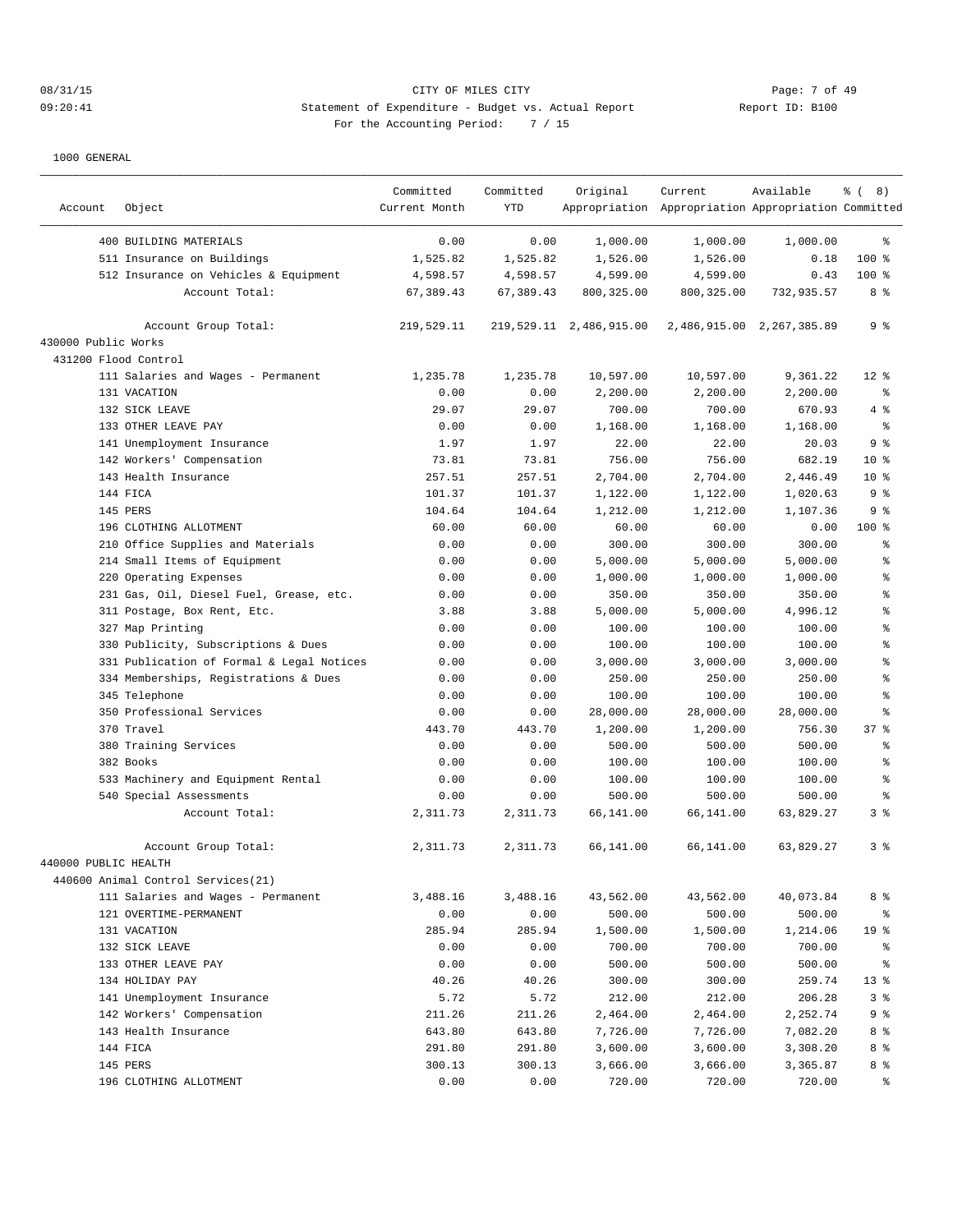## 08/31/15 CITY OF MILES CITY Page: 8 of 49 09:20:41 Statement of Expenditure - Budget vs. Actual Report Changer Report ID: B100 For the Accounting Period: 7 / 15

|                     |                                          | Committed     | Committed | Original   | Current                                             | Available  | $\frac{6}{6}$ ( 8) |
|---------------------|------------------------------------------|---------------|-----------|------------|-----------------------------------------------------|------------|--------------------|
| Account             | Object                                   | Current Month | YTD       |            | Appropriation Appropriation Appropriation Committed |            |                    |
|                     | 210 Office Supplies and Materials        | 0.00          | 0.00      | 150.00     | 150.00                                              | 150.00     | ွေ                 |
|                     | 211 Clothing Allotment                   | 0.00          | 0.00      | 150.00     | 150.00                                              | 150.00     | ి                  |
|                     | 214 Small Items of Equipment             | 0.00          | 0.00      | 400.00     | 400.00                                              | 400.00     | ႜ                  |
|                     | 220 Operating Expenses                   | 41.00         | 41.00     | 1,200.00   | 1,200.00                                            | 1,159.00   | 3 <sup>°</sup>     |
|                     | 230 Repair and Maintenance Supplies      | 0.00          | 0.00      | 250.00     | 250.00                                              | 250.00     | နွ                 |
|                     | 231 Gas, Oil, Diesel Fuel, Grease, etc.  | 110.55        | 110.55    | 1,400.00   | 1,400.00                                            | 1,289.45   | 8 %                |
|                     | 311 Postage, Box Rent, Etc.              | 0.00          | 0.00      | 20.00      | 20.00                                               | 20.00      | ి                  |
|                     | 320 Printing, Duplicating, Typing &      | 0.00          | 0.00      | 25.00      | 25.00                                               | 25.00      | ి                  |
|                     | 330 Publicity, Subscriptions & Dues      | 0.00          | 0.00      | 25.00      | 25.00                                               | 25.00      | ిక                 |
|                     | 341 Electric Utility Services            | 68.50         | 68.50     | 529.00     | 529.00                                              | 460.50     | $13*$              |
|                     | 342 Water Utility Services               | 21.34         | 21.34     | 350.00     | 350.00                                              | 328.66     | 6 %                |
|                     | 343 Sewer Utility Services               | 12.95         | 12.95     | 150.00     | 150.00                                              | 137.05     | 9 %                |
|                     | 344 Gas Utility Service                  | 26.36         | 26.36     | 635.00     | 635.00                                              | 608.64     | 4 %                |
|                     | 345 Telephone                            | 40.03         | 40.03     | 500.00     | 500.00                                              | 459.97     | 8 %                |
|                     | 347 Internet                             | 0.00          | 0.00      | 20.00      | 20.00                                               | 20.00      | နွ                 |
|                     | 350 Professional Services                | 208.00        | 208.00    | 3,000.00   | 3,000.00                                            | 2,792.00   | 7 %                |
|                     | 366 R&M Vehicles - Police/Animal Control | 0.00          | 0.00      | 100.00     | 100.00                                              | 100.00     | ి                  |
|                     | 370 Travel                               | 0.00          | 0.00      | 200.00     | 200.00                                              | 200.00     | ిక                 |
|                     | 380 Training Services                    | 0.00          | 0.00      | 100.00     | 100.00                                              | 100.00     | $\,{}^{\circ}\!$   |
|                     | 511 Insurance on Buildings               | 70.38         | 70.38     | 71.00      | 71.00                                               | 0.62       | 99 <sub>8</sub>    |
|                     | Account Total:                           | 5,866.18      | 5,866.18  | 74,725.00  | 74,725.00                                           | 68,858.82  | 8 %                |
|                     | Account Group Total:                     | 5,866.18      | 5,866.18  | 74,725.00  | 74,725.00                                           | 68,858.82  | 8 %                |
|                     | 460000 CULTURE AND RECREATION            |               |           |            |                                                     |            |                    |
| 460432 Lion Shelter |                                          |               |           |            |                                                     |            |                    |
|                     | 230 Repair and Maintenance Supplies      | 0.00          | 0.00      | 5,000.00   | 5,000.00                                            | 5,000.00   | ႜ                  |
|                     | Account Total:                           | 0.00          | 0.00      | 5,000.00   | 5,000.00                                            | 5,000.00   | ÷                  |
|                     | 460433 Park Operations(13)               |               |           |            |                                                     |            |                    |
|                     | 111 Salaries and Wages - Permanent       | 13,504.01     | 13,504.01 | 157,760.00 | 157,760.00                                          | 144,255.99 | 9 %                |
|                     | 121 OVERTIME-PERMANENT                   | 1,855.40      | 1,855.40  | 7,600.00   | 7,600.00                                            | 5,744.60   | $24$ %             |
|                     | 131 VACATION                             | 663.92        | 663.92    | 10,000.00  | 10,000.00                                           | 9,336.08   | 7 %                |
|                     | 132 SICK LEAVE                           | 344.18        | 344.18    | 5,000.00   | 5,000.00                                            | 4,655.82   | 7 %                |
|                     | 133 OTHER LEAVE PAY                      | 0.00          | 0.00      | 1,052.00   | 1,052.00                                            | 1,052.00   | နွ                 |
|                     | 134 HOLIDAY PAY                          | 1,362.32      | 1,362.32  | 3,800.00   | 3,800.00                                            | 2,437.68   | 36%                |
|                     | 141 Unemployment Insurance               | 27.33         | 27.33     | 225.00     | 225.00                                              | 197.67     | $12*$              |
|                     | 142 Workers' Compensation                | 942.80        | 942.80    | 9,868.00   | 9,868.00                                            | 8,925.20   | $10*$              |
|                     | 143 Health Insurance                     | 2,088.06      | 2,088.06  | 25,031.00  | 25,031.00                                           | 22,942.94  | 8 %                |
|                     | 144 FICA                                 | 1,342.44      | 1,342.44  | 11,287.00  | 11,287.00                                           | 9,944.56   | 12 <sup>°</sup>    |
|                     | 145 PERS                                 | 1,266.67      | 1,266.67  | 12,358.00  | 12,358.00                                           | 11,091.33  | 10 <sup>°</sup>    |
|                     | 196 CLOTHING ALLOTMENT                   | 486.00        | 486.00    | 500.00     | 500.00                                              | 14.00      | 97%                |
|                     | 210 Office Supplies and Materials        | 0.00          | 0.00      | 150.00     | 150.00                                              | 150.00     | ိင                 |
|                     | 214 Small Items of Equipment             | 0.00          | 0.00      | 7,500.00   | 7,500.00                                            | 7,500.00   | ိင                 |
|                     | 220 Operating Expenses                   | 0.00          | 0.00      | 2,500.00   | 2,500.00                                            | 2,500.00   | ိန                 |
|                     | 222 Chemicals, Lab & Med Supplies        | 0.00          | 0.00      | 9,000.00   | 9,000.00                                            | 9,000.00   | ៖                  |
|                     | 226 Clothing and Uniforms                | 0.00          | 0.00      | 500.00     | 500.00                                              | 500.00     | ိင                 |
|                     | 230 Repair and Maintenance Supplies      | 2,483.05      | 2,483.05  | 13,000.00  | 13,000.00                                           | 10,516.95  | 19 <sup>°</sup>    |
|                     | 231 Gas, Oil, Diesel Fuel, Grease, etc.  | 920.17        | 920.17    | 8,000.00   | 8,000.00                                            | 7,079.83   | 12 <sup>°</sup>    |
|                     | 334 Memberships, Registrations & Dues    | 0.00          | 0.00      | 500.00     | 500.00                                              | 500.00     | နွ                 |
|                     | 341 Electric Utility Services            | 916.17        | 916.17    | 8,212.00   | 8,212.00                                            | 7,295.83   | $11$ %             |
|                     | 342 Water Utility Services               | 2,304.63      | 2,304.63  | 22,000.00  | 22,000.00                                           | 19,695.37  | 10 <sup>°</sup>    |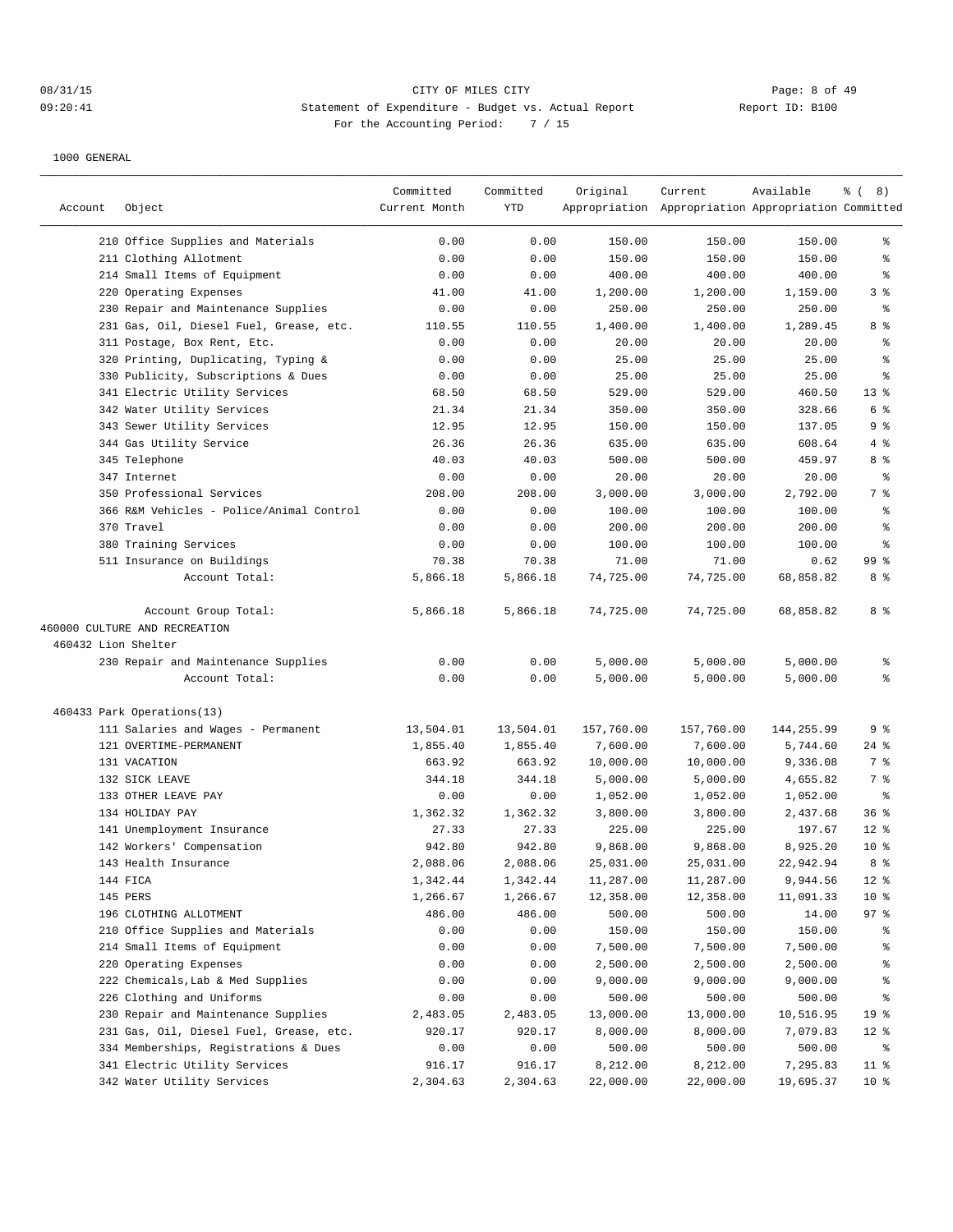## 08/31/15 Page: 9 of 49 09:20:41 Statement of Expenditure - Budget vs. Actual Report Changer (Report ID: B100 For the Accounting Period: 7 / 15

| Account              | Object                                                           | Committed<br>Current Month | Committed<br><b>YTD</b> | Original           | Current<br>Appropriation Appropriation Appropriation Committed | Available          | $\frac{6}{6}$ ( 8)       |
|----------------------|------------------------------------------------------------------|----------------------------|-------------------------|--------------------|----------------------------------------------------------------|--------------------|--------------------------|
|                      |                                                                  |                            |                         |                    |                                                                |                    |                          |
|                      | 343 Sewer Utility Services<br>344 Gas Utility Service            | 142.19<br>62.68            | 142.19                  | 1,000.00           | 1,000.00<br>3,175.00                                           | 857.81             | $14$ %<br>2 <sup>°</sup> |
|                      | 345 Telephone                                                    | 38.42                      | 62.68<br>38.42          | 3,175.00<br>500.00 |                                                                | 3,112.32<br>461.58 | 8 %                      |
|                      | 346 Garbage Service                                              | 0.00                       | 0.00                    | 500.00             | 500.00<br>500.00                                               | 500.00             | $\epsilon$               |
|                      | 347 Internet                                                     | 37.60                      | 37.60                   | 450.00             | 450.00                                                         | 412.40             | 8 %                      |
|                      | 350 Professional Services                                        | 429.00                     | 429.00                  | 19,300.00          | 19,300.00                                                      | 18,871.00          | 2 <sup>°</sup>           |
|                      | 360 Contr R & M                                                  | 0.00                       | 0.00                    | 9,000.00           | 9,000.00                                                       | 9,000.00           | $\epsilon$               |
|                      | 363 R&M Vehicles/Equip/Labor-PW                                  | 250.00                     | 250.00                  | 17,300.00          | 17,300.00                                                      | 17,050.00          | 1 <sup>°</sup>           |
|                      | 370 Travel                                                       | 0.00                       | 0.00                    | 600.00             | 600.00                                                         | 600.00             | $\epsilon$               |
|                      | 380 Training Services                                            | 0.00                       | 0.00                    | 800.00             | 800.00                                                         | 800.00             | $\epsilon$               |
|                      | 511 Insurance on Buildings                                       | 2,956.93                   | 2,956.93                | 2,957.00           | 2,957.00                                                       | 0.07               | 100 %                    |
|                      | 512 Insurance on Vehicles & Equipment                            | 820.39                     | 820.39                  | 821.00             | 821.00                                                         | 0.61               | 100 %                    |
|                      | 514 Other Insurance (Boilers)                                    | 0.00                       | 0.00                    | 800.00             | 800.00                                                         | 800.00             | နွ                       |
|                      | 930 Improvements Other than Buildings                            | 0.00                       | 0.00                    | 9,900.00           | 9,900.00                                                       | 9,900.00           | $\,{}^{\circ}\!$         |
|                      | 940 Machinery & Equipment                                        | 0.00                       | 0.00                    | 5,000.00           | 5,000.00                                                       | 5,000.00           | $\epsilon$               |
|                      | Account Total:                                                   | 35, 244.36                 | 35, 244.36              | 387,946.00         | 387,946.00                                                     | 352,701.64         | 9 <sup>°</sup>           |
|                      | 460439 Riverside Park Tennis Court Project                       |                            |                         |                    |                                                                |                    |                          |
|                      | 230 Repair and Maintenance Supplies                              | 0.00                       | 0.00                    | 300.00             | 300.00                                                         | 300.00             | န္                       |
|                      | 350 Professional Services                                        | 0.00                       | 0.00                    | 200.00             | 200.00                                                         | 200.00             | $\,$ $\,$ $\,$           |
|                      | Account Total:                                                   | 0.00                       | 0.00                    | 500.00             | 500.00                                                         | 500.00             | န္                       |
| 460445 Swimming Pool |                                                                  |                            |                         |                    |                                                                |                    |                          |
|                      | 111 Salaries and Wages - Permanent                               | 15,831.48                  | 15,831.48               | 45,226.00          | 45,226.00                                                      | 29,394.52          | 35%                      |
|                      | 141 Unemployment Insurance                                       | 23.77                      | 23.77                   | 68.00              | 68.00                                                          | 44.23              | 35%                      |
|                      | 142 Workers' Compensation                                        | 882.41                     | 882.41                  | 2,368.00           | 2,368.00                                                       | 1,485.59           | 37%                      |
|                      | 144 FICA                                                         | 1,211.11                   | 1,211.11                | 3,460.00           | 3,460.00                                                       | 2,248.89           | 35%                      |
|                      | 145 PERS                                                         | 157.62                     | 157.62                  | 456.00             | 456.00                                                         | 298.38             | 35%                      |
|                      | 214 Small Items of Equipment                                     | 0.00                       | 0.00                    | 300.00             | 300.00                                                         | 300.00             | $\epsilon$               |
|                      | 220 Operating Expenses                                           | 0.00                       | 0.00                    | 1,000.00           | 1,000.00                                                       | 1,000.00           | နွ                       |
|                      | 222 Chemicals, Lab & Med Supplies                                | 600.00                     | 600.00                  | 3,500.00           | 3,500.00                                                       | 2,900.00           | $17*$                    |
|                      | 226 Clothing and Uniforms                                        | 0.00                       | 0.00                    | 500.00             | 500.00                                                         | 500.00             | နွ                       |
|                      | 230 Repair and Maintenance Supplies                              | 0.00                       | 0.00                    | 1,000.00           | 1,000.00                                                       | 1,000.00           | နွ                       |
|                      | 341 Electric Utility Services                                    | 280.91                     | 280.91                  | 1,375.00           | 1,375.00                                                       | 1,094.09           | $20*$                    |
|                      | 342 Water Utility Services                                       | 45.83                      | 45.83                   | 300.00             | 300.00                                                         | 254.17             | 15 <sup>°</sup>          |
|                      | 343 Sewer Utility Services                                       | 21.33                      | 21.33                   | 100.00             | 100.00                                                         | 78.67              | $21$ %                   |
|                      | 345 Telephone                                                    | 75.02                      | 75.02                   | 150.00             | 150.00                                                         | 74.98              | 50%                      |
|                      | 350 Professional Services                                        | 0.00                       | 0.00                    | 250.00             | 250.00                                                         | 250.00             | $\approx$                |
|                      | 360 Contr R & M                                                  | 0.00                       | 0.00                    | 500.00             | 500.00                                                         | 500.00             | ್ಠಿ                      |
|                      | 363 R&M Vehicles/Equip/Labor-PW                                  | 0.00                       | 0.00                    | 1,000.00           | 1,000.00                                                       | 1,000.00           | န့                       |
|                      | 380 Training Services                                            | 0.00                       | 0.00                    | 1,200.00           | 1,200.00                                                       | 1,200.00           | ៖                        |
|                      | 540 Special Assessments                                          | 0.00                       | 0.00                    | 700.00             | 700.00                                                         | 700.00             | ៖                        |
|                      | Account Total:                                                   | 19,129.48                  | 19,129.48               | 63,453.00          | 63,453.00                                                      | 44,323.52          | $30*$                    |
|                      | Account Group Total:<br>470000 Housing and Community Development | 54, 373.84                 | 54, 373.84              | 456,899.00         | 456,899.00                                                     | 402,525.16         | $12*$                    |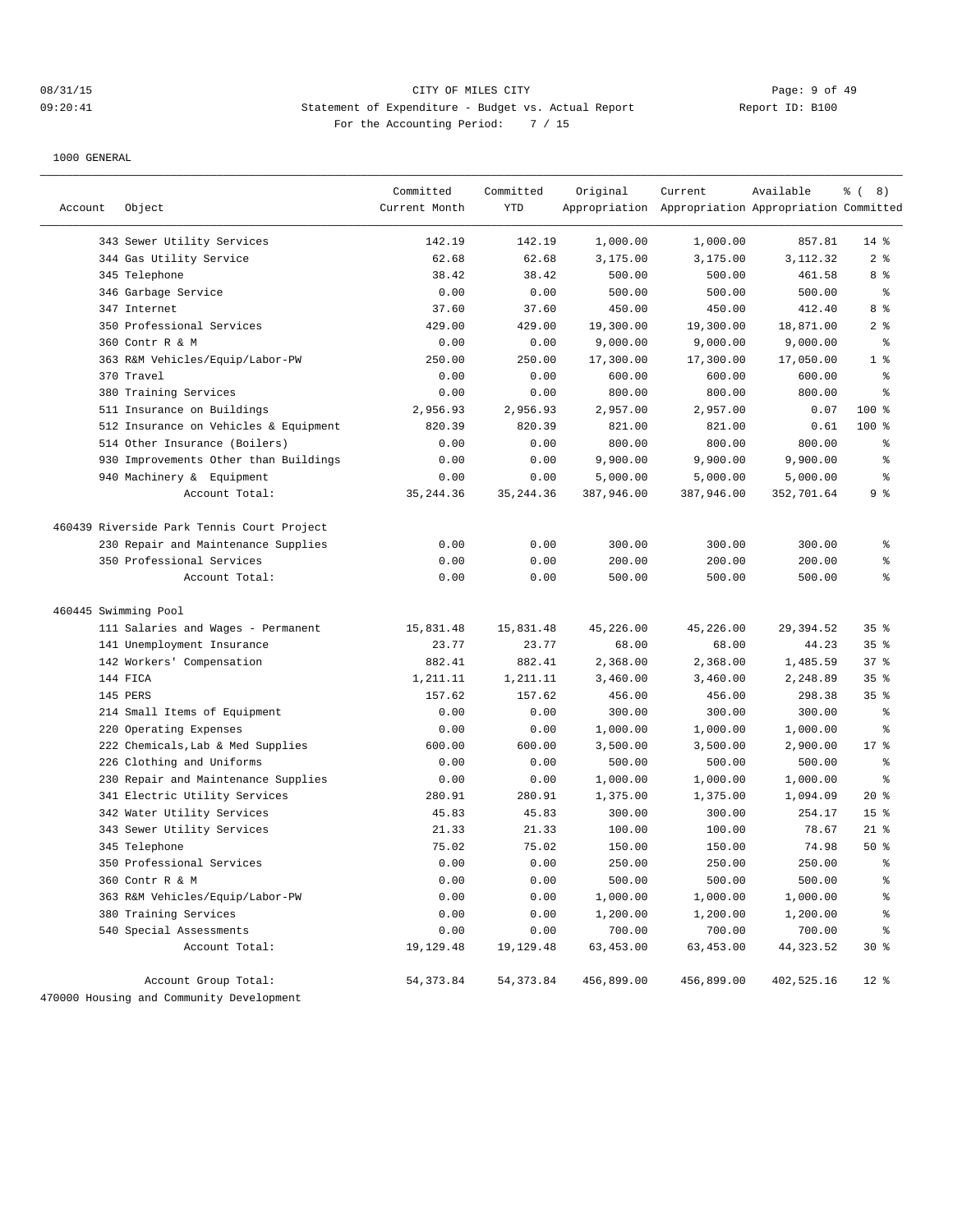## 08/31/15 CITY OF MILES CITY CHANNEL CONTROL Page: 10 of 49 09:20:41 Statement of Expenditure - Budget vs. Actual Report Changer Report ID: B100 For the Accounting Period: 7 / 15

| Account | Object                                   | Committed<br>Current Month | Committed<br>YTD | Original<br>Appropriation | Current      | Available<br>Appropriation Appropriation Committed | <u>ေ</u> (<br>8) |
|---------|------------------------------------------|----------------------------|------------------|---------------------------|--------------|----------------------------------------------------|------------------|
|         | 470300 Ecomonic Development              |                            |                  |                           |              |                                                    |                  |
|         | 350 Professional Services                | 0.00                       | 0.00             | 5,000.00                  | 5,000.00     | 5,000.00                                           | နွ               |
|         | Account Total:                           | 0.00                       | 0.00             | 5.000.00                  | 5.000.00     | 5,000.00                                           | နွ               |
|         | Account Group Total:                     | 0.00                       | 0.00             | 5,000.00                  | 5.000.00     | 5,000.00                                           | နွ               |
|         | 520000 OTHER FINANCING USES              |                            |                  |                           |              |                                                    |                  |
|         | 521000 Interfund Operating Transfers Out |                            |                  |                           |              |                                                    |                  |
|         | 820 Transfers to Other Funds             | 24, 144.92                 | 24, 144. 92      | 309,696.00                | 309,696.00   | 285,551.08                                         | 8 %              |
|         | Account Total:                           | 24, 144.92                 | 24, 144.92       | 309,696.00                | 309,696.00   | 285,551.08                                         | 8 <sup>8</sup>   |
|         | Account Group Total:                     | 24, 144. 92                | 24,144.92        | 309,696.00                | 309,696.00   | 285,551.08                                         | 8 %              |
|         | Fund Total:                              | 418,497.60                 | 418,497.60       | 4,388,108.00              | 4,388,108.00 | 3,969,610.40                                       | $10*$            |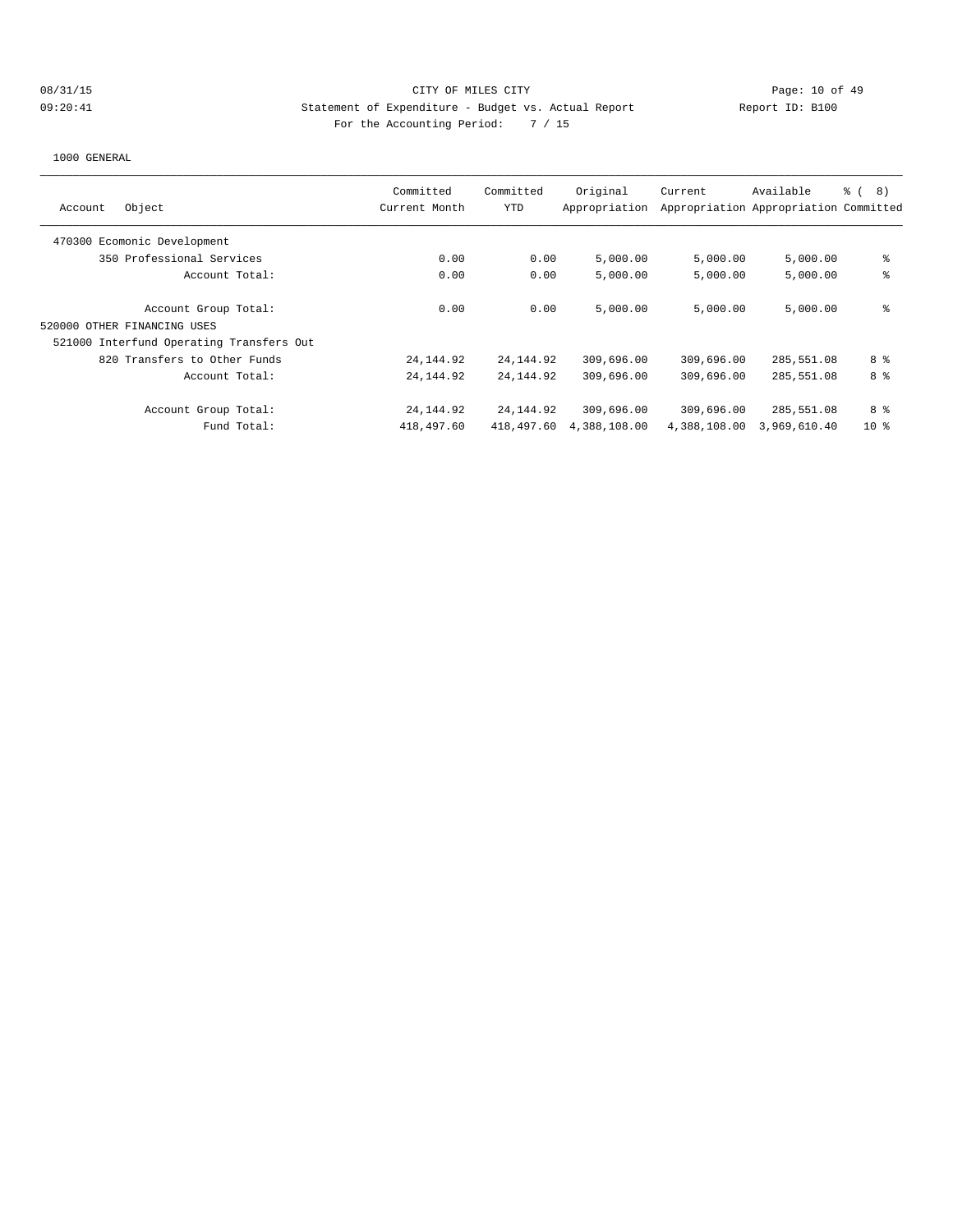## 08/31/15 CITY OF MILES CITY CHANNEL CONTROL Page: 11 of 49 09:20:41 Statement of Expenditure - Budget vs. Actual Report Changer Report ID: B100 For the Accounting Period: 7 / 15

2220 LIBRARY

|         |                                                     | Committed     | Committed  | Original   | Current                                             | Available   | % (8)           |
|---------|-----------------------------------------------------|---------------|------------|------------|-----------------------------------------------------|-------------|-----------------|
| Account | Object                                              | Current Month | <b>YTD</b> |            | Appropriation Appropriation Appropriation Committed |             |                 |
|         | 460000 CULTURE AND RECREATION                       |               |            |            |                                                     |             |                 |
|         | 460100 Library Services(16)                         |               |            |            |                                                     |             |                 |
|         | 111 Salaries and Wages - Permanent                  | 13,260.62     | 13,260.62  | 176,765.00 | 176,765.00                                          | 163,504.38  | 8 %             |
|         | 121 OVERTIME-PERMANENT                              | 0.00          | 0.00       | 600.00     | 600.00                                              | 600.00      | ៖               |
|         | 131 VACATION                                        | 1,956.73      | 1,956.73   | 12,000.00  | 12,000.00                                           | 10,043.27   | 16 <sup>°</sup> |
|         | 132 SICK LEAVE                                      | 347.91        | 347.91     | 4,000.00   | 4,000.00                                            | 3,652.09    | 9 <sup>°</sup>  |
|         | 133 OTHER LEAVE PAY                                 | 595.04        | 595.04     | 3,847.00   | 3,847.00                                            | 3,251.96    | 15 <sup>°</sup> |
|         | 141 Unemployment Insurance                          | 25.39         | 25.39      | 296.00     | 296.00                                              | 270.61      | 9 <sup>°</sup>  |
|         | 142 Workers' Compensation                           | 70.30         | 70.30      | 770.00     | 770.00                                              | 699.70      | 9 <sup>°</sup>  |
|         | 143 Health Insurance                                | 3,220.30      | 3,220.30   | 38,628.00  | 38,628.00                                           | 35,407.70   | 8 <sup>8</sup>  |
|         | 144 FICA                                            | 1,282.15      | 1,282.15   | 15,103.00  | 15,103.00                                           | 13,820.85   | 8%              |
|         | 145 PERS                                            | 1,336.44      | 1,336.44   | 16,327.00  | 16,327.00                                           | 14,990.56   | 8%              |
|         | 196 CLOTHING ALLOTMENT                              | 750.00        | 750.00     | 750.00     | 750.00                                              | 0.00        | 100 %           |
|         | 210 Office Supplies and Materials                   | 0.00          | 0.00       | 1,500.00   | 1,500.00                                            | 1,500.00    | န္              |
|         | 214 Small Items of Equipment                        | 0.00          | 0.00       | 3,500.00   | 3,500.00                                            | 3,500.00    | ٥Ŗ              |
|         | 220 Operating Expenses                              | 0.00          | 0.00       | 1,000.00   | 1,000.00                                            | 1,000.00    | ę               |
|         | 224 Janitorial Supplies                             | 0.00          | 0.00       | 700.00     | 700.00                                              | 700.00      | ę               |
|         | 311 Postage, Box Rent, Etc.                         | 0.00          | 0.00       | 2,000.00   | 2,000.00                                            | 2,000.00    | ę               |
|         | 320 Printing, Duplicating, Typing &                 | 0.00          | 0.00       | 1,500.00   | 1,500.00                                            | 1,500.00    | န္              |
|         | 334 Memberships, Registrations & Dues               | 0.00          | 0.00       | 500.00     | 500.00                                              | 500.00      | န္              |
|         | 341 Electric Utility Services                       | 772.09        | 772.09     | 7,000.00   | 7,000.00                                            | 6,227.91    | 11 <sup>8</sup> |
|         | 342 Water Utility Services                          | 40.44         | 40.44      | 500.00     | 500.00                                              | 459.56      | 8 %             |
|         | 343 Sewer Utility Services                          | 16.02         | 16.02      | 300.00     | 300.00                                              | 283.98      | 5 <sup>8</sup>  |
|         | 344 Gas Utility Service                             | 31.57         | 31.57      | 4,000.00   | 4,000.00                                            | 3,968.43    | 1 <sup>8</sup>  |
|         | 345 Telephone                                       | 46.03         | 46.03      | 1,500.00   | 1,500.00                                            | 1,453.97    | 3 <sup>8</sup>  |
|         | 346 Garbage Service                                 | 0.00          | 0.00       | 500.00     | 500.00                                              | 500.00      | $\epsilon$      |
|         | 347 Internet                                        | 120.06        | 120.06     | 1,500.00   | 1,500.00                                            | 1,379.94    | 8%              |
|         | 350 Professional Services                           | 1,490.00      | 1,490.00   | 8,000.00   | 8,000.00                                            | 6, 510.00   | 19 <sup>°</sup> |
|         | 360 Contr R & M                                     | 550.00        | 550.00     | 10,000.00  | 10,000.00                                           | 9,450.00    | 6 <sup>°</sup>  |
|         | 370 Travel                                          | 0.00          | 0.00       | 2,000.00   | 2,000.00                                            | 2,000.00    | ÷               |
|         | 380 Training Services                               | 0.00          | 0.00       | 1,500.00   | 1,500.00                                            | 1,500.00    | $\epsilon$      |
|         | 382 Books                                           | 0.00          | 0.00       | 15,000.00  | 15,000.00                                           | 15,000.00   | နွ              |
|         | 511 Insurance on Buildings                          | 2,881.29      | 2,881.29   | 2,882.00   | 2,882.00                                            | 0.71        | $100*$          |
|         | 513 Liability                                       | 2,167.45      | 2,167.45   | 2,168.00   | 2,168.00                                            | 0.55        | 100 %           |
|         | Account Total:                                      | 30,959.83     | 30,959.83  | 336,636.00 | 336,636.00                                          | 305,676.17  | 9%              |
|         | Account Group Total:<br>520000 OTHER FINANCING USES | 30,959.83     | 30,959.83  | 336,636.00 | 336,636.00                                          | 305,676.17  | 9 <sup>°</sup>  |
|         | 521000 Interfund Operating Transfers Out            |               |            |            |                                                     |             |                 |
|         | 820 Transfers to Other Funds                        | 1,799.94      | 1,799.94   | 21,598.00  | 21,598.00                                           | 19,798.06   | 8 %             |
|         | Account Total:                                      | 1,799.94      | 1,799.94   | 21,598.00  | 21,598.00                                           | 19,798.06   | 8 %             |
|         | Account Group Total:                                | 1,799.94      | 1,799.94   | 21,598.00  | 21,598.00                                           | 19,798.06   | 8 %             |
|         | Fund Total:                                         | 32,759.77     | 32,759.77  | 358,234.00 | 358,234.00                                          | 325, 474.23 | 9 <sup>°</sup>  |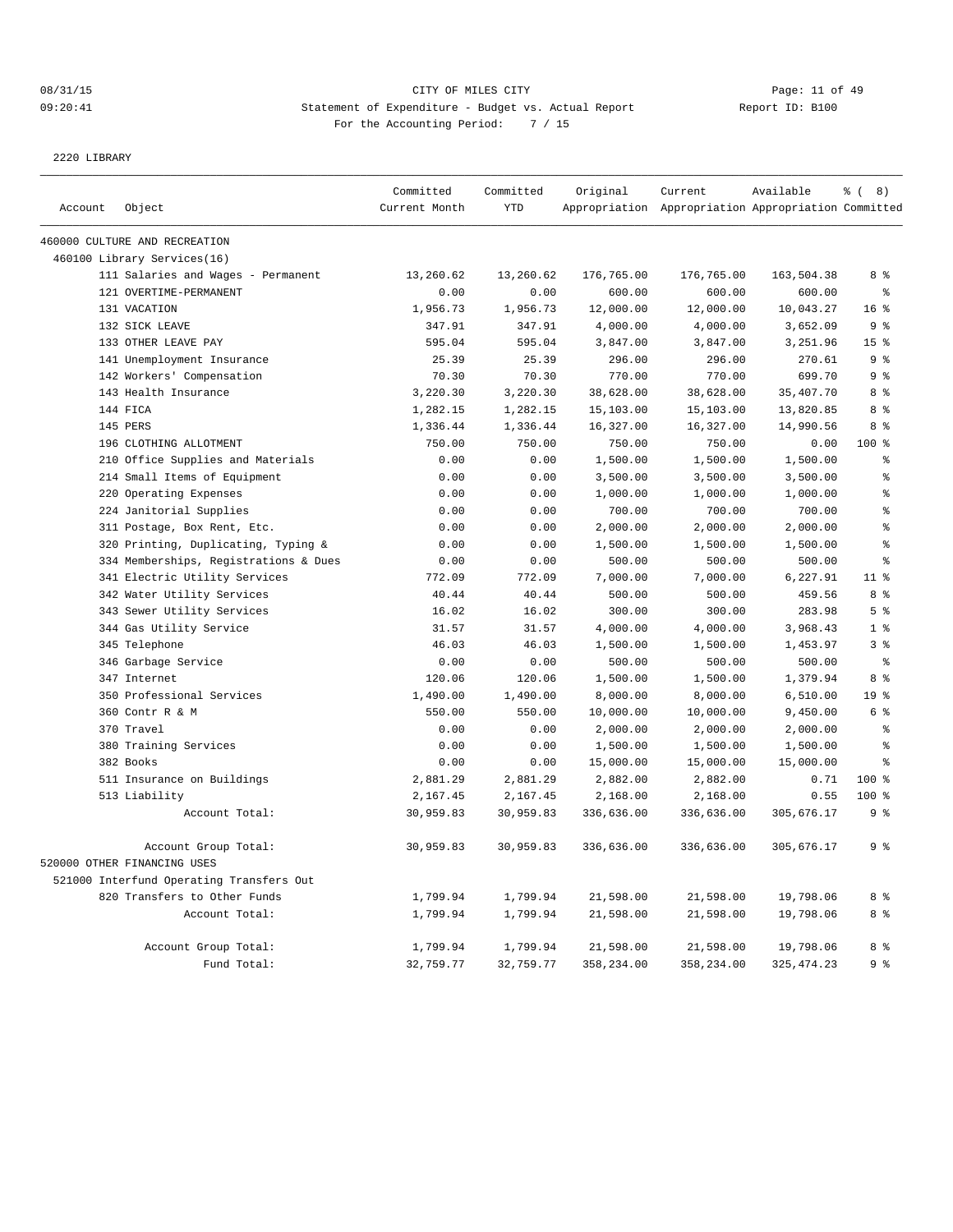# 08/31/15 CITY OF MILES CITY CHANNEL CONTROL Page: 12 of 49 09:20:41 Statement of Expenditure - Budget vs. Actual Report Report ID: B100 For the Accounting Period: 7 / 15

2270 Health

| Object<br>Account                  | Committed<br>Current Month | Committed<br>YTD | Original<br>Appropriation | Current   | Available<br>Appropriation Appropriation Committed | る (<br>8) |
|------------------------------------|----------------------------|------------------|---------------------------|-----------|----------------------------------------------------|-----------|
| 440000 PUBLIC HEALTH               |                            |                  |                           |           |                                                    |           |
| 440140 Registration and Inspection |                            |                  |                           |           |                                                    |           |
| 311 Postage, Box Rent, Etc.        | 0.00                       | 0.00             | 200.00                    | 200.00    | 200.00                                             | နွ        |
| 350 Professional Services          | 2,750.00                   | 2,750.00         | 33,000.00                 | 33,000.00 | 30,250.00                                          | 8 %       |
| Account Total:                     | 2,750.00                   | 2,750.00         | 33,200.00                 | 33,200.00 | 30,450.00                                          | 8 %       |
| Account Group Total:               | 2,750.00                   | 2,750.00         | 33,200.00                 | 33,200.00 | 30,450.00                                          | 8 %       |
| Fund Total:                        | 2,750.00                   | 2,750.00         | 33,200.00                 | 33,200.00 | 30,450.00                                          | 8 %       |
|                                    |                            |                  |                           |           |                                                    |           |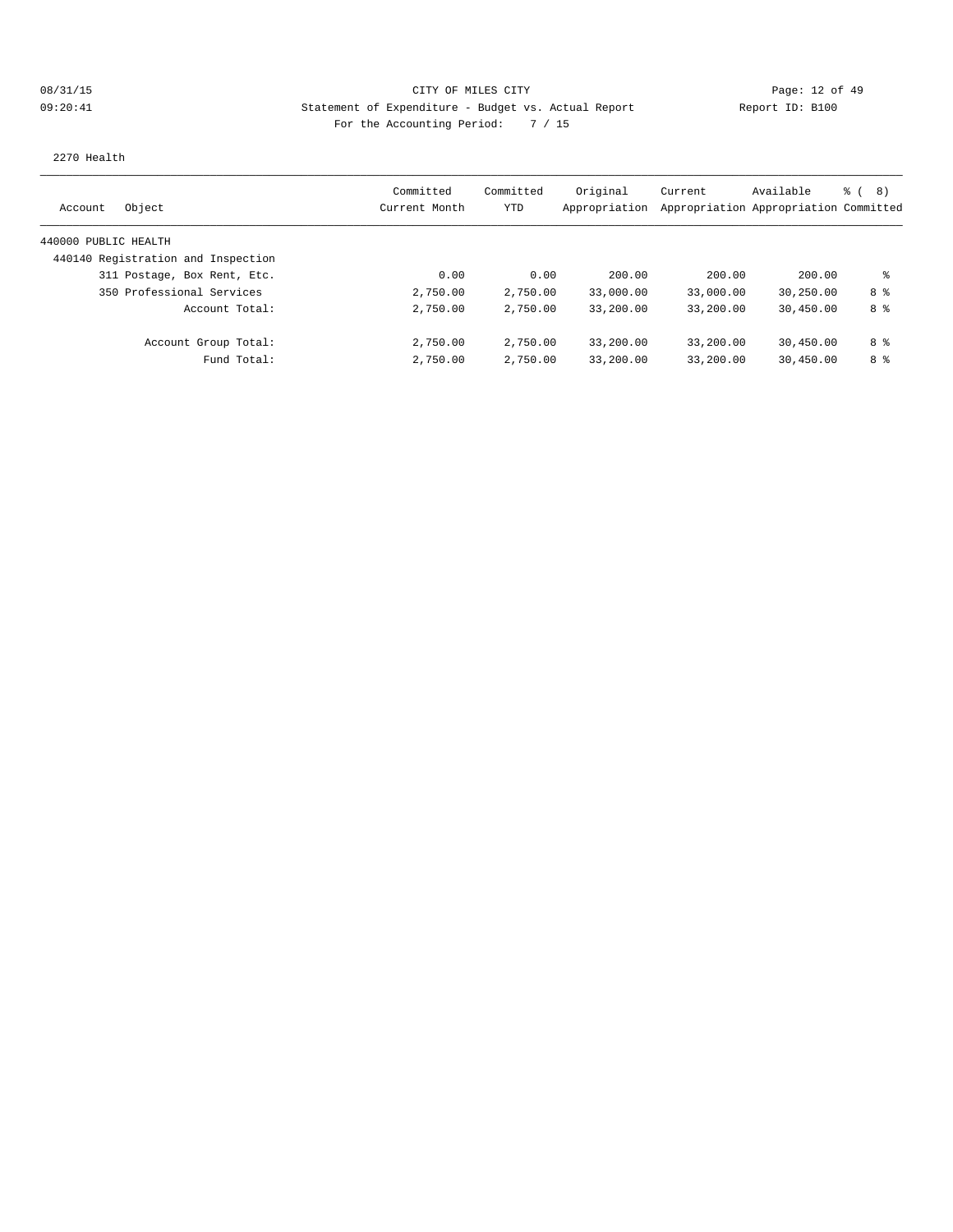2350 Local Government/Study Commission

| Account | Object                               | Committed<br>Current Month | Committed<br>YTD | Original<br>Appropriation | Current   | Available<br>Appropriation Appropriation Committed | ී (<br>8) |
|---------|--------------------------------------|----------------------------|------------------|---------------------------|-----------|----------------------------------------------------|-----------|
|         | 410000 GENERAL GOVERNMENT            |                            |                  |                           |           |                                                    |           |
|         | 410130 Committees and Special Bodies |                            |                  |                           |           |                                                    |           |
|         | 210 Office Supplies and Materials    | 0.00                       | 0.00             | 500.00                    | 500.00    | 500.00                                             | နွ        |
|         | 220 Operating Expenses               | 0.00                       | 0.00             | 325.00                    | 325.00    | 325.00                                             | နွ        |
|         | 311 Postage, Box Rent, Etc.          | 0.00                       | 0.00             | 1,000.00                  | 1,000.00  | 1,000.00                                           | နွ        |
|         | 320 Printing, Duplicating, Typing &  | 0.00                       | 0.00             | 500.00                    | 500.00    | 500.00                                             | နွ        |
|         | 350 Professional Services            | 0.00                       | 0.00             | 8,142.00                  | 8,142.00  | 8,142.00                                           | နွ        |
|         | 370 Travel                           | 0.00                       | 0.00             | 1,272.00                  | 1,272.00  | 1,272.00                                           | နွ        |
|         | Account Total:                       | 0.00                       | 0.00             | 11,739.00                 | 11,739.00 | 11,739.00                                          | နွ        |
|         | Account Group Total:                 | 0.00                       | 0.00             | 11,739.00                 | 11,739.00 | 11,739.00                                          | နွ        |
|         | Fund Total:                          | 0.00                       | 0.00             | 11,739.00                 | 11,739.00 | 11,739.00                                          | နွ        |
|         |                                      |                            |                  |                           |           |                                                    |           |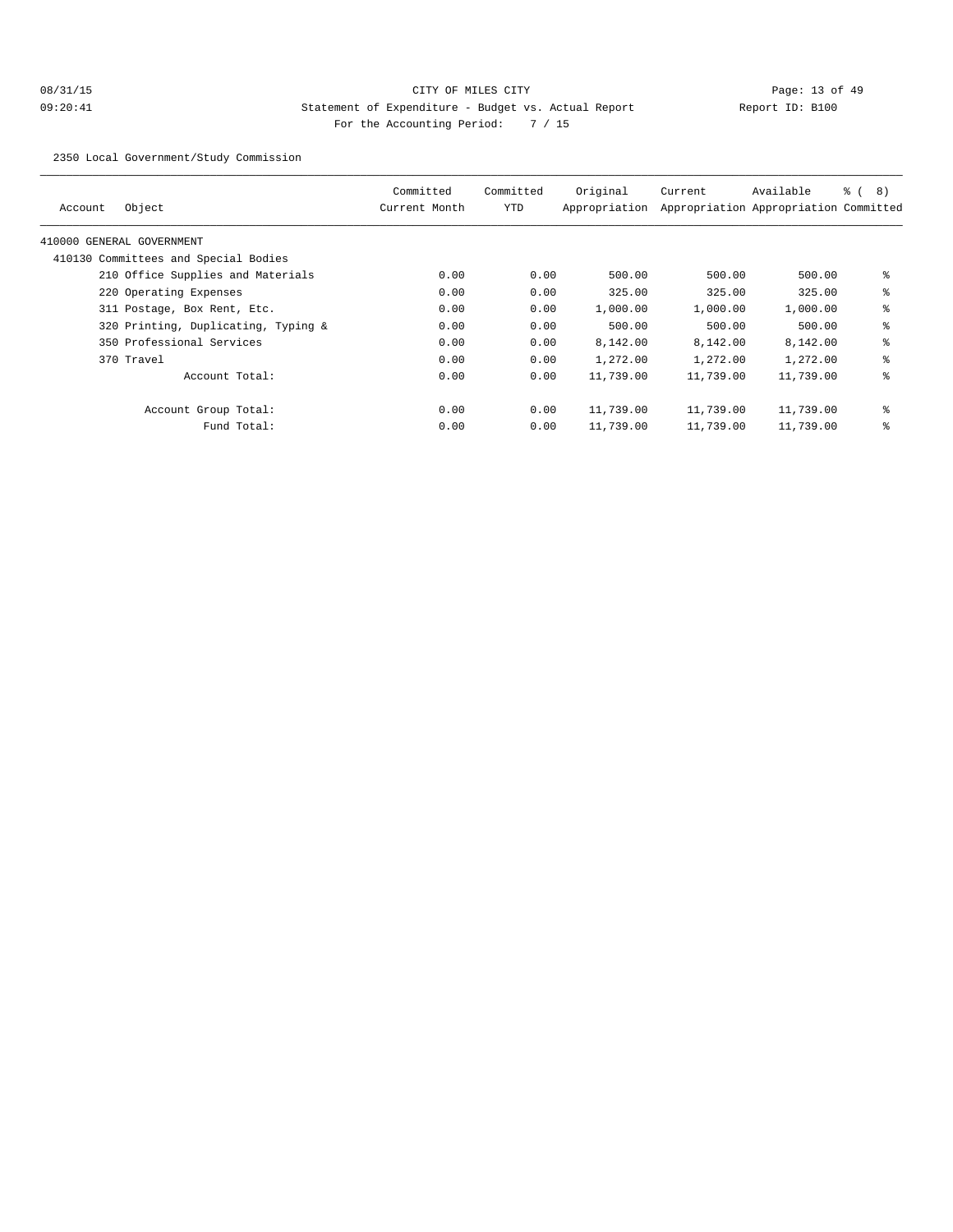2372 Permissive Medical Levy

| Object<br>Account                        | Committed<br>Current Month | Committed<br>YTD | Original<br>Appropriation | Current    | Available<br>Appropriation Appropriation Committed | ී (8) |
|------------------------------------------|----------------------------|------------------|---------------------------|------------|----------------------------------------------------|-------|
| 520000 OTHER FINANCING USES              |                            |                  |                           |            |                                                    |       |
| 521000 Interfund Operating Transfers Out |                            |                  |                           |            |                                                    |       |
| 820 Transfers to Other Funds             | 0.00                       | 0.00             | 166,810.00                | 166,810.00 | 166,810.00                                         | ႜ     |
| Account Total:                           | 0.00                       | 0.00             | 166,810.00                | 166,810.00 | 166,810.00                                         | ႜ     |
| Account Group Total:                     | 0.00                       | 0.00             | 166,810.00                | 166,810.00 | 166,810.00                                         | ႜ     |
| Fund Total:                              | 0.00                       | 0.00             | 166,810.00                | 166,810.00 | 166,810.00                                         | ႜ     |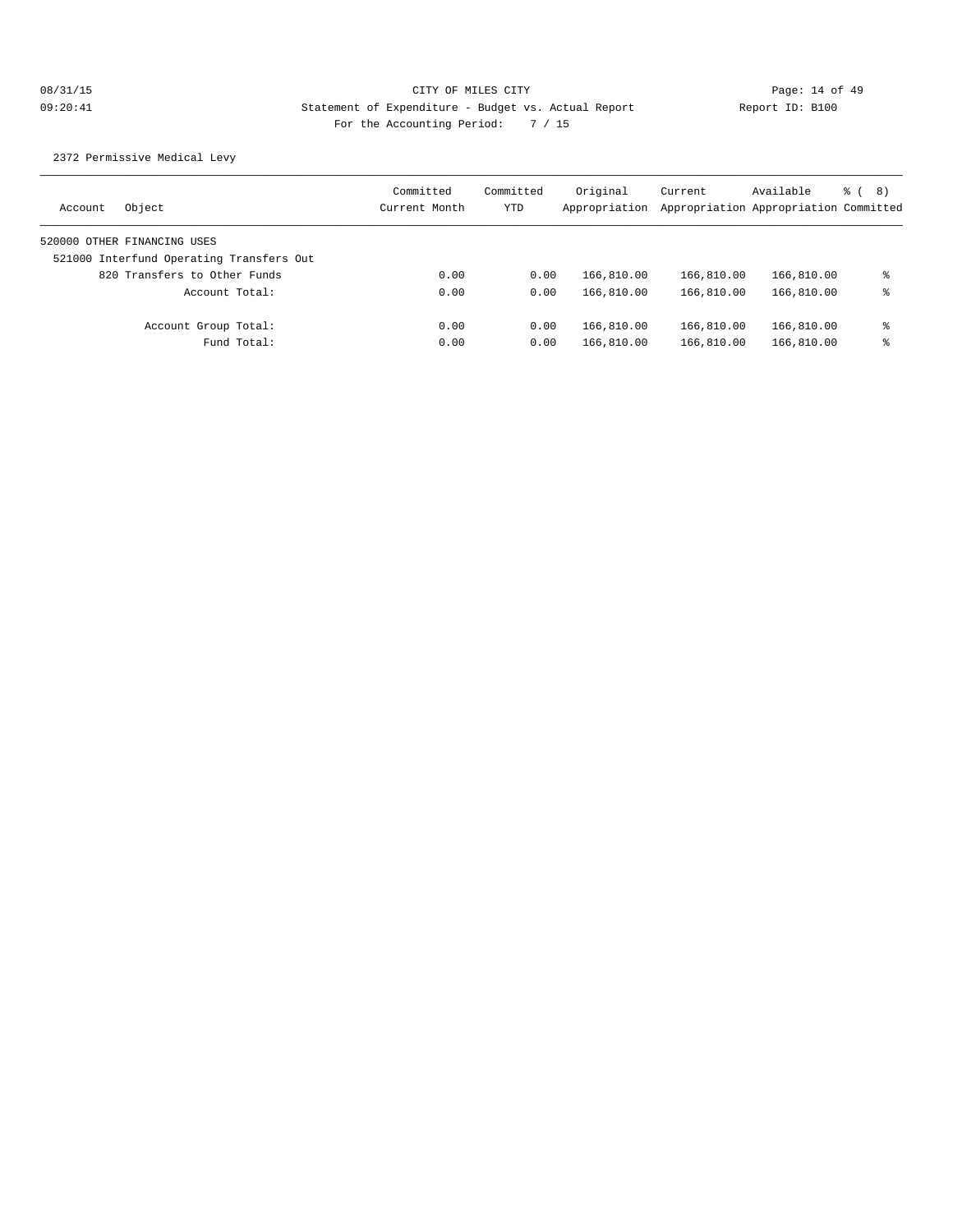## 08/31/15 CITY OF MILES CITY CHANNEL CONTROL Page: 15 of 49 09:20:41 Statement of Expenditure - Budget vs. Actual Report Report ID: B100 For the Accounting Period: 7 / 15

### 2394 BUILDING CODE ENFORCEMENT

|                      |                                          | Committed     | Committed  | Original   | Current                                             | Available  | <sub>රි</sub> ( 8 ) |
|----------------------|------------------------------------------|---------------|------------|------------|-----------------------------------------------------|------------|---------------------|
| Account              | Object                                   | Current Month | <b>YTD</b> |            | Appropriation Appropriation Appropriation Committed |            |                     |
| 420000 PUBLIC SAFETY |                                          |               |            |            |                                                     |            |                     |
|                      | 420531 Building Inspection               |               |            |            |                                                     |            |                     |
|                      | 111 Salaries and Wages - Permanent       | 553.36        | 553.36     | 8,700.00   | 8,700.00                                            | 8,146.64   | 6 %                 |
|                      | 121 OVERTIME-PERMANENT                   | 16.42         | 16.42      | 150.00     | 150.00                                              | 133.58     | 11 <sup>8</sup>     |
|                      | 131 VACATION                             | 58.38         | 58.38      | 500.00     | 500.00                                              | 441.62     | $12*$               |
|                      | 132 SICK LEAVE                           | 25.51         | 25.51      | 300.00     | 300.00                                              | 274.49     | 9 <sup>8</sup>      |
|                      | 133 OTHER LEAVE PAY                      | 0.00          | 0.00       | 493.00     | 493.00                                              | 493.00     | ి                   |
|                      | 141 Unemployment Insurance               | 1.04          | 1.04       | 15.00      | 15.00                                               | 13.96      | 7%                  |
|                      | 142 Workers' Compensation                | 22.73         | 22.73      | 383.00     | 383.00                                              | 360.27     | 6 %                 |
|                      | 143 Health Insurance                     | 128.76        | 128.76     | 1,931.00   | 1,931.00                                            | 1,802.24   | 7%                  |
|                      | 144 FICA                                 | 52.27         | 52.27      | 776.00     | 776.00                                              | 723.73     | 7 <sup>°</sup>      |
|                      | 145 PERS                                 | 54.05         | 54.05      | 839.00     | 839.00                                              | 784.95     | 6 %                 |
|                      | 196 CLOTHING ALLOTMENT                   | 30.00         | 30.00      | 30.00      | 30.00                                               | 0.00       | 100 <sub>8</sub>    |
|                      | 210 Office Supplies and Materials        | 0.00          | 0.00       | 4,000.00   | 4,000.00                                            | 4,000.00   | $\,$ $\,$ $\,$      |
|                      | 214 Small Items of Equipment             | 910.00        | 910.00     | 15,000.00  | 15,000.00                                           | 14,090.00  | 6 %                 |
|                      | 311 Postage, Box Rent, Etc.              | 5.87          | 5.87       | 300.00     | 300.00                                              | 294.13     | 2 <sup>8</sup>      |
|                      | 320 Printing, Duplicating, Typing &      | 0.00          | 0.00       | 350.00     | 350.00                                              | 350.00     | $\,$ $\,$ $\,$      |
|                      | 330 Publicity, Subscriptions & Dues      | 0.00          | 0.00       | 500.00     | 500.00                                              | 500.00     | န္                  |
|                      | 334 Memberships, Registrations & Dues    | 0.00          | 0.00       | 300.00     | 300.00                                              | 300.00     | $\approx$           |
|                      | 345 Telephone                            | 26.36         | 26.36      | 400.00     | 400.00                                              | 373.64     | 7 <sup>°</sup>      |
|                      | 347 Internet                             | 0.00          | 0.00       | 200.00     | 200.00                                              | 200.00     | $\,$ $\,$ $\,$      |
|                      | 350 Professional Services                | 5,219.05      | 5,219.05   | 80,000.00  | 80,000.00                                           | 74,780.95  | 7%                  |
|                      | 380 Training Services                    | 0.00          | 0.00       | 1,500.00   | 1,500.00                                            | 1,500.00   | $\,$ $\,$ $\,$      |
|                      | 382 Books                                | 0.00          | 0.00       | 2,000.00   | 2,000.00                                            | 2,000.00   | $\,$ $\,$ $\,$      |
|                      | 540 Special Assessments                  | 0.00          | 0.00       | 800.00     | 800.00                                              | 800.00     | န္                  |
|                      | Account Total:                           | 7,103.80      | 7,103.80   | 119,467.00 | 119,467.00                                          | 112,363.20 | 6 %                 |
|                      | Account Group Total:                     | 7,103.80      | 7,103.80   | 119,467.00 | 119,467.00                                          | 112,363.20 | 6 %                 |
| 510000 MISCELLANEOUS |                                          |               |            |            |                                                     |            |                     |
|                      | 510330 Comprehensive Liability Insurance |               |            |            |                                                     |            |                     |
|                      | 513 Liability                            | 88.33         | 88.33      | 89.00      | 89.00                                               | 0.67       | 99 <sup>8</sup>     |
|                      | Account Total:                           | 88.33         | 88.33      | 89.00      | 89.00                                               | 0.67       | 99 <sup>°</sup>     |
|                      | Account Group Total:                     | 88.33         | 88.33      | 89.00      | 89.00                                               | 0.67       | 99 <sup>8</sup>     |
|                      | 520000 OTHER FINANCING USES              |               |            |            |                                                     |            |                     |
|                      | 521000 Interfund Operating Transfers Out |               |            |            |                                                     |            |                     |
|                      | 820 Transfers to Other Funds             | 559.11        | 559.11     | 6,710.00   | 6,710.00                                            | 6,150.89   | 8 %                 |
|                      | Account Total:                           | 559.11        | 559.11     | 6,710.00   | 6,710.00                                            | 6,150.89   | 8 %                 |
|                      | Account Group Total:                     | 559.11        | 559.11     | 6,710.00   | 6,710.00                                            | 6,150.89   | 8 %                 |
|                      | Fund Total:                              | 7,751.24      | 7,751.24   | 126,266.00 | 126,266.00                                          | 118,514.76 | 6 %                 |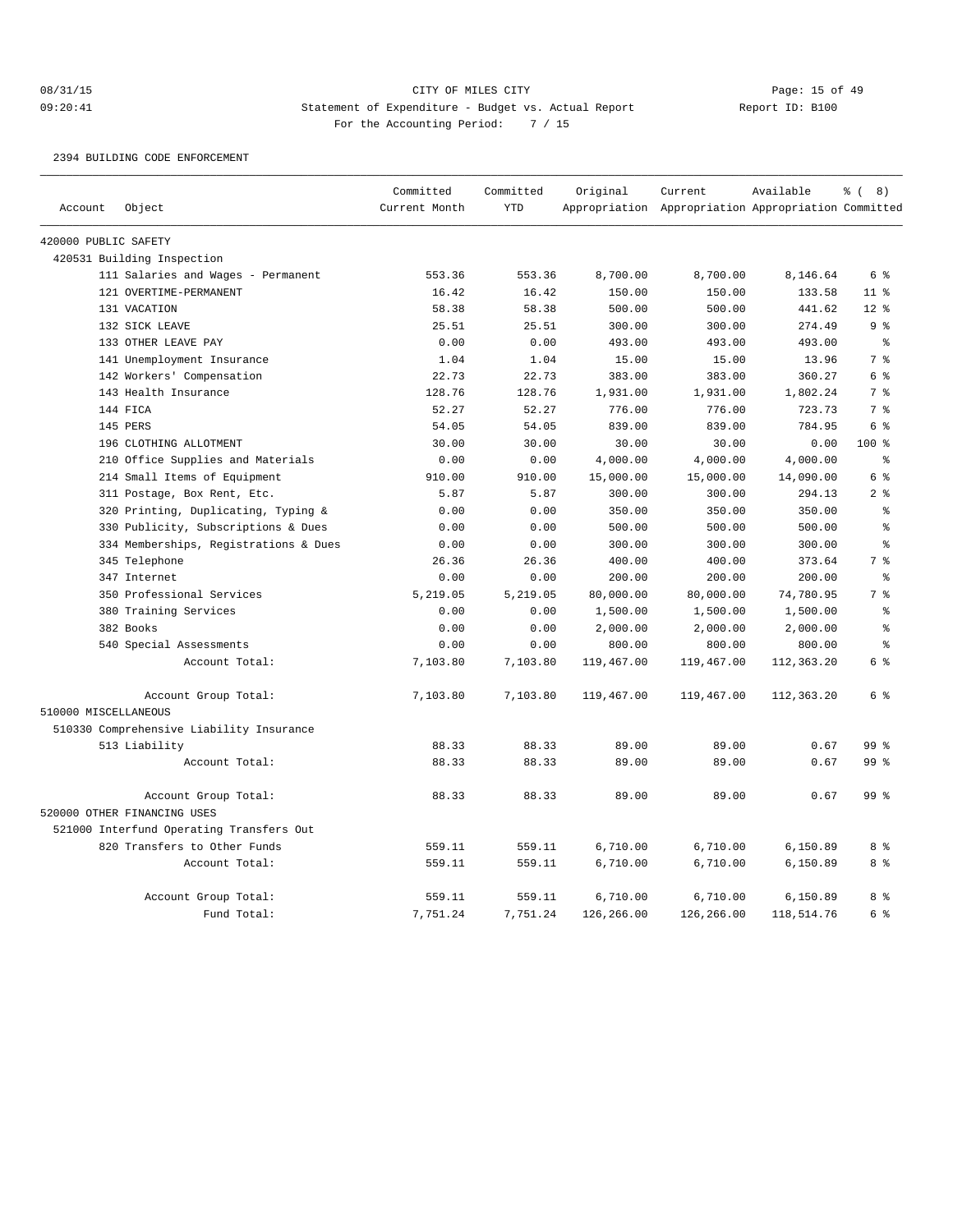2400 LTG M D#165-(Gen City)

| Committed     | Committed  | Original      | Current                                                                             | Available  | <sub>රි</sub> ( 8 )                                                                                        |
|---------------|------------|---------------|-------------------------------------------------------------------------------------|------------|------------------------------------------------------------------------------------------------------------|
| Current Month | <b>YTD</b> | Appropriation |                                                                                     |            |                                                                                                            |
|               |            |               |                                                                                     |            |                                                                                                            |
|               |            |               |                                                                                     |            |                                                                                                            |
| 9,523.42      |            | 117,500.00    |                                                                                     | 107,976.58 | 8 %                                                                                                        |
| 4,712.45      |            | 47,000.00     |                                                                                     | 42,287.55  | 10 <sub>8</sub>                                                                                            |
| 14,235.87     |            | 164,500.00    |                                                                                     | 150,264.13 | 9 <sup>8</sup>                                                                                             |
| 14,235.87     |            | 164,500.00    |                                                                                     | 150,264.13 | 9 <sup>°</sup>                                                                                             |
|               |            |               |                                                                                     |            |                                                                                                            |
|               |            |               |                                                                                     |            |                                                                                                            |
| 0.00          |            | 1,000.00      | 1,000.00                                                                            | 1,000.00   | နွ                                                                                                         |
| 0.00          |            | 1,000.00      | 1,000.00                                                                            | 1,000.00   | နွ                                                                                                         |
| 0.00          |            | 1,000.00      | 1,000.00                                                                            | 1,000.00   | ႜ                                                                                                          |
| 14,235.87     |            | 165,500.00    |                                                                                     | 151,264.13 | 98                                                                                                         |
|               |            |               | 9,523.42<br>4,712.45<br>14,235.87<br>14,235.87<br>0.00<br>0.00<br>0.00<br>14,235.87 |            | Appropriation Appropriation Committed<br>117,500.00<br>47,000.00<br>164,500.00<br>164,500.00<br>165,500.00 |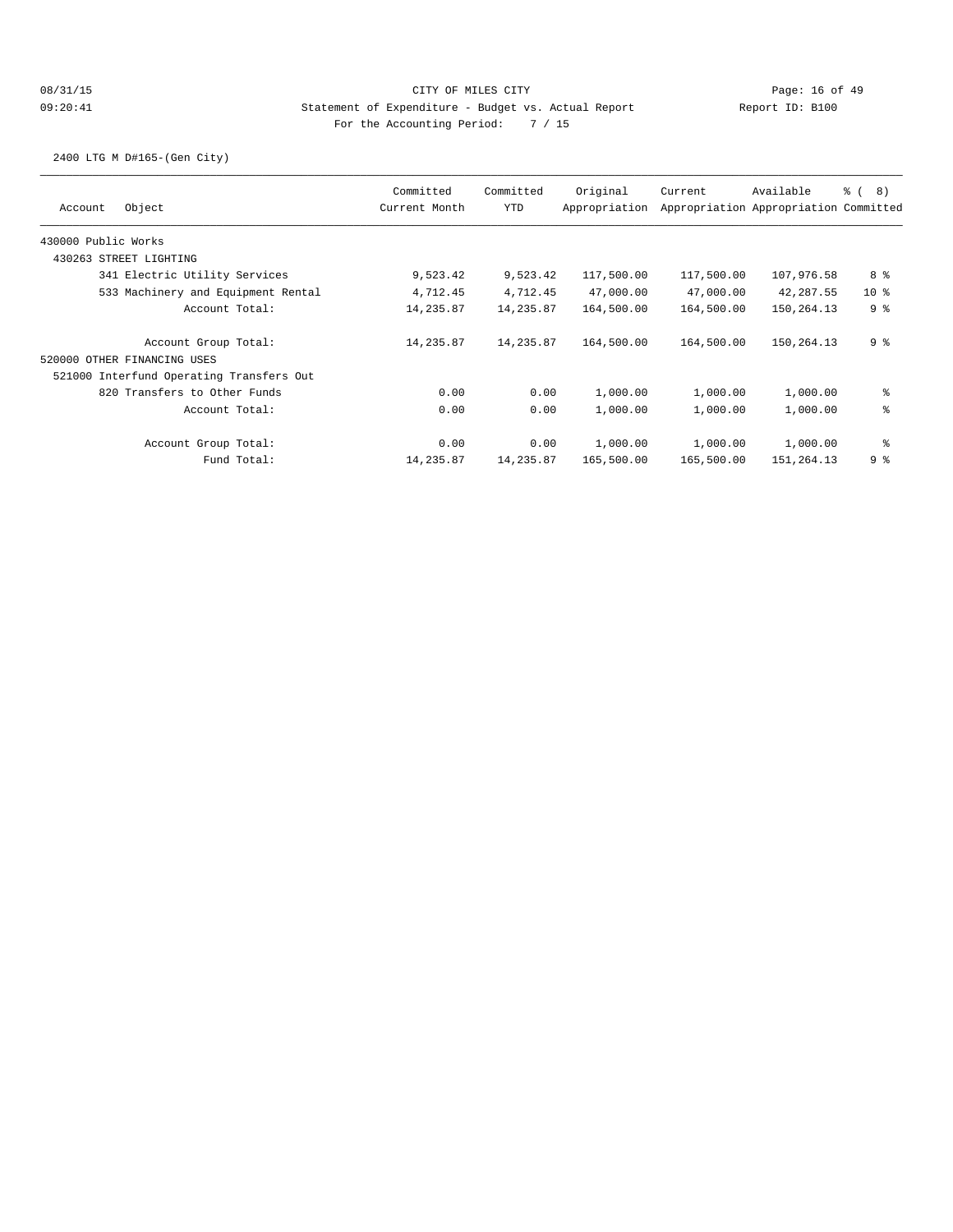2420 LTG M D#167-(MilesAddn Etc)

|                                          | Committed     | Committed | Original      | Current   | Available                             | 8)<br>$\frac{6}{6}$ ( |
|------------------------------------------|---------------|-----------|---------------|-----------|---------------------------------------|-----------------------|
| Object<br>Account                        | Current Month | YTD       | Appropriation |           | Appropriation Appropriation Committed |                       |
| 430000 Public Works                      |               |           |               |           |                                       |                       |
| 430263 STREET LIGHTING                   |               |           |               |           |                                       |                       |
| 341 Electric Utility Services            | 1,762.71      | 1,762.71  | 23,280.00     | 23,280.00 | 21,517.29                             | 8 %                   |
| 360 Contr R & M                          | 0.00          | 0.00      | 9,000.00      | 9,000.00  | 9,000.00                              | ి                     |
| 533 Machinery and Equipment Rental       | 677.25        | 677.25    | 0.00          | 0.00      | $-677.25$                             | ి                     |
| Account Total:                           | 2,439.96      | 2,439.96  | 32,280.00     | 32,280.00 | 29,840.04                             | 8 <sup>8</sup>        |
| Account Group Total:                     | 2,439.96      | 2,439.96  | 32,280.00     | 32,280.00 | 29,840.04                             | 8 <sup>8</sup>        |
| 520000 OTHER FINANCING USES              |               |           |               |           |                                       |                       |
| 521000 Interfund Operating Transfers Out |               |           |               |           |                                       |                       |
| 820 Transfers to Other Funds             | 0.00          | 0.00      | 1,000.00      | 1,000.00  | 1,000.00                              | နွ                    |
| Account Total:                           | 0.00          | 0.00      | 1,000.00      | 1,000.00  | 1,000.00                              | နွ                    |
| Account Group Total:                     | 0.00          | 0.00      | 1,000.00      | 1,000.00  | 1,000.00                              | နွ                    |
| Fund Total:                              | 2,439.96      | 2,439.96  | 33,280.00     | 33,280.00 | 30,840.04                             | 7 %                   |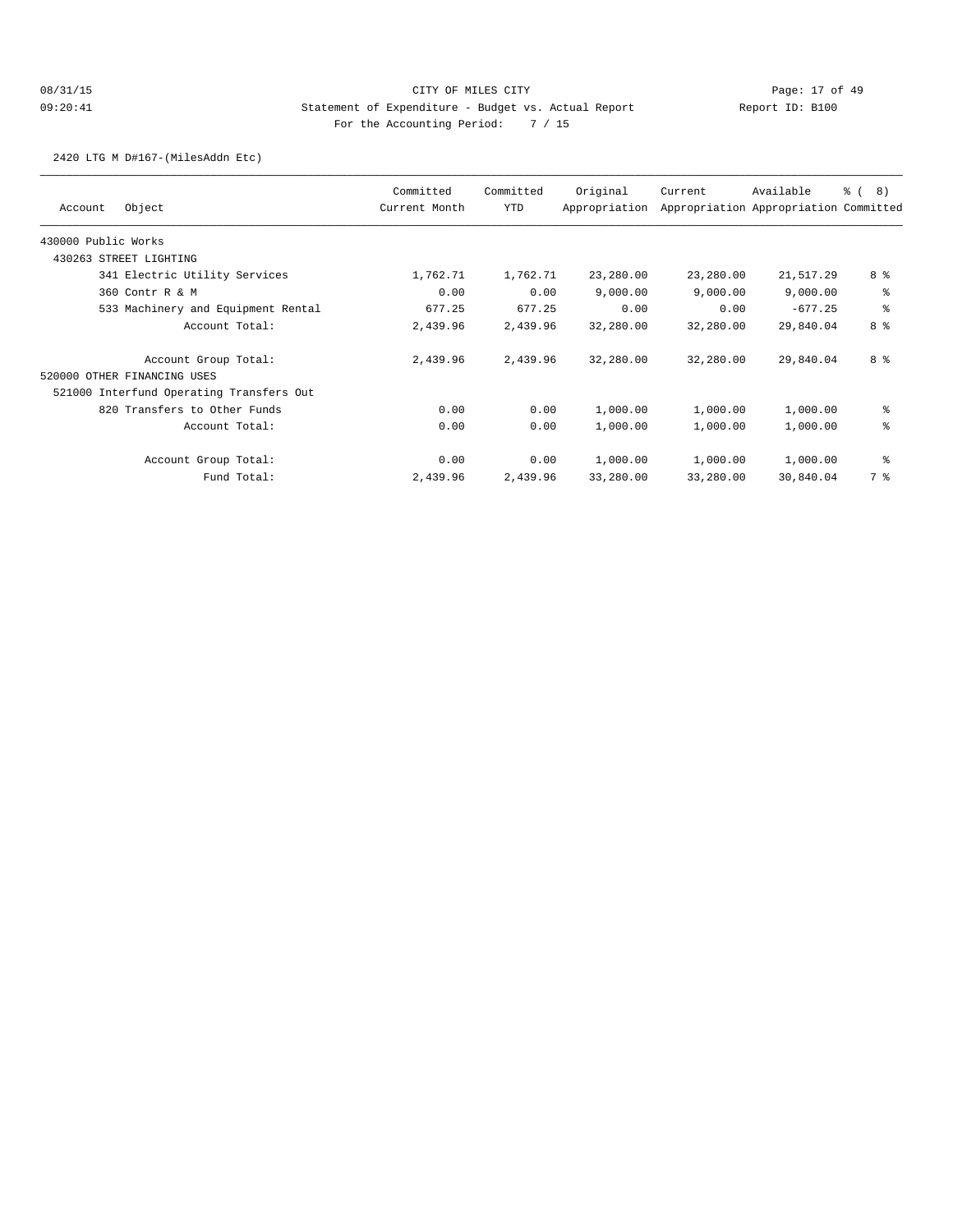2430 LTG M D#171-(Balsam Est)

| Object<br>Account                        | Committed<br>Current Month | Committed<br>YTD | Original<br>Appropriation | Current  | Available<br>Appropriation Appropriation Committed | $\frac{6}{6}$ (<br>8) |
|------------------------------------------|----------------------------|------------------|---------------------------|----------|----------------------------------------------------|-----------------------|
| 430000 Public Works                      |                            |                  |                           |          |                                                    |                       |
| 430263 STREET LIGHTING                   |                            |                  |                           |          |                                                    |                       |
| 230 Repair and Maintenance Supplies      | 0.00                       | 0.00             | 600.00                    | 600.00   | 600.00                                             | နွ                    |
| 341 Electric Utility Services            | 124.56                     | 124.56           | 1,801.00                  | 1,801.00 | 1,676.44                                           | 7 %                   |
| 360 Contr R & M                          | 0.00                       | 0.00             | 1,100.00                  | 1,100.00 | 1,100.00                                           | နွ                    |
| Account Total:                           | 124.56                     | 124.56           | 3,501.00                  | 3,501.00 | 3,376.44                                           | $4\degree$            |
| Account Group Total:                     | 124.56                     | 124.56           | 3,501.00                  | 3,501.00 | 3,376.44                                           | $4\degree$            |
| 520000 OTHER FINANCING USES              |                            |                  |                           |          |                                                    |                       |
| 521000 Interfund Operating Transfers Out |                            |                  |                           |          |                                                    |                       |
| 820 Transfers to Other Funds             | 0.00                       | 0.00             | 1,000.00                  | 1,000.00 | 1,000.00                                           | နွ                    |
| Account Total:                           | 0.00                       | 0.00             | 1,000.00                  | 1,000.00 | 1,000.00                                           | နွ                    |
| Account Group Total:                     | 0.00                       | 0.00             | 1,000.00                  | 1,000.00 | 1,000.00                                           | နွ                    |
| Fund Total:                              | 124.56                     | 124.56           | 4,501.00                  | 4,501.00 | 4,376.44                                           | 38                    |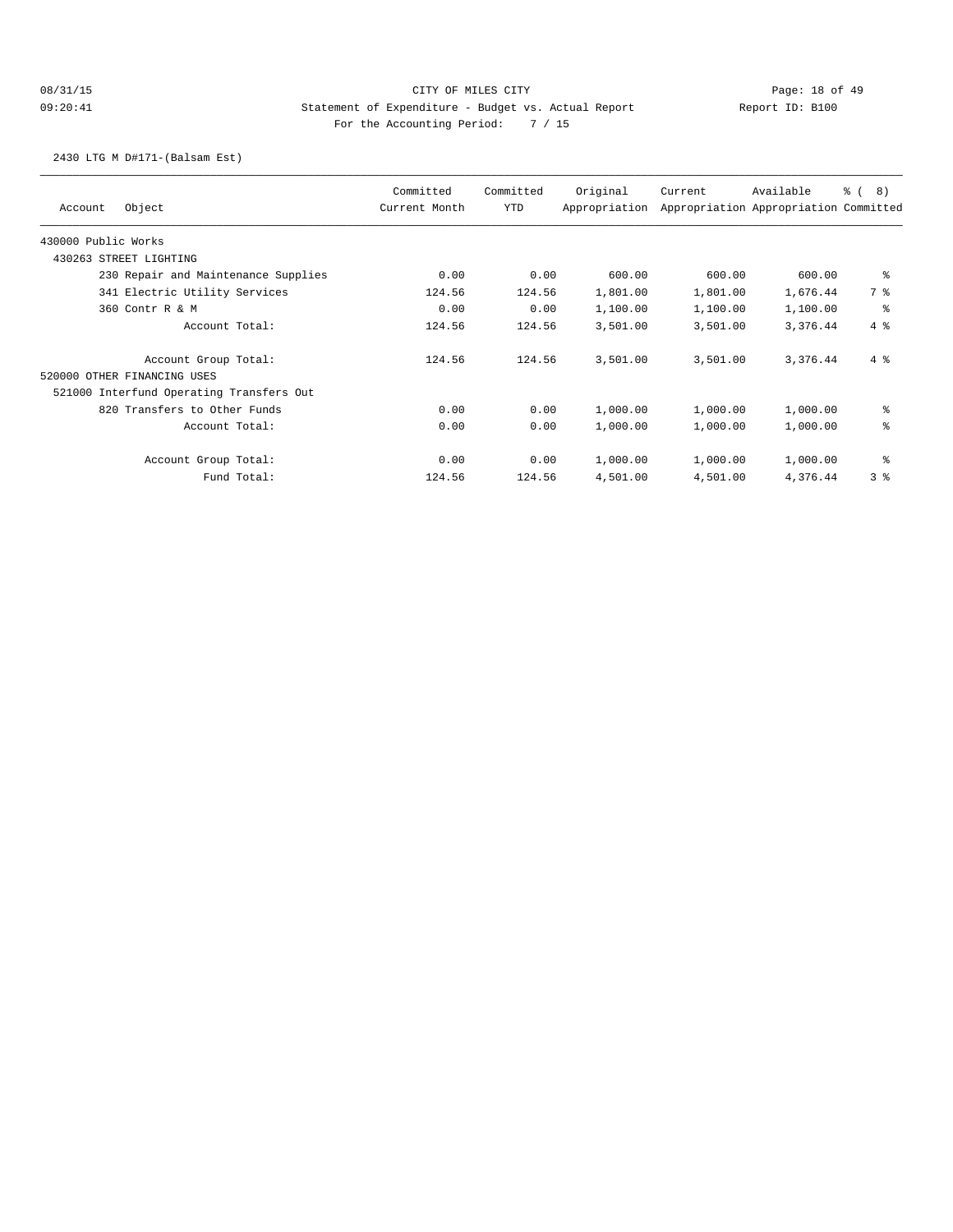2440 LTG M D#172-(Main Str)

| Object<br>Account                        | Committed<br>Current Month | Committed<br>YTD | Original<br>Appropriation | Current   | Available<br>Appropriation Appropriation Committed | 8)<br>$\frac{6}{6}$ ( |
|------------------------------------------|----------------------------|------------------|---------------------------|-----------|----------------------------------------------------|-----------------------|
| 430000 Public Works                      |                            |                  |                           |           |                                                    |                       |
| 430263 STREET LIGHTING                   |                            |                  |                           |           |                                                    |                       |
| 230 Repair and Maintenance Supplies      | 0.00                       | 0.00             | 3,000.00                  | 3,000.00  | 3,000.00                                           | နွ                    |
| 341 Electric Utility Services            | 1,125.53                   | 1,125.53         | 14,890.00                 | 14,890.00 | 13,764.47                                          | 8 %                   |
| 360 Contr R & M                          | 0.00                       | 0.00             | 1,700.00                  | 1,700.00  | 1,700.00                                           | နွ                    |
| Account Total:                           | 1,125.53                   | 1,125.53         | 19,590.00                 | 19,590.00 | 18,464.47                                          | 6 %                   |
| Account Group Total:                     | 1,125.53                   | 1,125.53         | 19,590.00                 | 19,590.00 | 18,464.47                                          | 6 %                   |
| 520000 OTHER FINANCING USES              |                            |                  |                           |           |                                                    |                       |
| 521000 Interfund Operating Transfers Out |                            |                  |                           |           |                                                    |                       |
| 820 Transfers to Other Funds             | 0.00                       | 0.00             | 1,000.00                  | 1,000.00  | 1,000.00                                           | နွ                    |
| Account Total:                           | 0.00                       | 0.00             | 1,000.00                  | 1,000.00  | 1,000.00                                           | နွ                    |
| Account Group Total:                     | 0.00                       | 0.00             | 1,000.00                  | 1,000.00  | 1,000.00                                           | ి                     |
| Fund Total:                              | 1,125.53                   | 1,125.53         | 20,590.00                 | 20,590.00 | 19,464.47                                          | 5 <sup>8</sup>        |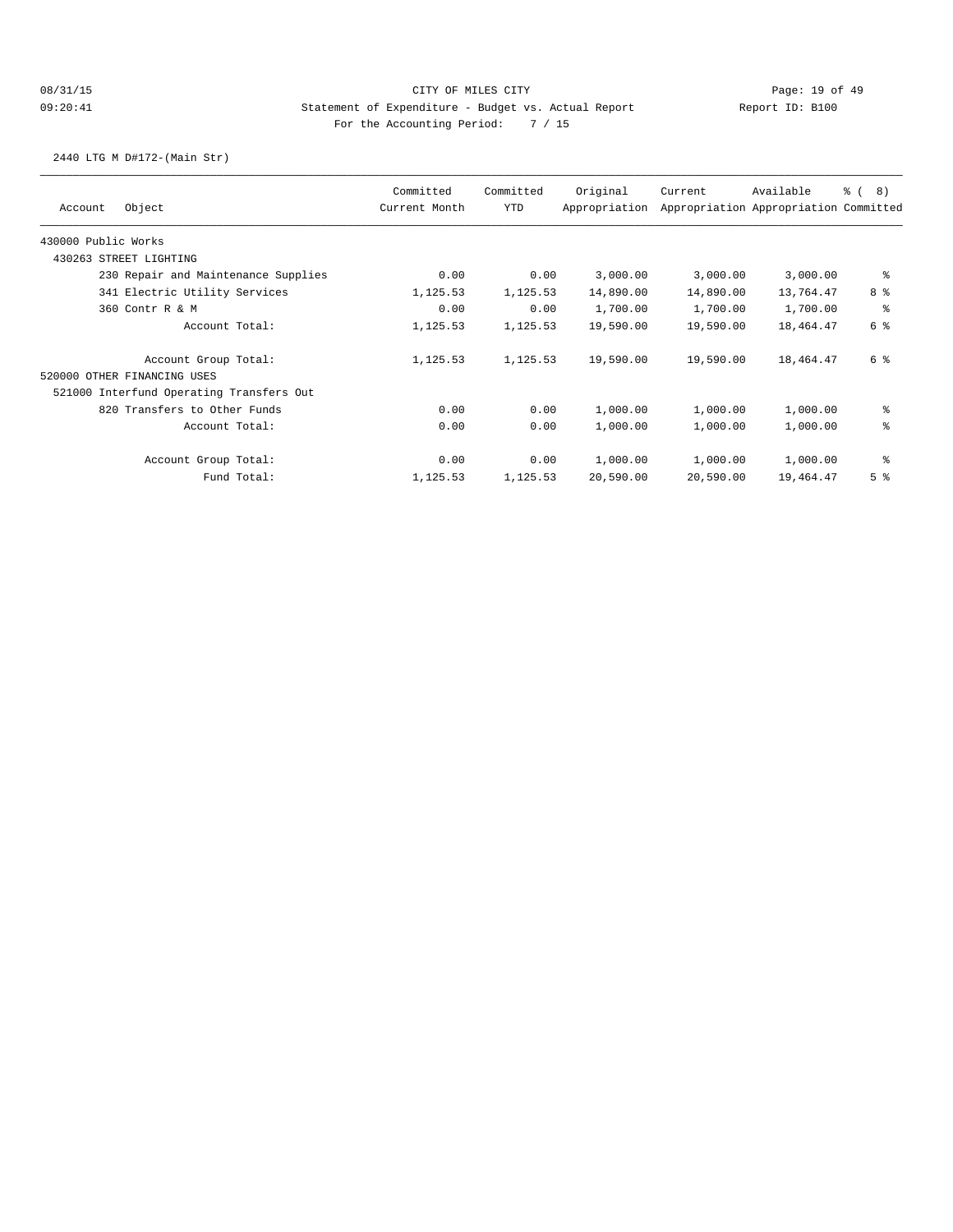## 08/31/15 CITY OF MILES CITY CHANNEL CONTROL Page: 20 of 49 09:20:41 Statement of Expenditure - Budget vs. Actual Report Changer Report ID: B100 For the Accounting Period: 7 / 15

2450 LTG M D#195-(SG-Trico)

| Object<br>Account                        | Committed<br>Current Month | Committed<br>YTD | Original<br>Appropriation | Current  | Available<br>Appropriation Appropriation Committed | <sub>රි</sub> ( 8 ) |
|------------------------------------------|----------------------------|------------------|---------------------------|----------|----------------------------------------------------|---------------------|
| 430000 Public Works                      |                            |                  |                           |          |                                                    |                     |
| 430263 STREET LIGHTING                   |                            |                  |                           |          |                                                    |                     |
| 341 Electric Utility Services            | 445.74                     | 445.74           | 5,505.00                  | 5,505.00 | 5,059.26                                           | 8 %                 |
| Account Total:                           | 445.74                     | 445.74           | 5,505.00                  | 5,505.00 | 5,059.26                                           | 8 <sup>8</sup>      |
| Account Group Total:                     | 445.74                     | 445.74           | 5,505.00                  | 5,505.00 | 5,059.26                                           | 8 %                 |
| 520000 OTHER FINANCING USES              |                            |                  |                           |          |                                                    |                     |
| 521000 Interfund Operating Transfers Out |                            |                  |                           |          |                                                    |                     |
| 820 Transfers to Other Funds             | 0.00                       | 0.00             | 1,000.00                  | 1,000.00 | 1,000.00                                           | နွ                  |
| Account Total:                           | 0.00                       | 0.00             | 1,000.00                  | 1,000.00 | 1,000.00                                           | နွ                  |
| Account Group Total:                     | 0.00                       | 0.00             | 1,000.00                  | 1,000.00 | 1,000.00                                           | နွ                  |
| Fund Total:                              | 445.74                     | 445.74           | 6,505.00                  | 6,505.00 | 6,059.26                                           | 7 %                 |
|                                          |                            |                  |                           |          |                                                    |                     |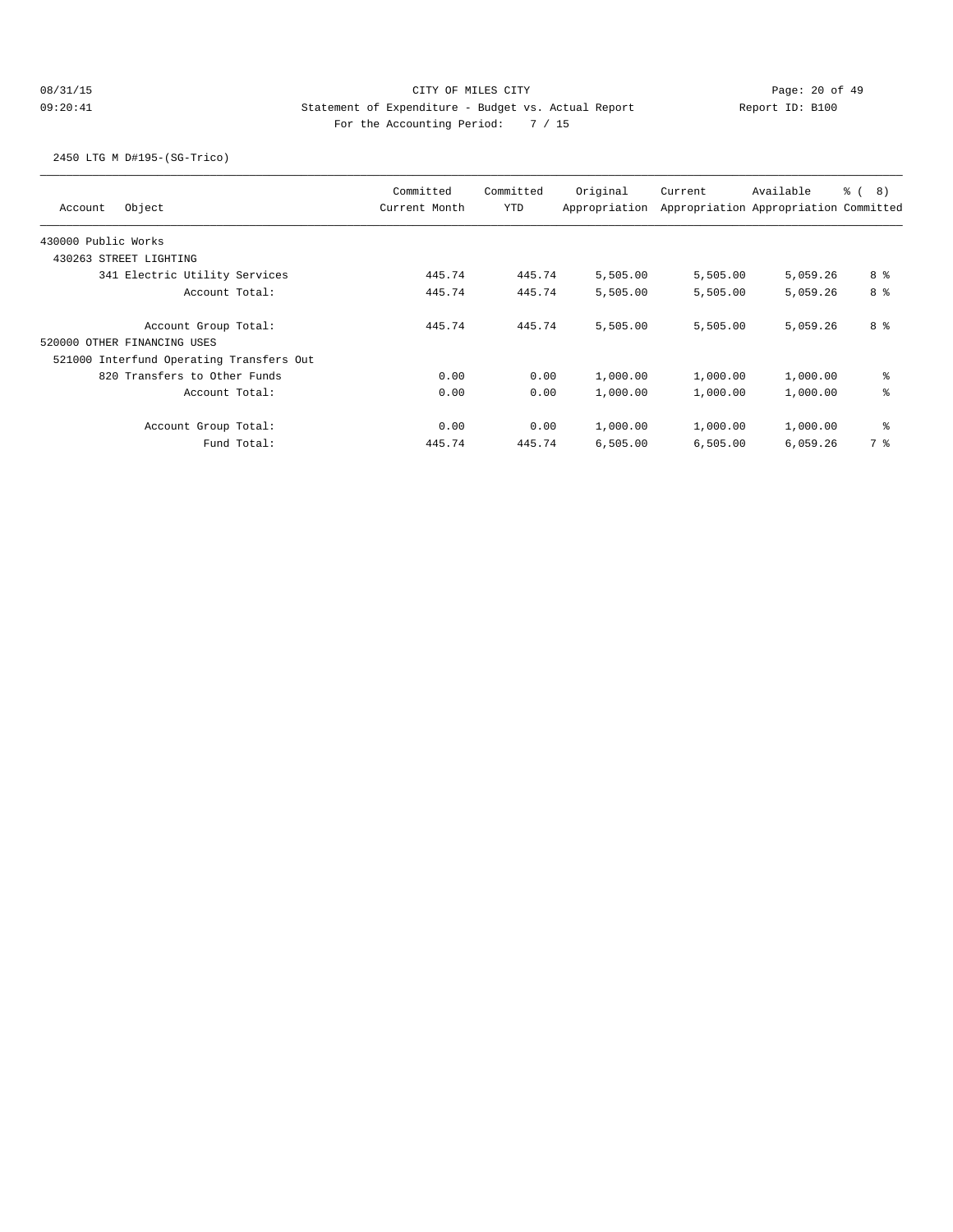2470 LTG M D#202-(SG-MDU&NV)

| Object<br>Account                                   | Committed<br>Current Month | Committed<br><b>YTD</b> | Original<br>Appropriation | Current  | Available<br>Appropriation Appropriation Committed | $\frac{6}{6}$ ( 8) |
|-----------------------------------------------------|----------------------------|-------------------------|---------------------------|----------|----------------------------------------------------|--------------------|
| 430000 Public Works                                 |                            |                         |                           |          |                                                    |                    |
| 430263 STREET LIGHTING                              |                            |                         |                           |          |                                                    |                    |
| 341 Electric Utility Services                       | 266.99                     | 266.99                  | 3,809.00                  | 3,809.00 | 3,542.01                                           | 7 %                |
| 533 Machinery and Equipment Rental                  | 304.12                     | 304.12                  | 3,200.00                  | 3,200.00 | 2,895.88                                           | 10 <sub>8</sub>    |
| Account Total:                                      | 571.11                     | 571.11                  | 7,009.00                  | 7,009.00 | 6,437.89                                           | 8 %                |
| Account Group Total:<br>520000 OTHER FINANCING USES | 571.11                     | 571.11                  | 7,009.00                  | 7,009,00 | 6,437.89                                           | 8 %                |
| 521000 Interfund Operating Transfers Out            |                            |                         |                           |          |                                                    |                    |
| 820 Transfers to Other Funds                        | 0.00                       | 0.00                    | 1,000.00                  | 1,000.00 | 1,000.00                                           | နွ                 |
| Account Total:                                      | 0.00                       | 0.00                    | 1,000.00                  | 1,000.00 | 1,000.00                                           | နွ                 |
| Account Group Total:                                | 0.00                       | 0.00                    | 1,000.00                  | 1,000.00 | 1,000.00                                           | နွ                 |
| Fund Total:                                         | 571.11                     | 571.11                  | 8,009.00                  | 8,009.00 | 7.437.89                                           | 7 %                |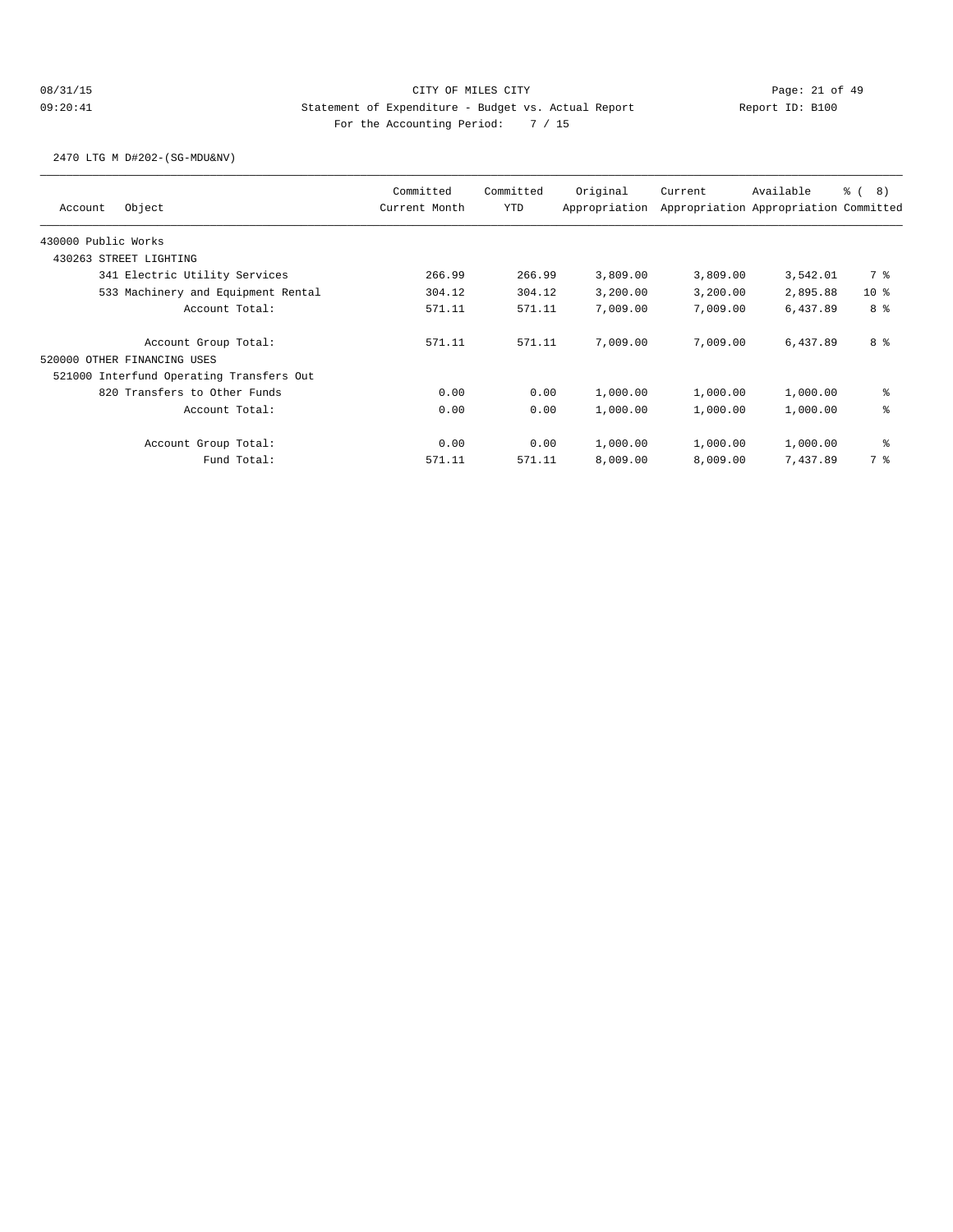2480 LTG M M#173-(Milestown Estates)

| Object<br>Account                        | Committed<br>Current Month | Committed<br>YTD | Original<br>Appropriation | Current  | Available<br>Appropriation Appropriation Committed | <u>ေ</u> (<br>8) |
|------------------------------------------|----------------------------|------------------|---------------------------|----------|----------------------------------------------------|------------------|
| 430000 Public Works                      |                            |                  |                           |          |                                                    |                  |
| 430263 STREET LIGHTING                   |                            |                  |                           |          |                                                    |                  |
| 230 Repair and Maintenance Supplies      | 0.00                       | 0.00             | 460.00                    | 460.00   | 460.00                                             | နွ               |
| 341 Electric Utility Services            | 109.92                     | 109.92           | 1,400.00                  | 1,400.00 | 1,290.08                                           | 8 %              |
| 360 Contr R & M                          | 0.00                       | 0.00             | 100.00                    | 100.00   | 100.00                                             | နွ               |
| Account Total:                           | 109.92                     | 109.92           | 1,960.00                  | 1,960.00 | 1,850.08                                           | 6 %              |
| Account Group Total:                     | 109.92                     | 109.92           | 1,960.00                  | 1,960.00 | 1,850.08                                           | 6 %              |
| 520000 OTHER FINANCING USES              |                            |                  |                           |          |                                                    |                  |
| 521000 Interfund Operating Transfers Out |                            |                  |                           |          |                                                    |                  |
| 820 Transfers to Other Funds             | 0.00                       | 0.00             | 250.00                    | 250.00   | 250.00                                             | နွ               |
| Account Total:                           | 0.00                       | 0.00             | 250.00                    | 250.00   | 250.00                                             | နွ               |
| Account Group Total:                     | 0.00                       | 0.00             | 250.00                    | 250.00   | 250.00                                             | နွ               |
| Fund Total:                              | 109.92                     | 109.92           | 2,210.00                  | 2,210.00 | 2,100.08                                           | 5 <sup>8</sup>   |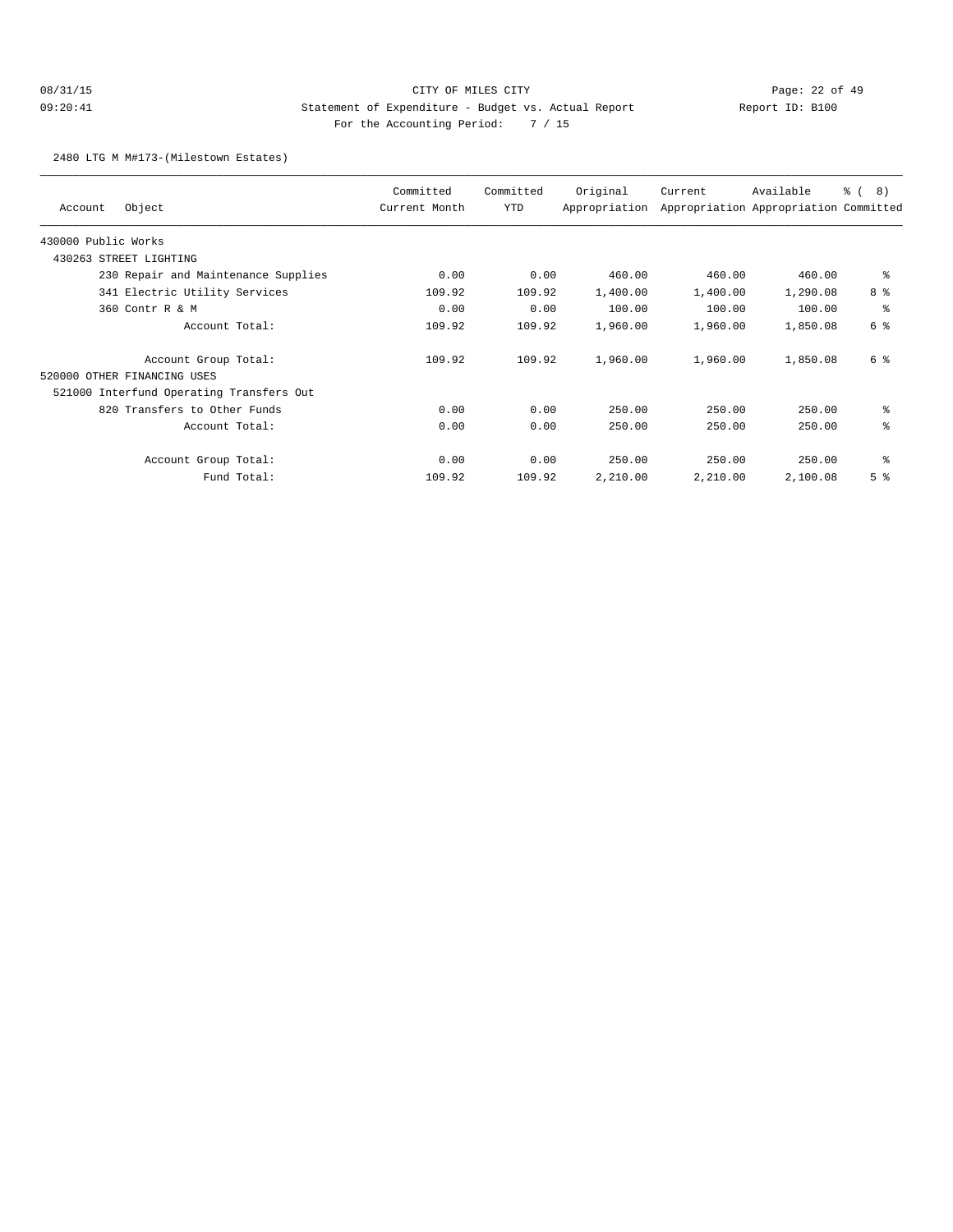| Account             | Object                                  | Committed<br>Current Month | Committed<br><b>YTD</b> | Original   | Current<br>Appropriation Appropriation Appropriation Committed | Available   | $\frac{6}{6}$ ( 8) |
|---------------------|-----------------------------------------|----------------------------|-------------------------|------------|----------------------------------------------------------------|-------------|--------------------|
| 430000 Public Works |                                         |                            |                         |            |                                                                |             |                    |
| 430220 Operations   |                                         |                            |                         |            |                                                                |             |                    |
|                     | 111 Salaries and Wages - Permanent      | 14,327.72                  | 14,327.72               | 230,608.00 | 230,608.00                                                     | 216,280.28  | 6 %                |
|                     | 121 OVERTIME-PERMANENT                  | 205.90                     | 205.90                  | 6,800.00   | 6,800.00                                                       | 6,594.10    | 3%                 |
|                     | 131 VACATION                            | 2,897.85                   | 2,897.85                | 10,000.00  | 10,000.00                                                      | 7,102.15    | 29%                |
|                     | 132 SICK LEAVE                          | 1,791.59                   | 1,791.59                | 5,000.00   | 5,000.00                                                       | 3,208.41    | 36%                |
|                     | 133 OTHER LEAVE PAY                     | 0.00                       | 0.00                    | 4,000.00   | 4,000.00                                                       | 4,000.00    | နွ                 |
|                     | 134 HOLIDAY PAY                         | 60.26                      | 60.26                   | 1,200.00   | 1,200.00                                                       | 1,139.74    | 5 <sup>°</sup>     |
|                     | 141 Unemployment Insurance              | 30.17                      | 30.17                   | 390.00     | 390.00                                                         | 359.83      | 8%                 |
|                     | 142 Workers' Compensation               | 1,143.09                   | 1,143.09                | 12,880.00  | 12,880.00                                                      | 11,736.91   | 9%                 |
|                     | 143 Health Insurance                    | 3,296.84                   | 3,296.84                | 42,645.00  | 42,645.00                                                      | 39, 348. 16 | 8 %                |
|                     | 144 FICA                                | 1,473.40                   | 1,473.40                | 19,850.00  | 19,850.00                                                      | 18,376.60   | 7 %                |
|                     | 145 PERS                                | 1,594.74                   | 1,594.74                | 21,459.00  | 21,459.00                                                      | 19,864.26   | 7 %                |
|                     | 196 CLOTHING ALLOTMENT                  | 768.00                     | 768.00                  | 800.00     | 800.00                                                         | 32.00       | 96%                |
|                     | 210 Office Supplies and Materials       | 0.00                       | 0.00                    | 500.00     | 500.00                                                         | 500.00      | နွ                 |
|                     | 214 Small Items of Equipment            | 2,340.00                   | 2,340.00                | 7,000.00   | 7,000.00                                                       | 4,660.00    | 33%                |
|                     | 220 Operating Expenses                  | 5.00                       | 5.00                    | 15,000.00  | 15,000.00                                                      | 14,995.00   | ి                  |
|                     | 222 Chemicals, Lab & Med Supplies       | 0.00                       | 0.00                    | 600.00     | 600.00                                                         | 600.00      | န္                 |
|                     | 226 Clothing and Uniforms               | 0.00                       | 0.00                    | 700.00     | 700.00                                                         | 700.00      | နွ                 |
|                     | 230 Repair and Maintenance Supplies     | 97.59                      | 97.59                   | 18,000.00  | 18,000.00                                                      | 17,902.41   | 1 <sup>°</sup>     |
|                     | 231 Gas, Oil, Diesel Fuel, Grease, etc. | 1,792.38                   | 1,792.38                | 36,000.00  | 36,000.00                                                      | 34,207.62   | 5 <sup>°</sup>     |
|                     | 241 Consumable Tools                    | 0.00                       | 0.00                    | 50.00      | 50.00                                                          | 50.00       | နွ                 |
|                     | 242 Sign Parts and Supplies             | 0.00                       | 0.00                    | 7,000.00   | 7,000.00                                                       | 7,000.00    | နွ                 |
|                     | 311 Postage, Box Rent, Etc.             | 0.00                       | 0.00                    | 75.00      | 75.00                                                          | 75.00       | $\,$ %             |
|                     | 320 Printing, Duplicating, Typing &     | 0.00                       | 0.00                    | 100.00     | 100.00                                                         | 100.00      | ి                  |
|                     | 330 Publicity, Subscriptions & Dues     | 0.00                       | 0.00                    | 700.00     | 700.00                                                         | 700.00      | န္                 |
|                     | 334 Memberships, Registrations & Dues   | 0.00                       | 0.00                    | 250.00     | 250.00                                                         | 250.00      | န္                 |
|                     | 341 Electric Utility Services           | 98.53                      | 98.53                   | 1,060.00   | 1,060.00                                                       | 961.47      | 9 %                |
|                     | 344 Gas Utility Service                 | 17.24                      | 17.24                   | 1,050.00   | 1,050.00                                                       | 1,032.76    | 2 <sub>8</sub>     |
|                     | 345 Telephone                           | 147.66                     | 147.66                  | 2,000.00   | 2,000.00                                                       | 1,852.34    | 7 <sup>°</sup>     |
|                     | 346 Garbage Service                     | 0.00                       | 0.00                    | 175.00     | 175.00                                                         | 175.00      | နွ                 |
|                     | 347 Internet                            | 0.00                       | 0.00                    | 200.00     | 200.00                                                         | 200.00      | နွ                 |
|                     | 350 Professional Services               | 296.20                     | 296.20                  | 5,000.00   | 5,000.00                                                       | 4,703.80    | 6 %                |
|                     | 360 Contr R & M                         | 0.00                       | 0.00                    | 10,000.00  | 10,000.00                                                      | 10,000.00   | $\epsilon$         |
|                     | 363 R&M Vehicles/Equip/Labor-PW         | 1,883.95                   | 1,883.95                | 80,000.00  | 80,000.00                                                      | 78,116.05   | 2 <sup>8</sup>     |
|                     | 370 Travel                              | 0.00                       | 0.00                    | 1,000.00   | 1,000.00                                                       | 1,000.00    | နွ                 |
|                     | 380 Training Services                   | 0.00                       | 0.00                    | 700.00     | 700.00                                                         | 700.00      | န္                 |
|                     | 382 Books                               | 0.00                       | 0.00                    | 200.00     | 200.00                                                         | 200.00      | $\approx$          |
|                     | 511 Insurance on Buildings              | 769.48                     | 769.48                  | 770.00     | 770.00                                                         | 0.52        | 100 %              |
|                     | 512 Insurance on Vehicles & Equipment   | 2,693.77                   | 2,693.77                | 2,694.00   | 2,694.00                                                       | 0.23        | 100 %              |
|                     | 513 Liability                           | 3,035.65                   | 3,035.65                | 3,036.00   | 3,036.00                                                       | 0.35        | 100 %              |
|                     | 531 Building & Office Rental            | 350.00                     | 350.00                  | 4,200.00   | 4,200.00                                                       | 3,850.00    | 8 %                |
|                     | 532 Land Rental                         | 4,838.10                   | 4,838.10                | 8,100.00   | 8,100.00                                                       | 3,261.90    | 60 %               |
|                     | Account Total:                          | 45,955.11                  | 45,955.11               | 561,792.00 | 561,792.00                                                     | 515,836.89  | 8 %                |
|                     | 430233 Roadway/Re-surfacing             |                            |                         |            |                                                                |             |                    |
|                     | 350 Professional Services               | 11,542.21                  | 11,542.21               | 300,000.00 | 300,000.00                                                     | 288, 457.79 | 4%                 |
|                     | Account Total:                          | 11,542.21                  | 11,542.21               | 300,000.00 | 300,000.00                                                     | 288, 457.79 | 4%                 |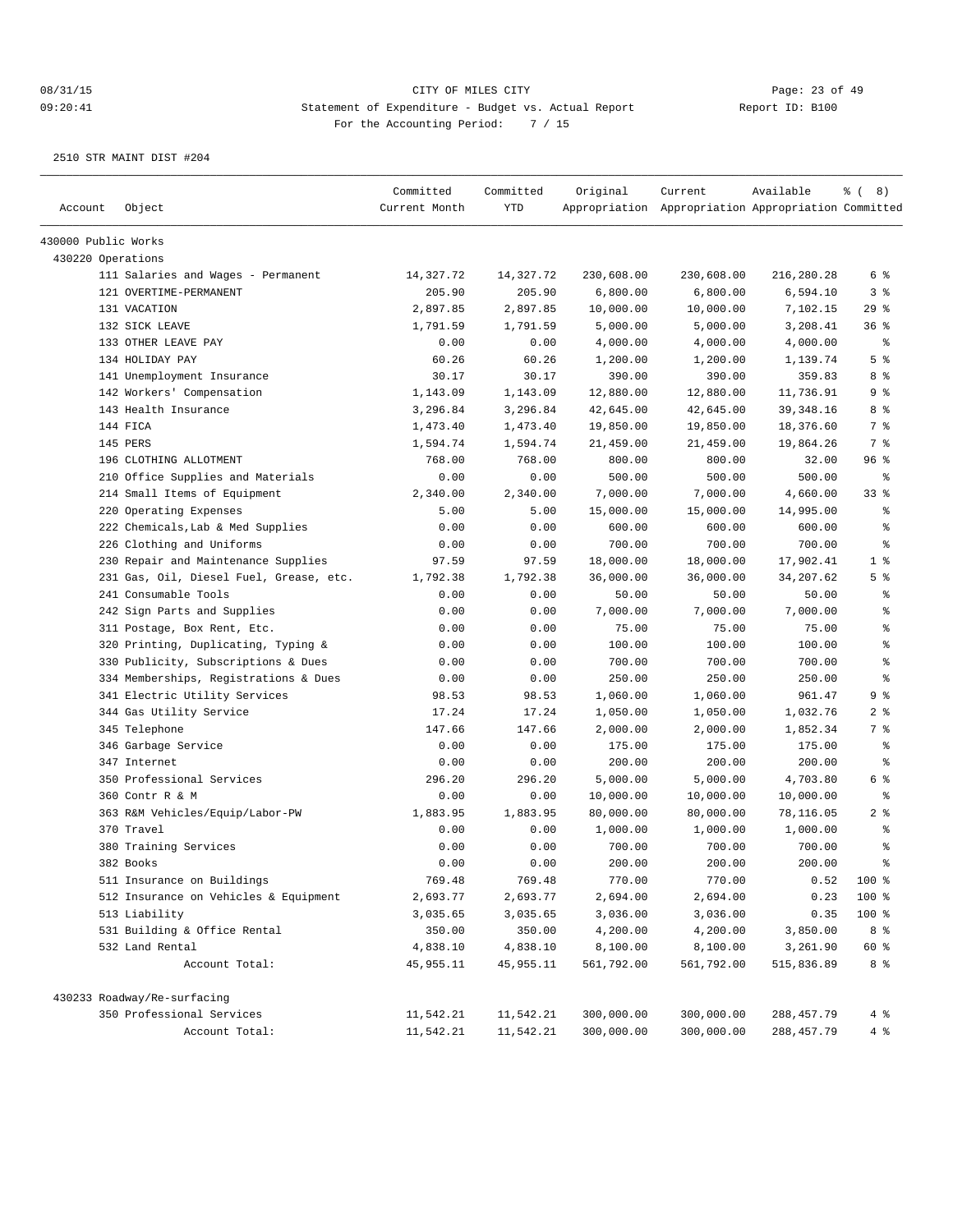| Object<br>Account                        | Committed<br>Current Month | Committed<br><b>YTD</b> | Original<br>Appropriation | Current      | Available<br>Appropriation Appropriation Committed | $\frac{6}{6}$ ( 8) |
|------------------------------------------|----------------------------|-------------------------|---------------------------|--------------|----------------------------------------------------|--------------------|
|                                          |                            |                         |                           |              |                                                    |                    |
| 430234 CURB AND GUTTER                   |                            |                         |                           |              |                                                    |                    |
| 350 Professional Services                | 15,727.00                  | 15,727.00               | 120,000.00                | 120,000.00   | 104,273.00                                         | $13*$              |
| Account Total:                           | 15,727.00                  | 15,727.00               | 120,000.00                | 120,000.00   | 104,273.00                                         | $13*$              |
| 430235 Storm Drain & Culvert Maintenance |                            |                         |                           |              |                                                    |                    |
| 230 Repair and Maintenance Supplies      | 0.00                       | 0.00                    | 50,000.00                 | 50,000.00    | 50,000.00                                          | နွ                 |
| Account Total:                           | 0.00                       | 0.00                    | 50,000.00                 | 50,000.00    | 50,000.00                                          | နွ                 |
| Account Group Total:                     | 73, 224.32                 |                         | 73, 224.32 1, 031, 792.00 | 1,031,792.00 | 958,567.68                                         | 7 %                |
| 520000 OTHER FINANCING USES              |                            |                         |                           |              |                                                    |                    |
| 521000 Interfund Operating Transfers Out |                            |                         |                           |              |                                                    |                    |
| 820 Transfers to Other Funds             | 2,193.73                   | 2,193.73                | 241,071.00                | 241,071.00   | 238,877.27                                         | 1 <sup>8</sup>     |
| Account Total:                           | 2,193.73                   | 2,193.73                | 241,071.00                | 241,071.00   | 238,877.27                                         | 1 <sup>°</sup>     |
| Account Group Total:                     | 2,193.73                   | 2,193.73                | 241,071.00                | 241,071.00   | 238,877.27                                         | 1 <sup>°</sup>     |
| Fund Total:                              | 75,418.05                  | 75,418.05               | 1,272,863.00              | 1,272,863.00 | 1,197,444.95                                       | 6 %                |
|                                          |                            |                         |                           |              |                                                    |                    |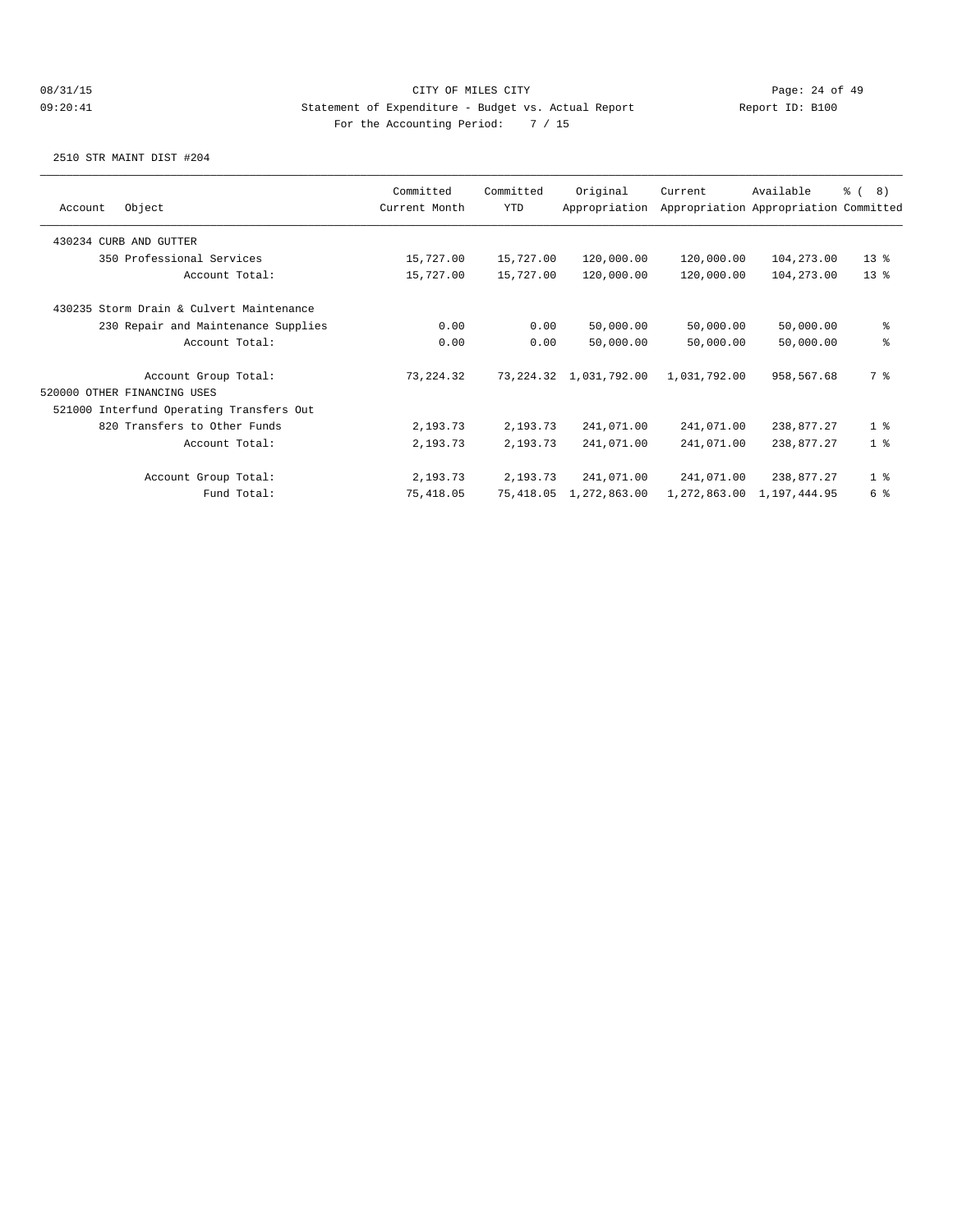|                     |                                                          | Committed     | Committed              | Original                 | Current                                             | Available                | $\frac{6}{6}$ ( 8)               |
|---------------------|----------------------------------------------------------|---------------|------------------------|--------------------------|-----------------------------------------------------|--------------------------|----------------------------------|
| Account             | Object                                                   | Current Month | YTD                    |                          | Appropriation Appropriation Appropriation Committed |                          |                                  |
| 430000 Public Works |                                                          |               |                        |                          |                                                     |                          |                                  |
| 430220 Operations   |                                                          |               |                        |                          |                                                     |                          |                                  |
|                     | 111 Salaries and Wages - Permanent                       | 4,386.42      | 4,386.42               | 59,070.00                | 59,070.00                                           | 54,683.58                | 7 %                              |
|                     | 121 OVERTIME-PERMANENT                                   | 76.83         | 76.83                  | 2,900.00                 | 2,900.00                                            | 2,823.17                 | 3%                               |
|                     | 131 VACATION                                             | 821.58        | 821.58                 | 10,000.00                | 10,000.00                                           | 9,178.42                 | 8 %                              |
|                     | 132 SICK LEAVE                                           | 481.02        | 481.02                 | 5,000.00                 | 5,000.00                                            | 4,518.98                 | $10*$                            |
|                     | 133 OTHER LEAVE PAY                                      | 0.00          | 0.00                   | 1,415.00                 | 1,415.00                                            | 1,415.00                 | နွ                               |
|                     | 134 HOLIDAY PAY                                          | 15.26         | 15.26                  | 400.00                   | 400.00                                              | 384.74                   | 4 %                              |
|                     | 141 Unemployment Insurance                               | 9.00          | 9.00                   | 124.00                   | 124.00                                              | 115.00                   | 7 %                              |
|                     | 142 Workers' Compensation                                | 318.41        | 318.41                 | 3,734.00                 | 3,734.00                                            | 3,415.59                 | 9%                               |
|                     | 143 Health Insurance                                     | 978.77        | 978.77                 | 12,515.00                | 12,515.00                                           | 11,536.23                | 8 %                              |
|                     | 144 FICA                                                 | 441.43        | 441.43                 | 6,277.00                 | 6,277.00                                            | 5,835.57                 | 7 %                              |
|                     | 145 PERS                                                 | 478.08        | 478.08                 | 6,786.00                 | 6,786.00                                            | 6,307.92                 | 7 %                              |
|                     | 196 CLOTHING ALLOTMENT                                   | 228.00        | 228.00                 | 250.00                   | 250.00                                              | 22.00                    | $91$ %                           |
|                     | 210 Office Supplies and Materials                        | 0.00          | 0.00                   | 200.00                   | 200.00                                              | 200.00                   | နွ                               |
|                     | 214 Small Items of Equipment                             | 585.00        | 585.00                 | 3,000.00                 | 3,000.00                                            | 2,415.00                 | 20%                              |
|                     | 220 Operating Expenses                                   | 0.00          | 0.00                   | 3,500.00                 | 3,500.00                                            | 3,500.00                 | နွ                               |
|                     | 222 Chemicals, Lab & Med Supplies                        | 0.00          | 0.00                   | 500.00                   | 500.00                                              | 500.00                   | ి                                |
|                     | 226 Clothing and Uniforms                                | 0.00          | 0.00                   | 200.00                   | 200.00                                              | 200.00                   | $\,$ %                           |
|                     | 230 Repair and Maintenance Supplies                      | 24.40         | 24.40                  | 5,000.00                 | 5,000.00                                            | 4,975.60                 | ి                                |
|                     | 231 Gas, Oil, Diesel Fuel, Grease, etc.                  | 448.10        | 448.10                 | 10,000.00                | 10,000.00                                           | 9,551.90                 | 4%                               |
|                     | 242 Sign Parts and Supplies                              | 0.00          | 0.00                   | 2,600.00                 | 2,600.00                                            | 2,600.00                 | နွ                               |
|                     | 311 Postage, Box Rent, Etc.                              | 0.00          | 0.00                   | 40.00                    | 40.00                                               | 40.00                    | နွ                               |
|                     | 330 Publicity, Subscriptions & Dues                      | 0.00          | 0.00                   | 150.00                   | 150.00                                              | 150.00                   | $\,$ %                           |
|                     | 334 Memberships, Registrations & Dues                    | 0.00          | 0.00                   | 50.00                    | 50.00                                               | 50.00                    | ి                                |
|                     | 341 Electric Utility Services                            | 6.90          | 6.90                   | 150.00                   | 150.00                                              | 143.10                   | 5 <sup>°</sup>                   |
|                     | 344 Gas Utility Service                                  | 0.00          | 0.00                   | 200.00                   | 200.00                                              | 200.00                   | နွ                               |
|                     | 345 Telephone                                            | 66.26         | 66.26                  | 750.00                   | 750.00                                              | 683.74                   | 9%                               |
|                     | 350 Professional Services                                | 55.30         | 55.30                  | 1,000.00                 | 1,000.00                                            | 944.70                   | 6 %                              |
|                     | 360 Contr R & M                                          | 75.00         | 75.00                  | 1,000.00                 | 1,000.00                                            | 925.00                   | 8 %                              |
|                     | 363 R&M Vehicles/Equip/Labor-PW                          | 470.99        | 470.99                 | 35,000.00                | 35,000.00                                           | 34,529.01                | 1 <sup>8</sup>                   |
|                     | 370 Travel                                               | 0.00          | 0.00                   | 250.00                   | 250.00                                              | 250.00                   | နွ                               |
|                     | 380 Training Services                                    | 0.00          | 0.00                   | 150.00                   | 150.00                                              | 150.00                   | ి                                |
|                     | 382 Books                                                | 0.00          | 0.00                   | 100.00                   | 100.00                                              | 100.00                   | ి                                |
|                     | 511 Insurance on Buildings                               | 192.37        | 192.37                 | 193.00                   | 193.00                                              | 0.63                     | 100 %                            |
|                     | 512 Insurance on Vehicles & Equipment                    | 673.44        | 673.44                 | 674.00                   | 674.00                                              | 0.56                     | 100 %                            |
|                     | 513 Liability                                            | 760.84        | 760.84                 | 761.00                   | 761.00                                              | 0.16                     | $100$ %                          |
|                     | 531 Building & Office Rental                             | 166.66        | 166.66                 | 2,000.00                 | 2,000.00                                            | 1,833.34                 | 8 %                              |
|                     | 532 Land Rental                                          | 0.00          | 0.00                   | 1,500.00                 | 1,500.00                                            | 1,500.00                 | $\frac{6}{9}$                    |
|                     | Account Total:                                           | 11,760.06     | 11,760.06              | 177,439.00               | 177,439.00                                          | 165,678.94               | 7 %                              |
|                     |                                                          |               |                        |                          |                                                     |                          |                                  |
|                     | 430233 Roadway/Re-surfacing<br>350 Professional Services | 10,013.92     |                        |                          |                                                     |                          |                                  |
|                     | Account Total:                                           | 10,013.92     | 10,013.92<br>10,013.92 | 425,000.00<br>425,000.00 | 425,000.00<br>425,000.00                            | 414,986.08<br>414,986.08 | 2 <sup>°</sup><br>2 <sup>°</sup> |
|                     |                                                          |               |                        |                          |                                                     |                          |                                  |
|                     | 430235 Storm Drain & Culvert Maintenance                 |               |                        |                          |                                                     |                          |                                  |
|                     | 230 Repair and Maintenance Supplies                      | 0.00          | 0.00                   | 20,000.00                | 20,000.00                                           | 20,000.00                | ್ಠಿ                              |
|                     | Account Total:                                           | 0.00          | 0.00                   | 20,000.00                | 20,000.00                                           | 20,000.00                | $\,{}^{\circ}\!\!\delta$         |
|                     | Account Group Total:                                     | 21,773.98     | 21,773.98              | 622,439.00               | 622,439.00                                          | 600,665.02               | 3 <sup>8</sup>                   |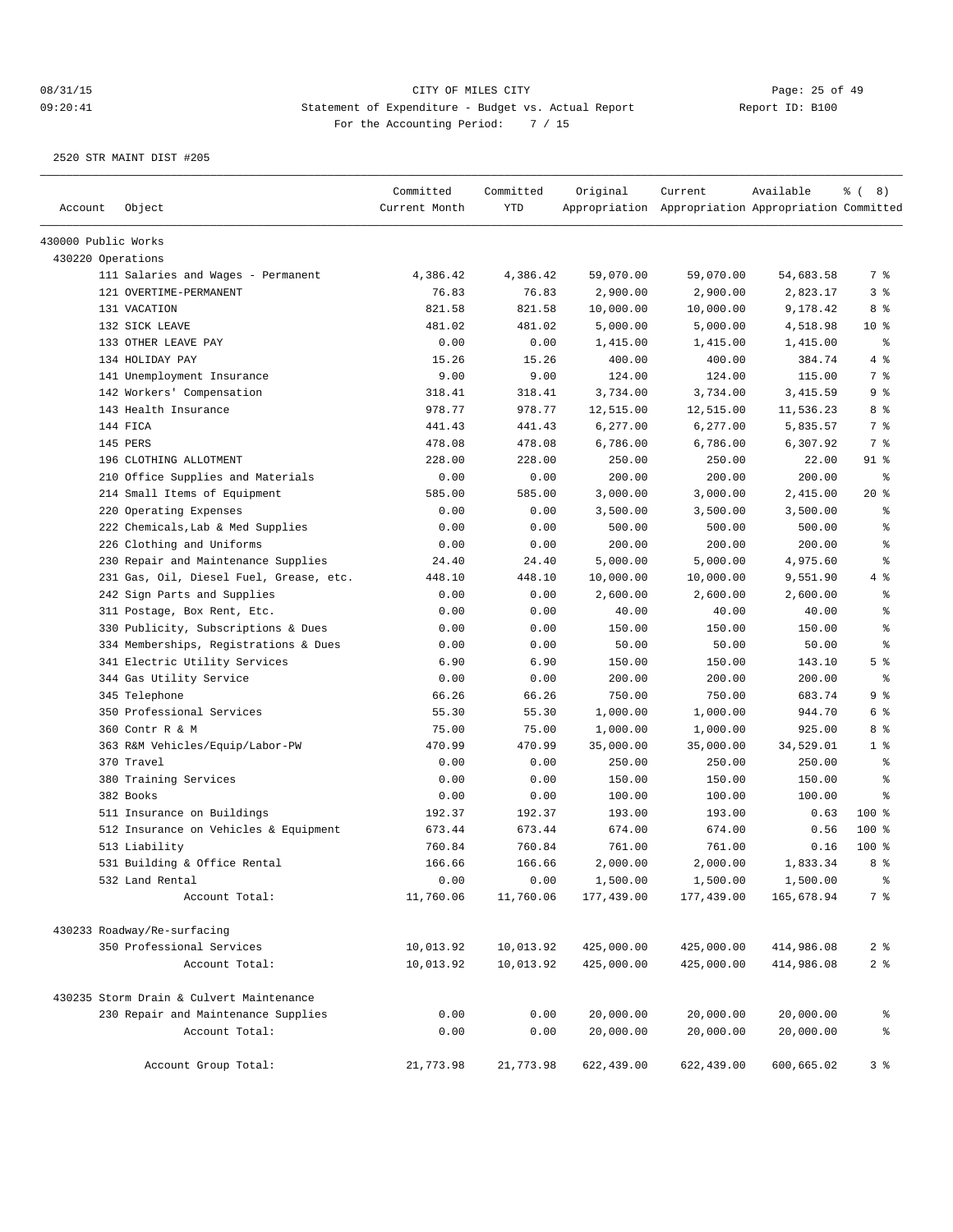| Object<br>Account                        | Committed<br>Current Month | Committed<br>YTD | Original<br>Appropriation | Current    | Available<br>Appropriation Appropriation Committed | දි (<br>8)      |
|------------------------------------------|----------------------------|------------------|---------------------------|------------|----------------------------------------------------|-----------------|
| 520000 OTHER FINANCING USES              |                            |                  |                           |            |                                                    |                 |
| 521000 Interfund Operating Transfers Out |                            |                  |                           |            |                                                    |                 |
| 820 Transfers to Other Funds             | 1,150.08                   | 1,150.08         | 66,619.00                 | 66,619.00  | 65,468.92                                          | $2 \frac{6}{9}$ |
| Account Total:                           | 1,150.08                   | 1,150.08         | 66,619.00                 | 66,619.00  | 65,468.92                                          | $2 \frac{6}{9}$ |
| Account Group Total:                     | 1,150.08                   | 1,150.08         | 66,619.00                 | 66,619.00  | 65,468.92                                          | $2 \frac{6}{9}$ |
| Fund Total:                              | 22,924.06                  | 22,924.06        | 689,058.00                | 689,058.00 | 666, 133.94                                        | 3 <sup>8</sup>  |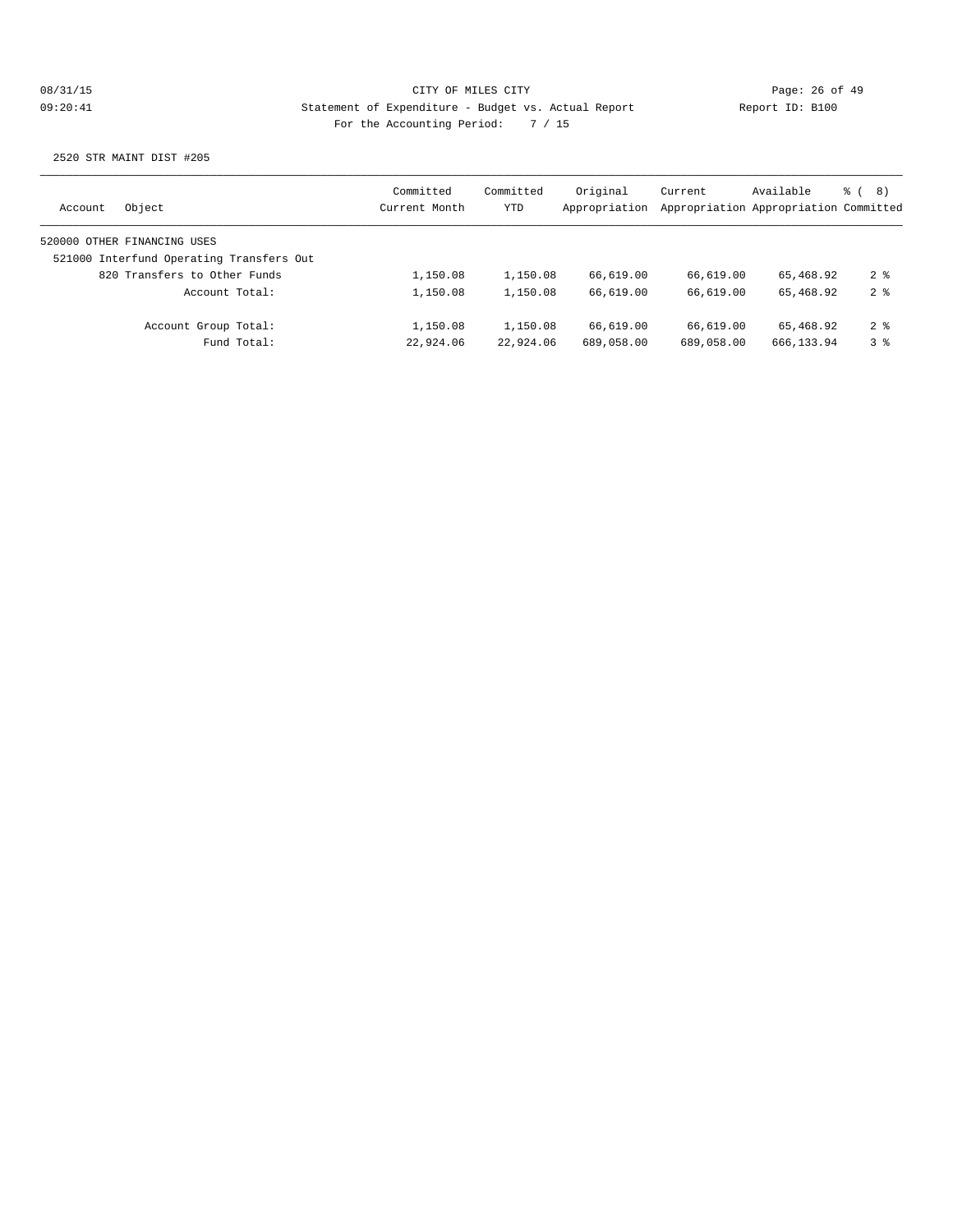2540 STR MAINT DIST#207-(MILESTOWN ESTATES)

| Account              | Object                                   | Committed<br>Current Month | Committed<br><b>YTD</b> | Original | Current<br>Appropriation Appropriation Appropriation Committed | Available | $\approx$ (<br>8) |
|----------------------|------------------------------------------|----------------------------|-------------------------|----------|----------------------------------------------------------------|-----------|-------------------|
| 430000 Public Works  |                                          |                            |                         |          |                                                                |           |                   |
| 430220 Operations    |                                          |                            |                         |          |                                                                |           |                   |
|                      | 111 Salaries and Wages - Permanent       | 231.94                     | 231.94                  | 3,178.00 | 3,178.00                                                       | 2,946.06  | 7 %               |
|                      | 121 OVERTIME-PERMANENT                   | 4.02                       | 4.02                    | 100.00   | 100.00                                                         | 95.98     | 4%                |
|                      | 131 VACATION                             | 44.14                      | 44.14                   | 300.00   | 300.00                                                         | 255.86    | 15 <sup>°</sup>   |
|                      | 132 SICK LEAVE                           | 24.84                      | 24.84                   | 100.00   | 100.00                                                         | 75.16     | 25%               |
|                      | 133 OTHER LEAVE PAY                      | 0.00                       | 0.00                    | 55.00    | 55.00                                                          | 55.00     | နွ                |
|                      | 134 HOLIDAY PAY                          | 0.76                       | 0.76                    | 20.00    | 20.00                                                          | 19.24     | 4%                |
|                      | 141 Unemployment Insurance               | 0.42                       | 0.42                    | 6.00     | 6.00                                                           | 5.58      | 7 <sup>°</sup>    |
|                      | 142 Workers' Compensation                | 16.85                      | 16.85                   | 183.00   | 183.00                                                         | 166.15    | 9 <sub>8</sub>    |
|                      | 143 Health Insurance                     | 51.56                      | 51.56                   | 618.00   | 618.00                                                         | 566.44    | 8 %               |
|                      | 144 FICA                                 | 23.38                      | 23.38                   | 322.00   | 322.00                                                         | 298.62    | 7 %               |
|                      | 145 PERS                                 | 25.28                      | 25.28                   | 318.00   | 318.00                                                         | 292.72    | 8 %               |
|                      | 196 CLOTHING ALLOTMENT                   | 12.00                      | 12.00                   | 20.00    | 20.00                                                          | 8.00      | 60 %              |
|                      | 350 Professional Services                | 0.00                       | 0.00                    | 1,000.00 | 1,000.00                                                       | 1,000.00  | နွ                |
|                      | Account Total:                           | 435.19                     | 435.19                  | 6.220.00 | 6.220.00                                                       | 5,784.81  | 7 %               |
|                      | Account Group Total:                     | 435.19                     | 435.19                  | 6,220.00 | 6,220.00                                                       | 5,784.81  | 7 %               |
| 510000 MISCELLANEOUS |                                          |                            |                         |          |                                                                |           |                   |
|                      | 510330 Comprehensive Liability Insurance |                            |                         |          |                                                                |           |                   |
|                      | 513 Liability                            | 39.69                      | 39.69                   | 40.00    | 40.00                                                          | 0.31      | 99 <sup>8</sup>   |
|                      | Account Total:                           | 39.69                      | 39.69                   | 40.00    | 40.00                                                          | 0.31      | 99 <sup>8</sup>   |
|                      | Account Group Total:                     | 39.69                      | 39.69                   | 40.00    | 40.00                                                          | 0.31      | 99 <sup>8</sup>   |
|                      | Fund Total:                              | 474.88                     | 474.88                  | 6,260.00 | 6,260.00                                                       | 5,785.12  | 8 %               |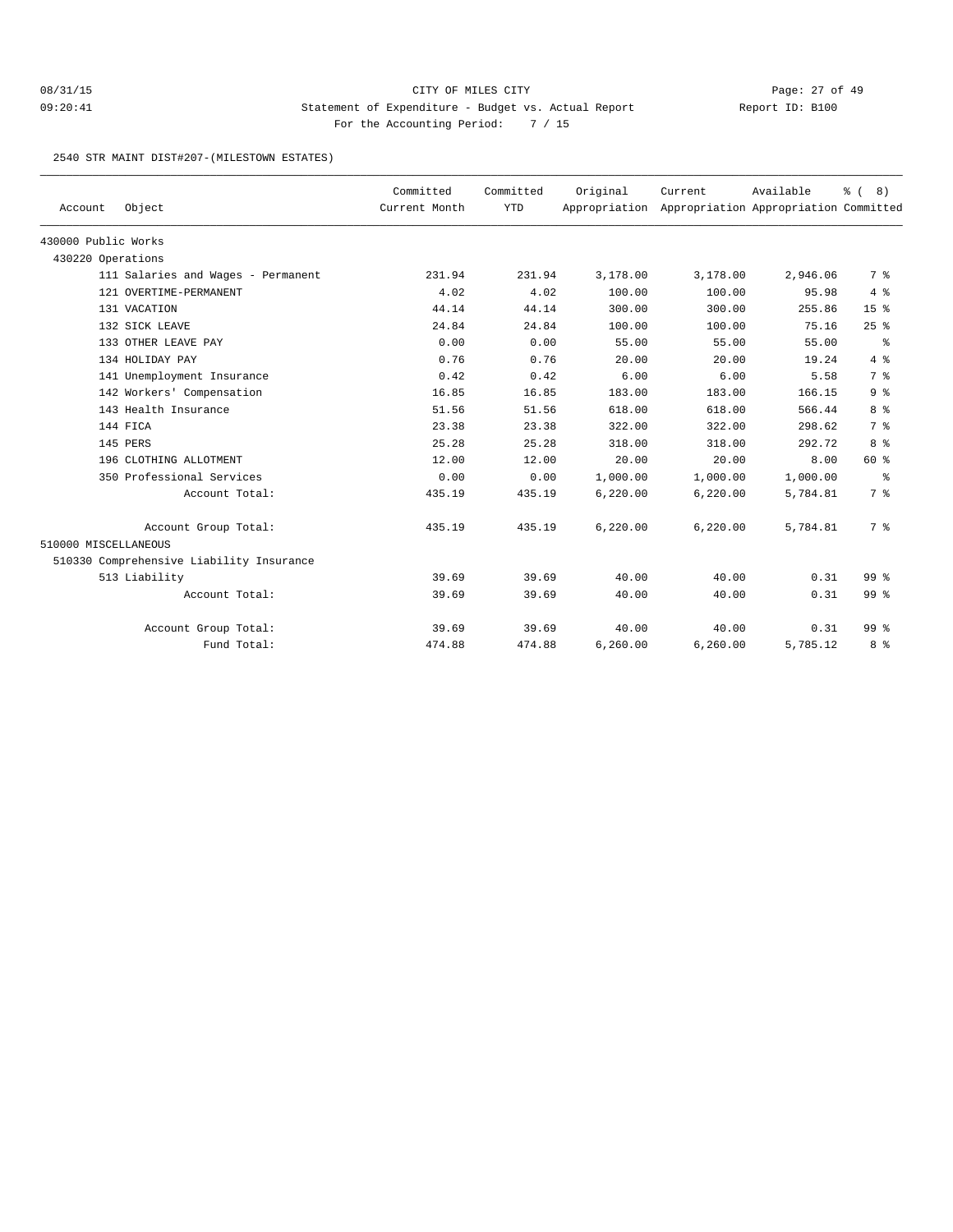# 08/31/15 CITY OF MILES CITY Page: 28 of 49 09:20:41 Statement of Expenditure - Budget vs. Actual Report Report ID: B100 For the Accounting Period: 7 / 15

2820 GAS TAX

|                                          | Committed     | Committed  | Original      | Current    | Available                             | $\frac{6}{6}$ ( 8) |
|------------------------------------------|---------------|------------|---------------|------------|---------------------------------------|--------------------|
| Object<br>Account                        | Current Month | <b>YTD</b> | Appropriation |            | Appropriation Appropriation Committed |                    |
| 520000 OTHER FINANCING USES              |               |            |               |            |                                       |                    |
| 521000 Interfund Operating Transfers Out |               |            |               |            |                                       |                    |
| 820 Transfers to Other Funds             | 532.27        | 532.27     | 6,387.00      | 6,387.00   | 5,854.73                              | 8 %                |
| Account Total:                           | 532.27        | 532.27     | 6,387.00      | 6,387.00   | 5,854.73                              | 8 <sup>8</sup>     |
| SID 204<br>521204 TRANSFER:              |               |            |               |            |                                       |                    |
| 820 Transfers to Other Funds             | 0.00          | 0.00       | 87,134.00     | 87,134.00  | 87,134.00                             | ి                  |
| Account Total:                           | 0.00          | 0.00       | 87,134.00     | 87,134.00  | 87,134.00                             | ి                  |
| 521205 TRANSFER:<br>SID 205              |               |            |               |            |                                       |                    |
| 820 Transfers to Other Funds             | 0.00          | 0.00       | 87,133.00     | 87,133.00  | 87,133.00                             | ៖                  |
| Account Total:                           | 0.00          | 0.00       | 87,133.00     | 87,133.00  | 87,133.00                             | ి                  |
| Account Group Total:                     | 532.27        | 532.27     | 180,654.00    | 180,654.00 | 180, 121. 73                          | ిక                 |
| Fund Total:                              | 532.27        | 532.27     | 180,654.00    | 180,654.00 | 180, 121.73                           | ి                  |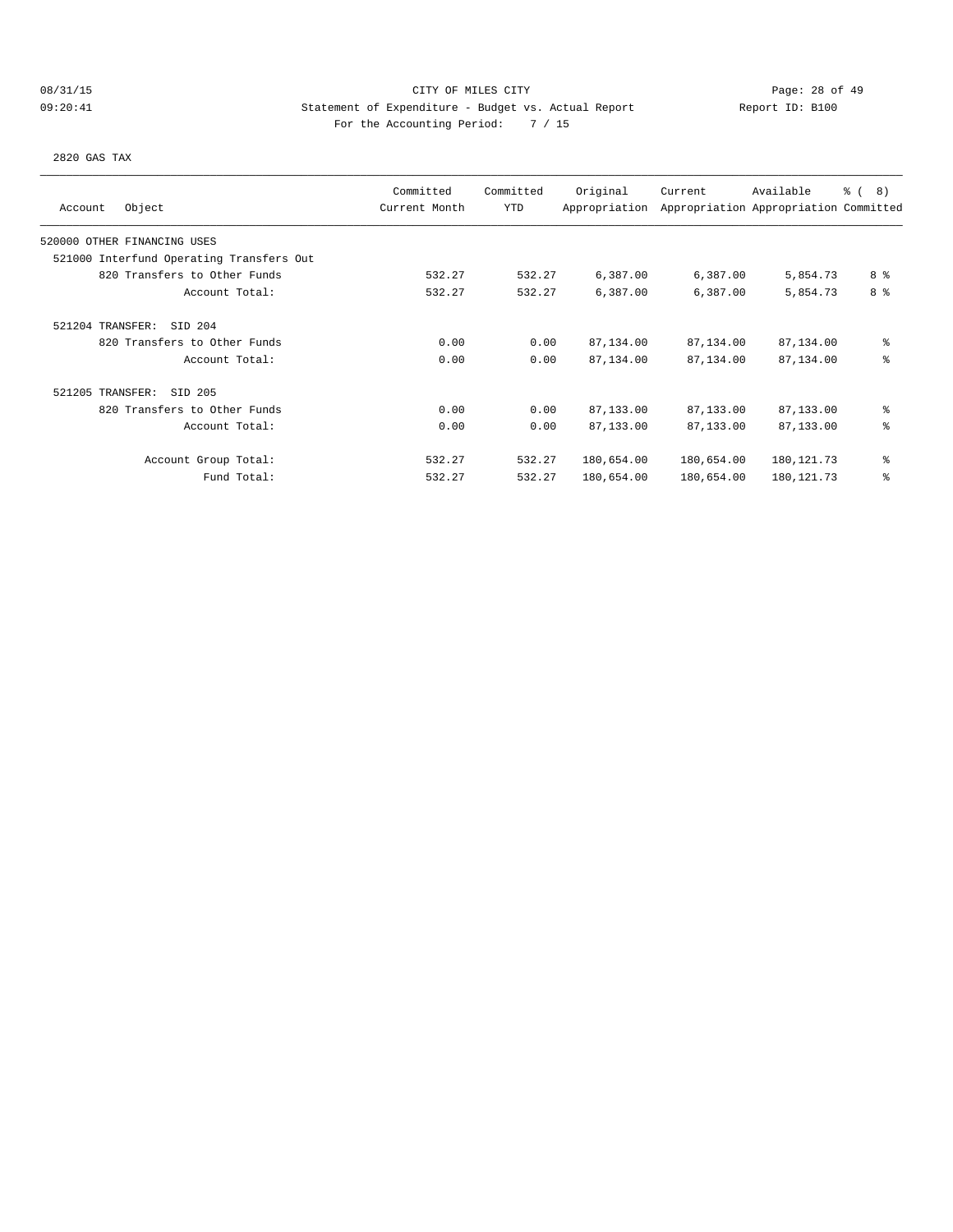2850 911 EMERGENCY

| Account              | Object                                     | Committed<br>Current Month | Committed<br><b>YTD</b> | Original   | Current<br>Appropriation Appropriation Appropriation Committed | Available  | $\frac{6}{6}$ (<br>8)                    |
|----------------------|--------------------------------------------|----------------------------|-------------------------|------------|----------------------------------------------------------------|------------|------------------------------------------|
| 420000 PUBLIC SAFETY |                                            |                            |                         |            |                                                                |            |                                          |
|                      | 420140 Crime Control and Investigation(05) |                            |                         |            |                                                                |            |                                          |
|                      | 210 Office Supplies and Materials          | 0.00                       | 0.00                    | 1,000.00   | 1,000.00                                                       | 1,000.00   | ွေ                                       |
|                      | 214 Small Items of Equipment               | 0.00                       | 0.00                    | 2,000.00   | 2,000.00                                                       | 2,000.00   | နွ                                       |
|                      | 220 Operating Expenses                     | 0.00                       | 0.00                    | 2,000.00   | 2,000.00                                                       | 2,000.00   | နွ                                       |
|                      | 311 Postage, Box Rent, Etc.                | 0.00                       | 0.00                    | 100.00     | 100.00                                                         | 100.00     | ి                                        |
|                      | 320 Printing, Duplicating, Typing &        | 0.00                       | 0.00                    | 100.00     | 100.00                                                         | 100.00     | $\, \raisebox{0.6ex}{\scriptsize{*}} \,$ |
|                      | 334 Memberships, Registrations & Dues      | 0.00                       | 0.00                    | 100.00     | 100.00                                                         | 100.00     | န္                                       |
|                      | 341 Electric Utility Services              | 43.90                      | 43.90                   | 600.00     | 600.00                                                         | 556.10     | 7 %                                      |
|                      | 345 Telephone                              | 178.73                     | 178.73                  | 25,250.00  | 25, 250.00                                                     | 25,071.27  | 1 <sup>°</sup>                           |
|                      | 350 Professional Services                  | 865.00                     | 865.00                  | 60,000.00  | 60,000.00                                                      | 59,135.00  | 1 <sup>°</sup>                           |
|                      | 370 Travel                                 | 0.00                       | 0.00                    | 500.00     | 500.00                                                         | 500.00     | ႜ                                        |
|                      | 380 Training Services                      | 0.00                       | 0.00                    | 2,000.00   | 2,000.00                                                       | 2,000.00   | ႜ                                        |
|                      | 512 Insurance on Vehicles & Equipment      | 139.70                     | 139.70                  | 140.00     | 140.00                                                         | 0.30       | $100$ %                                  |
|                      | 940 Machinery & Equipment                  | 0.00                       | 0.00                    | 10,000.00  | 10,000.00                                                      | 10,000.00  | နွ                                       |
|                      | 941 911 Eq & Software (2/01)               | 0.00                       | 0.00                    | 26,000.00  | 26,000.00                                                      | 26,000.00  | နွ                                       |
|                      | Account Total:                             | 1,227.33                   | 1,227.33                | 129,790.00 | 129,790.00                                                     | 128,562.67 | 1 <sup>8</sup>                           |
|                      | Account Group Total:                       | 1,227.33                   | 1,227.33                | 129,790.00 | 129,790.00                                                     | 128,562.67 | 1 <sup>8</sup>                           |
|                      | 520000 OTHER FINANCING USES                |                            |                         |            |                                                                |            |                                          |
|                      | 521000 Interfund Operating Transfers Out   |                            |                         |            |                                                                |            |                                          |
|                      | 820 Transfers to Other Funds               | 0.00                       | 0.00                    | 112,000.00 | 112,000.00                                                     | 112,000.00 | ႜ                                        |
|                      | Account Total:                             | 0.00                       | 0.00                    | 112,000.00 | 112,000.00                                                     | 112,000.00 | နွ                                       |
|                      | Account Group Total:                       | 0.00                       | 0.00                    | 112,000.00 | 112,000.00                                                     | 112,000.00 | ႜ                                        |
|                      | Fund Total:                                | 1,227.33                   | 1,227.33                | 241,790.00 | 241,790.00                                                     | 240,562.67 | 1 <sup>8</sup>                           |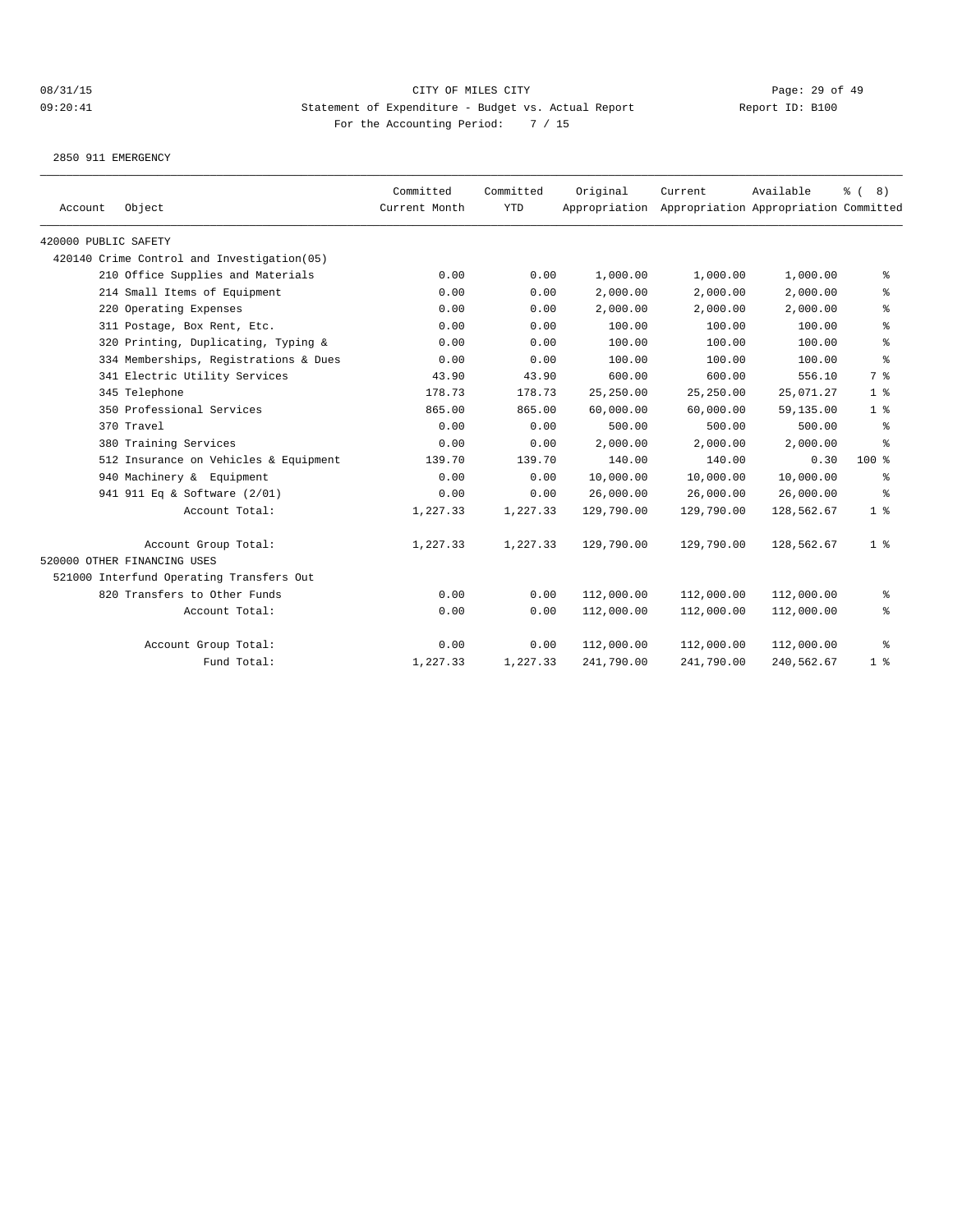2880 LIBRARY GRANTS

| Object<br>Account                 | Committed<br>Current Month | Committed<br>YTD | Original<br>Appropriation | Current   | Available<br>Appropriation Appropriation Committed | $\frac{6}{5}$ ( 8) |
|-----------------------------------|----------------------------|------------------|---------------------------|-----------|----------------------------------------------------|--------------------|
| 460000 CULTURE AND RECREATION     |                            |                  |                           |           |                                                    |                    |
| 460100 Library Services(16)       |                            |                  |                           |           |                                                    |                    |
| 210 Office Supplies and Materials | 0.00                       | 0.00             | 351.00                    | 351.00    | 351.00                                             | နွ                 |
| 214 Small Items of Equipment      | 0.00                       | 0.00             | 5,000.00                  | 5,000.00  | 5,000.00                                           | နွ                 |
| 311 Postage, Box Rent, Etc.       | 0.00                       | 0.00             | 6,900.00                  | 6,900.00  | 6,900.00                                           | နွ                 |
| 350 Professional Services         | 0.00                       | 0.00             | 8,331.00                  | 8,331.00  | 8,331.00                                           | နွ                 |
| 370 Travel                        | 0.00                       | 0.00             | 1,010.00                  | 1,010.00  | 1,010.00                                           | နွ                 |
| 380 Training Services             | 0.00                       | 0.00             | 500.00                    | 500.00    | 500.00                                             | နွ                 |
| 382 Books                         | 0.00                       | 0.00             | 100.00                    | 100.00    | 100.00                                             | နွ                 |
| Account Total:                    | 0.00                       | 0.00             | 22,192.00                 | 22,192.00 | 22,192.00                                          | နွ                 |
| Account Group Total:              | 0.00                       | 0.00             | 22,192.00                 | 22,192.00 | 22,192.00                                          | နွ                 |
| Fund Total:                       | 0.00                       | 0.00             | 22,192.00                 | 22,192.00 | 22,192.00                                          | နွ                 |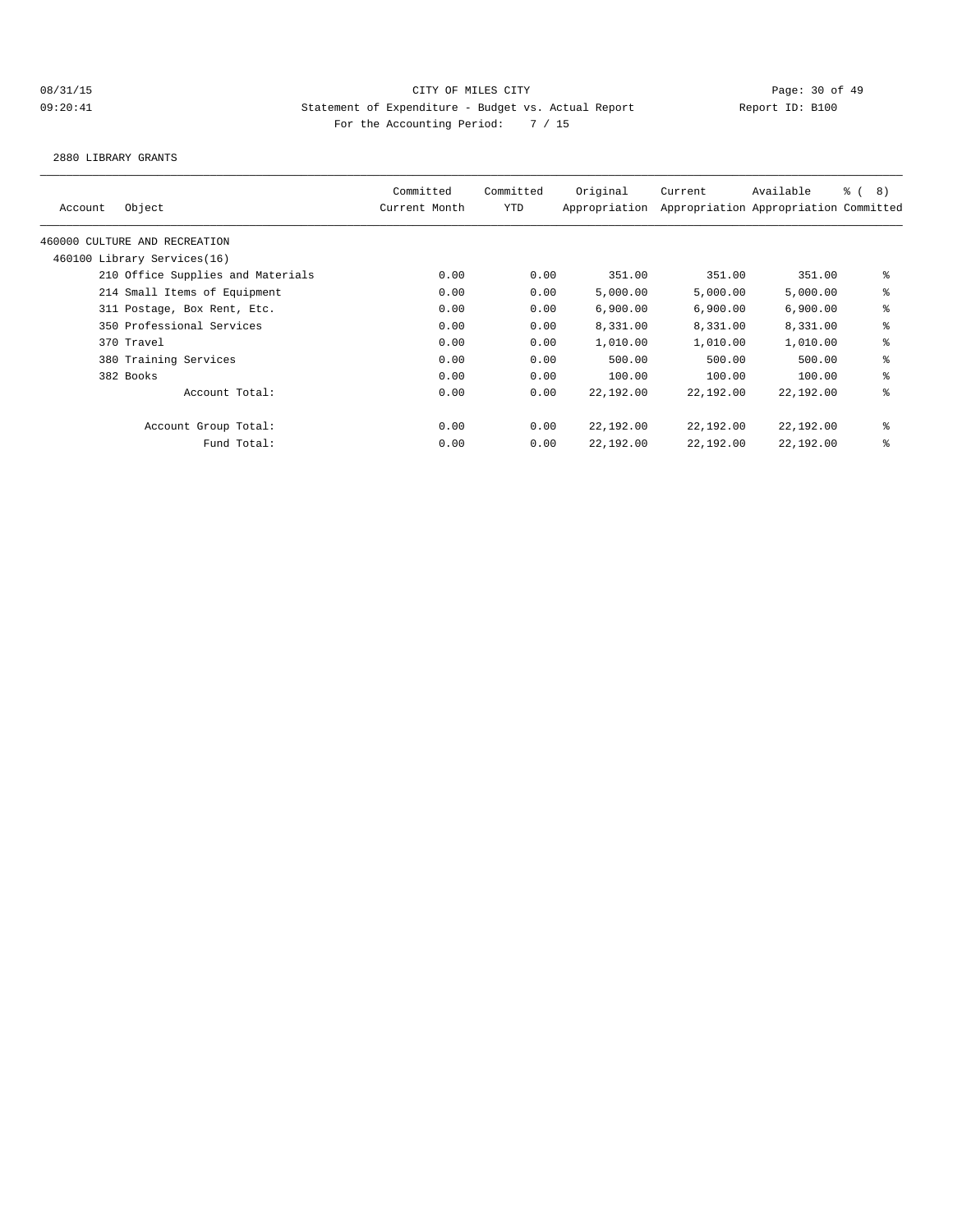2935 Historic Preservation

|         |                                             | Committed     | Committed  | Original      | Current  | Available                             | % (8)           |
|---------|---------------------------------------------|---------------|------------|---------------|----------|---------------------------------------|-----------------|
| Account | Object                                      | Current Month | <b>YTD</b> | Appropriation |          | Appropriation Appropriation Committed |                 |
|         | 460000 CULTURE AND RECREATION               |               |            |               |          |                                       |                 |
|         | 460461 Historic Preservation-Administration |               |            |               |          |                                       |                 |
|         | 111 Salaries and Wages - Permanent          | 181.05        | 181.05     | 2,099.00      | 2,099.00 | 1,917.95                              | 9%              |
|         | 131 VACATION                                | 0.00          | 0.00       | 33.00         | 33.00    | 33.00                                 | နွ              |
|         | 132 SICK LEAVE                              | 0.00          | 0.00       | 33.00         | 33.00    | 33.00                                 | နွ              |
|         | 133 OTHER LEAVE PAY                         | 0.00          | 0.00       | 187.00        | 187.00   | 187.00                                | ి               |
|         | 141 Unemployment Insurance                  | 0.27          | 0.27       | 4.00          | 4.00     | 3.73                                  | 7 %             |
|         | 142 Workers' Compensation                   | 2.22          | 2.22       | 27.00         | 27.00    | 24.78                                 | 8 %             |
|         | 143 Health Insurance                        | 41.78         | 41.78      | 0.00          | 0.00     | $-41.78$                              | ႜ               |
|         | 144 FICA                                    | 13.85         | 13.85      | 180.00        | 180.00   | 166.15                                | 8 %             |
|         | 145 PERS                                    | 14.96         | 14.96      | 195.00        | 195.00   | 180.04                                | 8 %             |
|         | 210 Office Supplies and Materials           | 0.00          | 0.00       | 2,544.00      | 2,544.00 | 2,544.00                              | နွ              |
|         | 220 Operating Expenses                      | 0.00          | 0.00       | 1,252.00      | 1,252.00 | 1,252.00                              | နွ              |
|         | 311 Postage, Box Rent, Etc.                 | 1.45          | 1.45       | 0.00          | 0.00     | $-1.45$                               | နွ              |
|         | 350 Professional Services                   | 0.00          | 0.00       | 1,151.00      | 1,151.00 | 1,151.00                              | ి               |
|         | 370 Travel                                  | 172.75        | 172.75     | 295.00        | 295.00   | 122.25                                | 59 <sup>°</sup> |
|         | Account Total:                              | 428.33        | 428.33     | 8,000.00      | 8,000.00 | 7,571.67                              | 5 <sup>8</sup>  |
|         | Account Group Total:                        | 428.33        | 428.33     | 8,000.00      | 8,000.00 | 7,571.67                              | 5 <sup>8</sup>  |
|         | Fund Total:                                 | 428.33        | 428.33     | 8,000.00      | 8,000.00 | 7,571.67                              | 5 <sup>8</sup>  |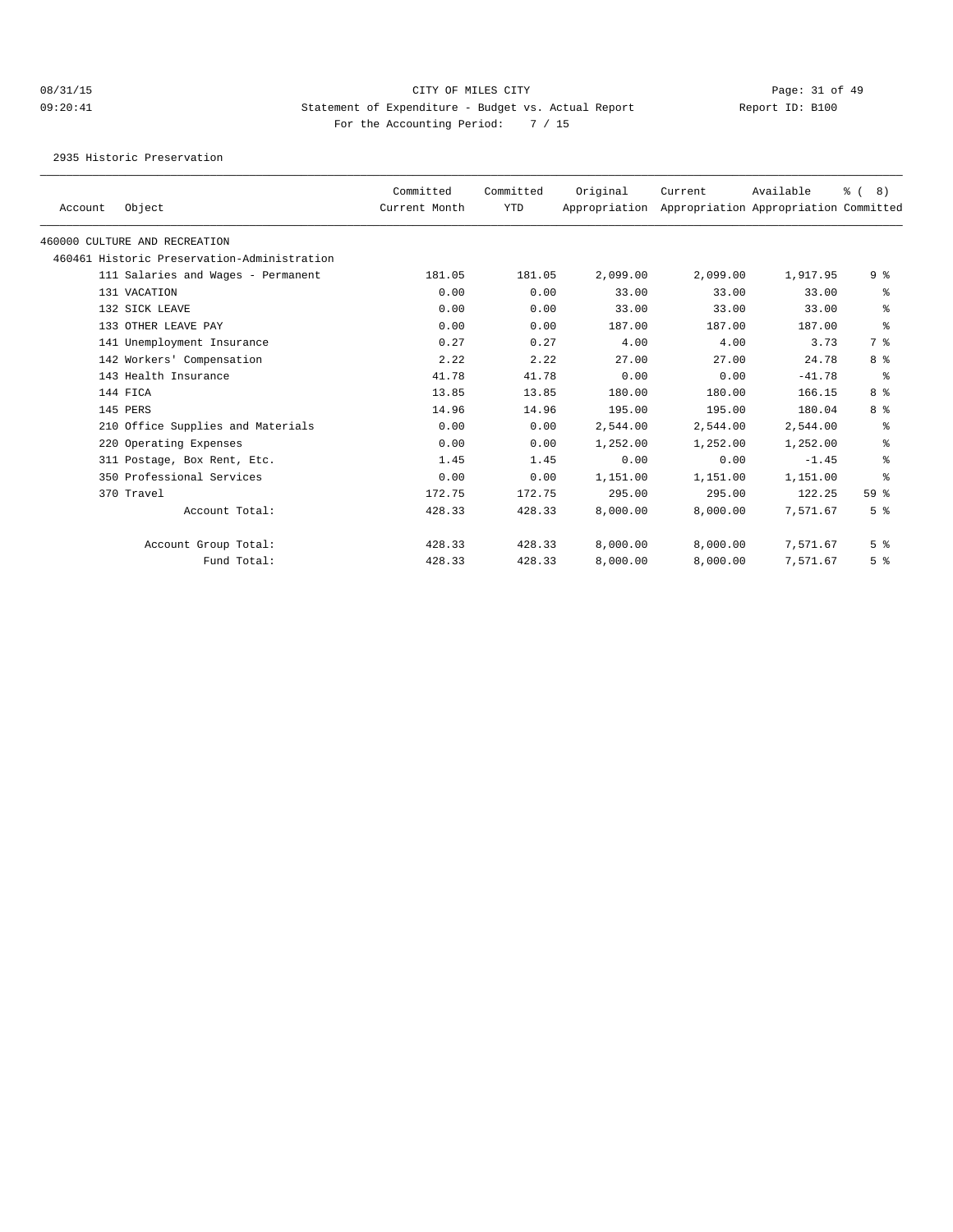## 08/31/15 **Page: 32 of 49** 09:20:41 Statement of Expenditure - Budget vs. Actual Report Report ID: B100 For the Accounting Period: 7 / 15

2985 RETIRED SENIOR VOLUNTEER PROG (RSVP)

| Account | Object                                | Committed<br>Current Month | Committed<br><b>YTD</b> | Original  | Current<br>Appropriation Appropriation Appropriation Committed | Available  | $\frac{6}{6}$ ( 8) |
|---------|---------------------------------------|----------------------------|-------------------------|-----------|----------------------------------------------------------------|------------|--------------------|
|         | 450000 Social and Economic Services   |                            |                         |           |                                                                |            |                    |
|         | 450300 RSVP-FEDERAL GRANT- CUSTER     |                            |                         |           |                                                                |            |                    |
|         | 111 Salaries and Wages - Permanent    | 2,538.61                   | 2,538.61                | 36,000.00 | 36,000.00                                                      | 33, 461.39 | 7 %                |
|         | 131 VACATION                          | 890.74                     | 890.74                  | 0.00      | 0.00                                                           | $-890.74$  | $\epsilon$         |
|         | 141 Unemployment Insurance            | 5.14                       | 5.14                    | 176.00    | 176.00                                                         | 170.86     | 3 <sup>8</sup>     |
|         | 142 Workers' Compensation             | 42.10                      | 42.10                   | 428.00    | 428.00                                                         | 385.90     | $10*$              |
|         | 143 Health Insurance                  | 557.50                     | 557.50                  | 5,794.00  | 5,794.00                                                       | 5,236.50   | $10*$              |
|         | 144 FICA                              | 262.35                     | 262.35                  | 2,992.00  | 2,992.00                                                       | 2,729.65   | 9 <sub>8</sub>     |
|         | 145 PERS                              | 283.61                     | 283.61                  | 3,196.00  | 3,196.00                                                       | 2,912.39   | 9 <sub>8</sub>     |
|         | 210 Office Supplies and Materials     | 0.00                       | 0.00                    | 1,000.00  | 1,000.00                                                       | 1,000.00   | $\epsilon$         |
|         | 220 Operating Expenses                | 0.00                       | 0.00                    | 2,213.00  | 2,213.00                                                       | 2,213.00   | န္                 |
|         | 311 Postage, Box Rent, Etc.           | 0.00                       | 0.00                    | 775.00    | 775.00                                                         | 775.00     | နွ                 |
|         | 330 Publicity, Subscriptions & Dues   | 0.00                       | 0.00                    | 140.00    | 140.00                                                         | 140.00     | ႜ                  |
|         | 334 Memberships, Registrations & Dues | 50.00                      | 50.00                   | 200.00    | 200.00                                                         | 150.00     | 25%                |
|         | 345 Telephone                         | 92.74                      | 92.74                   | 1,252.00  | 1,252.00                                                       | 1,159.26   | 7 %                |
|         | 370 Travel                            | 51.75                      | 51.75                   | 3,912.00  | 3,912.00                                                       | 3,860.25   | 1 <sup>°</sup>     |
|         | 530 Rent                              | 787.50                     | 787.50                  | 3,150.00  | 3,150.00                                                       | 2,362.50   | 25%                |
|         | Account Total:                        | 5,562.04                   | 5,562.04                | 61,228.00 | 61,228.00                                                      | 55,665.96  | 9 <sup>°</sup>     |
|         | 450330 RSVP Non-Federal -Custer       |                            |                         |           |                                                                |            |                    |
|         | 210 Office Supplies and Materials     | 0.00                       | 0.00                    | 1,535.00  | 1,535.00                                                       | 1,535.00   | ႜ                  |
|         | 220 Operating Expenses                | 336.75                     | 336.75                  | 4,918.00  | 4,918.00                                                       | 4,581.25   | 7 %                |
|         | 379 Other Travel                      | 0.00                       | 0.00                    | 1,014.00  | 1,014.00                                                       | 1,014.00   | နွ                 |
|         | 512 Insurance on Vehicles & Equipment | 0.00                       | 0.00                    | 600.00    | 600.00                                                         | 600.00     | $\epsilon$         |
|         | 513 Liability                         | 0.00                       | 0.00                    | 600.00    | 600.00                                                         | 600.00     | န္                 |
|         | Account Total:                        | 336.75                     | 336.75                  | 8,667.00  | 8,667.00                                                       | 8,330.25   | 4%                 |
|         | 450340 RSVP FEDERAL GRANT- FALLON     |                            |                         |           |                                                                |            |                    |
|         | 111 Salaries and Wages - Permanent    | 422.43                     | 422.43                  | 12,000.00 | 12,000.00                                                      | 11,577.57  | 4%                 |
|         | 131 VACATION                          | 148.22                     | 148.22                  | 0.00      | 0.00                                                           | $-148.22$  | $\epsilon$         |
|         | 141 Unemployment Insurance            | 0.86                       | 0.86                    | 59.00     | 59.00                                                          | 58.14      | 1 <sup>°</sup>     |
|         | 142 Workers' Compensation             | 7.00                       | 7.00                    | 142.00    | 142.00                                                         | 135.00     | 5 <sup>°</sup>     |
|         | 143 Health Insurance                  | 85.95                      | 85.95                   | 1,931.00  | 1,931.00                                                       | 1,845.05   | 4%                 |
|         | 144 FICA                              | 43.65                      | 43.65                   | 998.00    | 998.00                                                         | 954.35     | 4%                 |
|         | 145 PERS                              | 47.19                      | 47.19                   | 1,065.00  | 1,065.00                                                       | 1,017.81   | 4%                 |
|         | 210 Office Supplies and Materials     | 0.00                       | 0.00                    | 1,450.00  | 1,450.00                                                       | 1,450.00   | ႜ                  |
|         | 220 Operating Expenses                | 100.00                     | 100.00                  | 737.00    | 737.00                                                         | 637.00     | $14$ %             |
|         | 330 Publicity, Subscriptions & Dues   | 44.00                      | 44.00                   | 0.00      | 0.00                                                           | $-44.00$   | る                  |
|         | 345 Telephone                         | 30.91                      | 30.91                   | 428.00    | 428.00                                                         | 397.09     | 7 %                |
|         | 370 Travel                            | 0.00                       | 0.00                    | 2,595.00  | 2,595.00                                                       | 2,595.00   | ಿ                  |
|         | 530 Rent                              | 262.50                     | 262.50                  | 1,050.00  | 1,050.00                                                       | 787.50     | $25$ $%$           |
|         | Account Total:                        | 1,192.71                   | 1,192.71                | 22,455.00 | 22,455.00                                                      | 21,262.29  | 5 <sup>°</sup>     |
|         | 450350 RSVP-Non federal grant- Fallon |                            |                         |           |                                                                |            |                    |
|         | 210 Office Supplies and Materials     | 0.00                       | 0.00                    | 512.00    | 512.00                                                         | 512.00     | ್ಠಿ                |
|         | 220 Operating Expenses                | 0.00                       | 0.00                    | 1,639.00  | 1,639.00                                                       | 1,639.00   | ွေ                 |
|         | Account Total:                        | 0.00                       | 0.00                    | 2,151.00  | 2,151.00                                                       | 2,151.00   | နွ                 |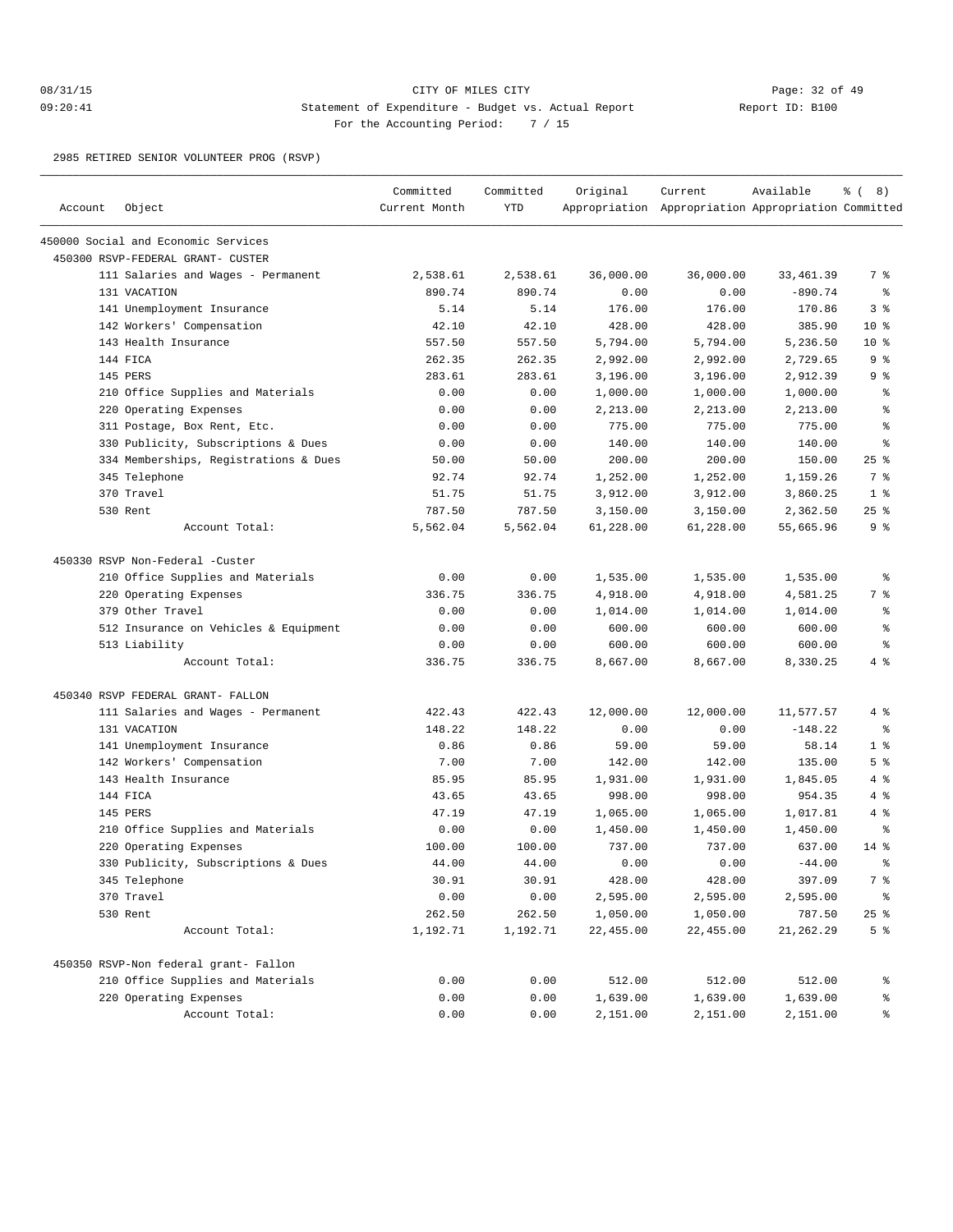2985 RETIRED SENIOR VOLUNTEER PROG (RSVP)

| Object<br>Account                  | Committed<br>Current Month | Committed<br>YTD | Original<br>Appropriation | Current   | Available<br>Appropriation Appropriation Committed | ී (<br>8) |
|------------------------------------|----------------------------|------------------|---------------------------|-----------|----------------------------------------------------|-----------|
| 450351 RSVP-Excess                 |                            |                  |                           |           |                                                    |           |
| 111 Salaries and Wages - Permanent | 0.00                       | 0.00             | 1,920.00                  | 1,920.00  | 1,920.00                                           | နွ        |
| 141 Unemployment Insurance         | 0.00                       | 0.00             | 10.00                     | 10.00     | 10.00                                              | နွ        |
| 142 Workers' Compensation          | 0.00                       | 0.00             | 23.00                     | 23.00     | 23.00                                              | နွ        |
| 144 FICA                           | 0.00                       | 0.00             | 160.00                    | 160.00    | 160.00                                             | ి         |
| 145 PERS                           | 0.00                       | 0.00             | 171.00                    | 171.00    | 171.00                                             | နွ        |
| Account Total:                     | 0.00                       | 0.00             | 2,284.00                  | 2,284.00  | 2,284.00                                           | နွ        |
| Account Group Total:               | 7,091.50                   | 7,091.50         | 96,785.00                 | 96,785.00 | 89,693.50                                          | 7 %       |
| Fund Total:                        | 7,091.50                   | 7,091.50         | 96,785.00                 | 96,785.00 | 89,693.50                                          | 7 %       |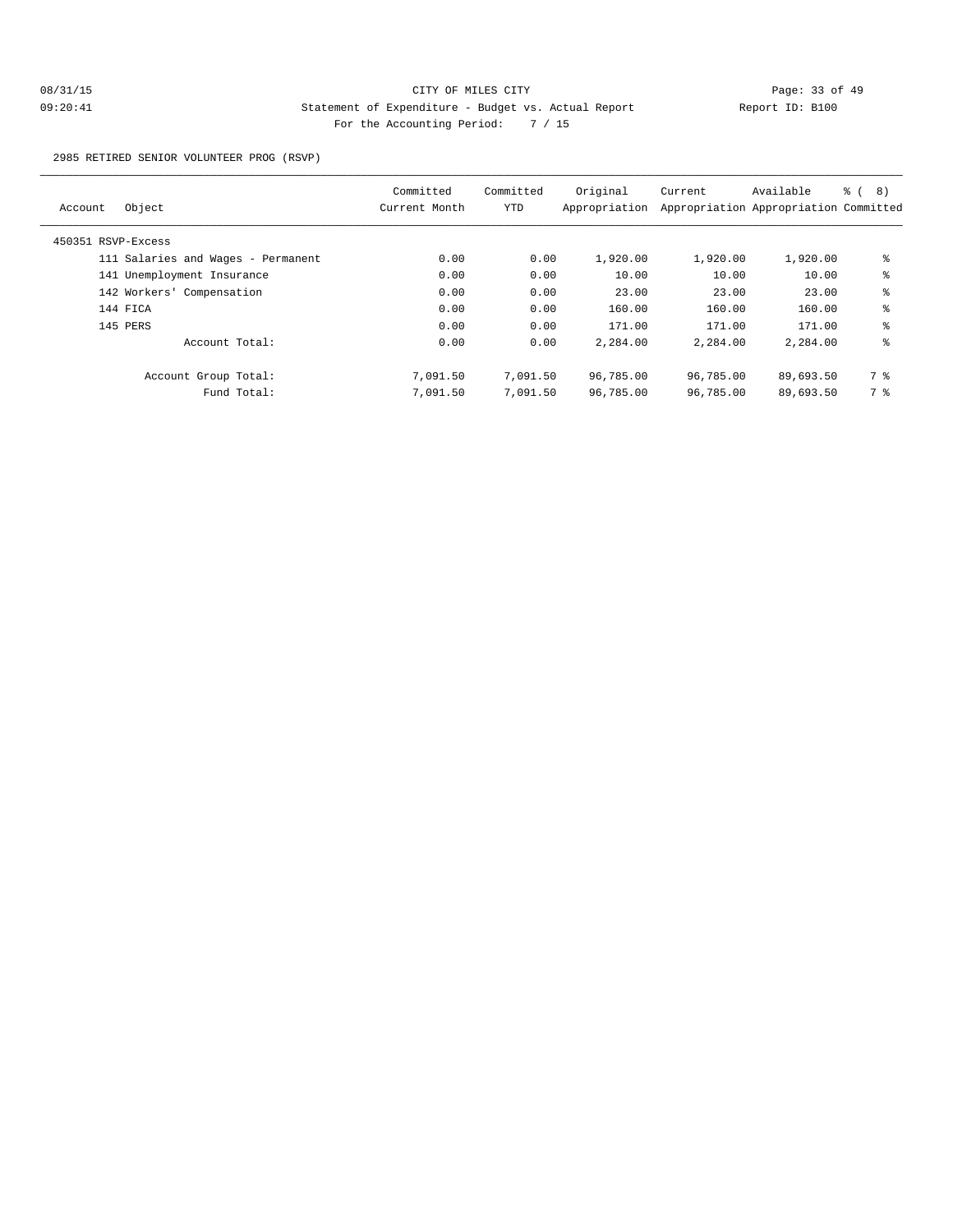3670 SID 211

| Object<br>Account                  | Committed<br>Current Month | Committed<br>YTD | Original<br>Appropriation | Current  | Available<br>Appropriation Appropriation Committed | る (<br>8) |
|------------------------------------|----------------------------|------------------|---------------------------|----------|----------------------------------------------------|-----------|
| 490000 DEBT SERVICE                |                            |                  |                           |          |                                                    |           |
| 490500 Other Debt Service Payments |                            |                  |                           |          |                                                    |           |
| 643 Principal- SID 211             | 0.00                       | 0.00             | 3,980.00                  | 3,980.00 | 3,980.00                                           | နွ        |
| 644 Interest- SID 211              | 0.00                       | 0.00             | 1,576.00                  | 1,576.00 | 1,576.00                                           | ႜ         |
| Account Total:                     | 0.00                       | 0.00             | 5,556.00                  | 5,556.00 | 5,556.00                                           | ႜ         |
| Account Group Total:               | 0.00                       | 0.00             | 5,556.00                  | 5,556.00 | 5,556.00                                           | နွ        |
| Fund Total:                        | 0.00                       | 0.00             | 5,556.00                  | 5,556.00 | 5,556.00                                           | ႜ         |
|                                    |                            |                  |                           |          |                                                    |           |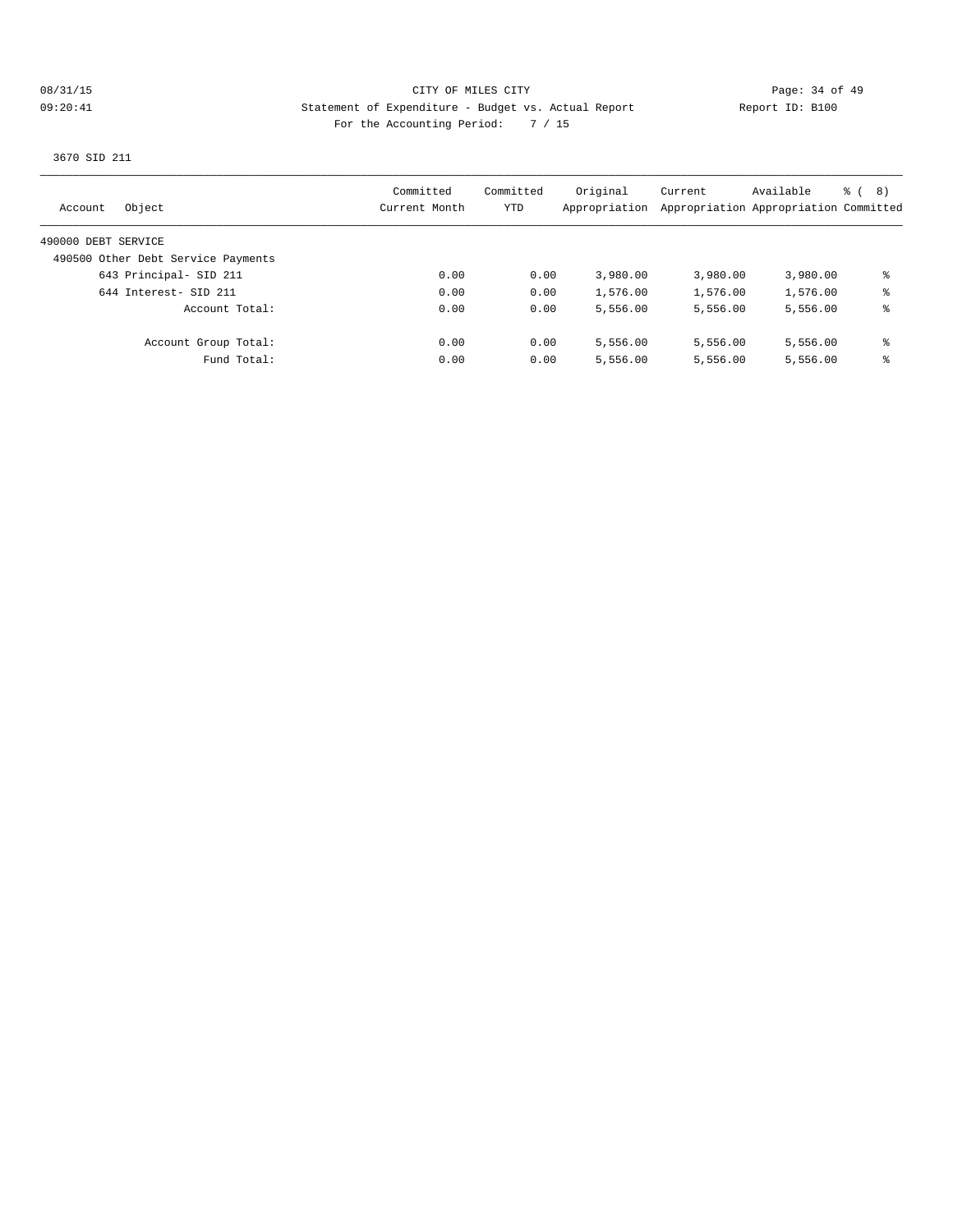4000 General Fund Capitol Improvement Fund

| Object<br>Account               | Committed<br>Current Month | Committed<br>YTD | Original<br>Appropriation | Current    | Available<br>Appropriation Appropriation Committed | る (<br>(8) |
|---------------------------------|----------------------------|------------------|---------------------------|------------|----------------------------------------------------|------------|
| 410000 GENERAL GOVERNMENT       |                            |                  |                           |            |                                                    |            |
| 410100 Legislative Services(02) |                            |                  |                           |            |                                                    |            |
| 940 Machinery &<br>Equipment    | 0.00                       | 0.00             | 105,000.00                | 105,000.00 | 105,000.00                                         | ႜ          |
| Account Total:                  | 0.00                       | 0.00             | 105,000.00                | 105,000.00 | 105,000.00                                         | ႜ          |
| Account Group Total:            | 0.00                       | 0.00             | 105,000.00                | 105,000.00 | 105,000.00                                         | နွ         |
| Fund Total:                     | 0.00                       | 0.00             | 105,000.00                | 105,000.00 | 105,000.00                                         | ႜ          |
|                                 |                            |                  |                           |            |                                                    |            |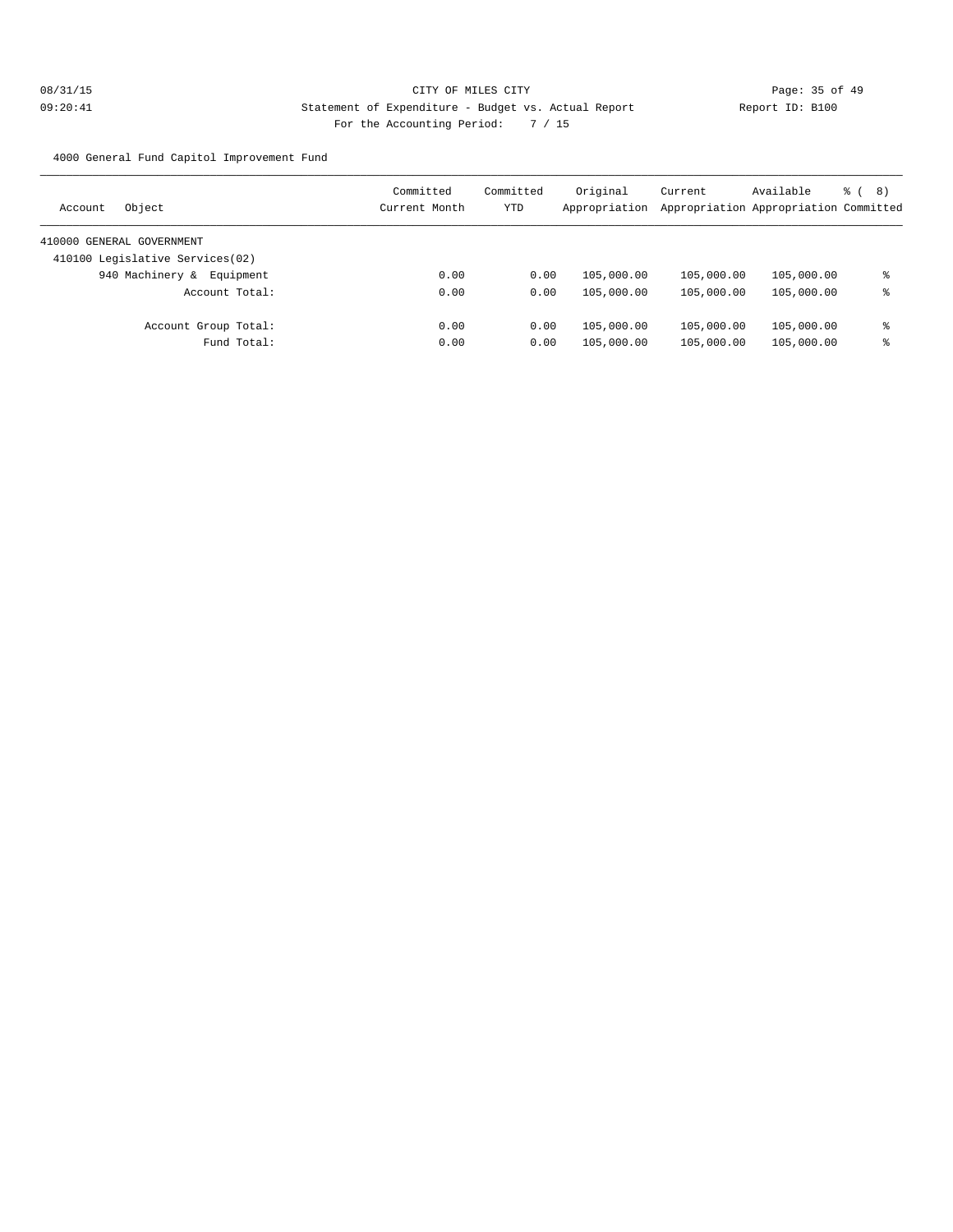4060 CAPITAL IMPROV-PUBLIC WORKS

| Object<br>Account            | Committed<br>Current Month | Committed<br>YTD | Original<br>Appropriation | Current    | Available<br>Appropriation Appropriation Committed | % (<br>8) |
|------------------------------|----------------------------|------------------|---------------------------|------------|----------------------------------------------------|-----------|
| 430000 Public Works          |                            |                  |                           |            |                                                    |           |
| 430233 Roadway/Re-surfacing  |                            |                  |                           |            |                                                    |           |
| 940 Machinery &<br>Equipment | 0.00                       | 0.00             | 244,000.00                | 244,000.00 | 244,000.00                                         | ႜ         |
| Account Total:               | 0.00                       | 0.00             | 244,000.00                | 244,000.00 | 244,000.00                                         | ႜ         |
| Account Group Total:         | 0.00                       | 0.00             | 244,000.00                | 244,000.00 | 244,000.00                                         | ႜ         |
| Fund Total:                  | 0.00                       | 0.00             | 244,000.00                | 244,000.00 | 244,000.00                                         | ႜ         |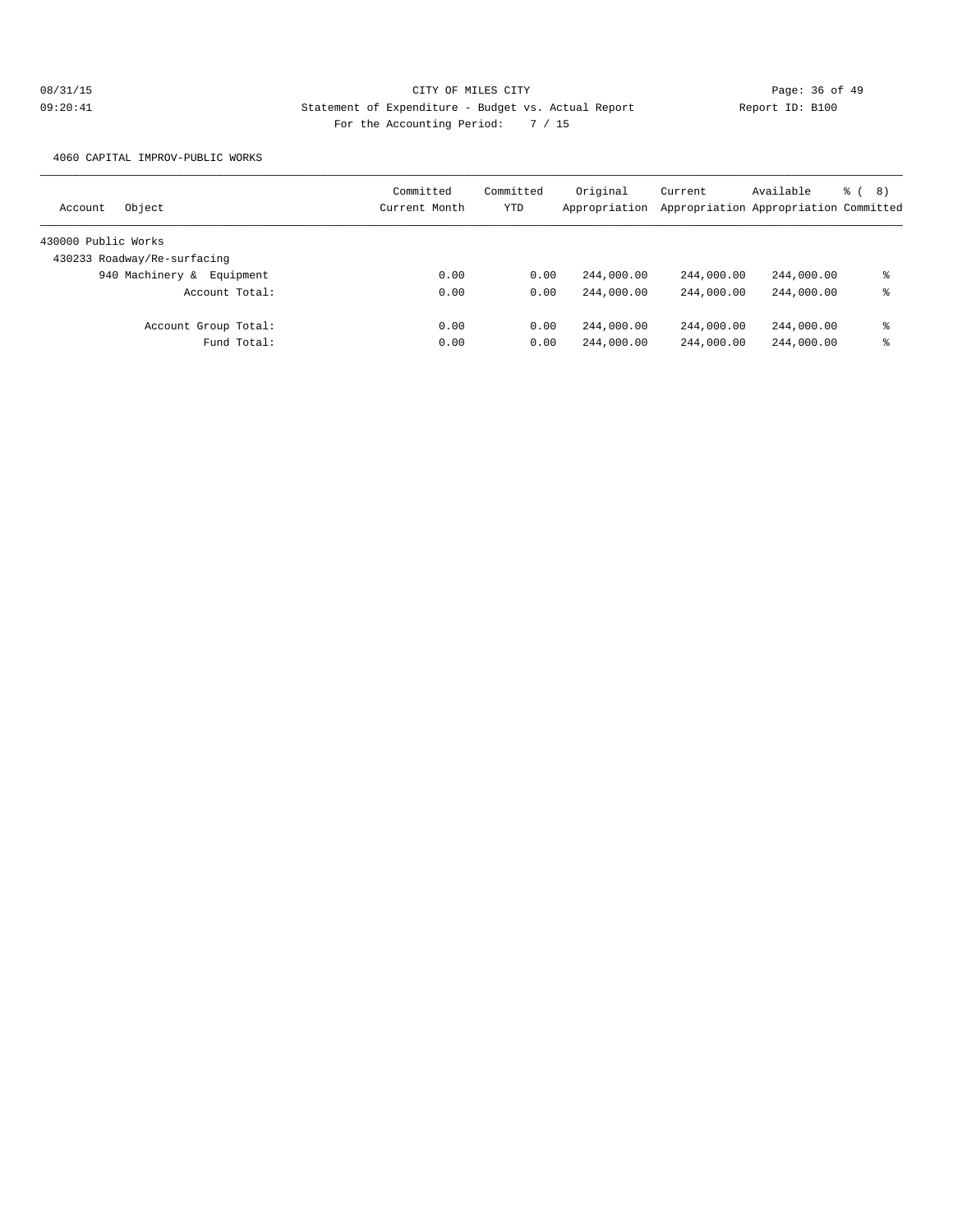| Account             | Object                                        | Committed<br>Current Month | Committed<br>YTD | Original   | Current<br>Appropriation Appropriation Appropriation Committed | Available   | $\frac{6}{6}$ ( 8) |
|---------------------|-----------------------------------------------|----------------------------|------------------|------------|----------------------------------------------------------------|-------------|--------------------|
| 430000 Public Works |                                               |                            |                  |            |                                                                |             |                    |
|                     | 430510 Water Administration(25)               |                            |                  |            |                                                                |             |                    |
|                     | 111 Salaries and Wages - Permanent            | 1,977.28                   | 1,977.28         | 23,087.00  | 23,087.00                                                      | 21,109.72   | ९ %                |
|                     | 121 OVERTIME-PERMANENT                        | 0.00                       | 0.00             | 250.00     | 250.00                                                         | 250.00      | ႜွ                 |
|                     | 131 VACATION                                  | 64.28                      | 64.28            | 1,500.00   | 1,500.00                                                       | 1,435.72    | 4 %                |
|                     | 132 SICK LEAVE                                | 103.86                     | 103.86           | 1,000.00   | 1,000.00                                                       | 896.14      | 10 <sup>8</sup>    |
|                     | 141 Unemployment Insurance                    | 3.43                       | 3.43             | 39.00      | 39.00                                                          | 35.57       | 9 %                |
|                     | 142 Workers' Compensation                     | 28.16                      | 28.16            | 298.00     | 298.00                                                         | 269.84      | 9 %                |
|                     | 143 Health Insurance                          | 321.98                     | 321.98           | 3,863.00   | 3,863.00                                                       | 3,541.02    | 8 %                |
|                     | 144 FICA                                      | 175.60                     | 175.60           | 1,977.00   | 1,977.00                                                       | 1,801.40    | 9 %                |
|                     | 145 PERS                                      | 116.71                     | 116.71           | 2,137.00   | 2,137.00                                                       | 2,020.29    | 5 <sup>°</sup>     |
|                     | 196 CLOTHING ALLOTMENT                        | 150.00                     | 150.00           | 140.00     | 140.00                                                         | $-10.00$    | 107 %              |
|                     | 210 Office Supplies and Materials             | 0.00                       | 0.00             | 2,000.00   | 2,000.00                                                       | 2,000.00    | ႜွ                 |
|                     | 214 Small Items of Equipment                  | 0.00                       | 0.00             | 3,067.00   | 3,067.00                                                       | 3,067.00    | နွ                 |
|                     | 220 Operating Expenses                        | 12.00                      | 12.00            | 1,500.00   | 1,500.00                                                       | 1,488.00    | 1 <sup>°</sup>     |
|                     | 230 Repair and Maintenance Supplies           | 0.00                       | 0.00             | 200.00     | 200.00                                                         | 200.00      | ႜွ                 |
|                     | 311 Postage, Box Rent, Etc.                   | 1,131.11                   | 1,131.11         | 10,000.00  | 10,000.00                                                      | 8,868.89    | $11$ %             |
|                     | 320 Printing, Duplicating, Typing &           | 0.00                       | 0.00             | 2,100.00   | 2,100.00                                                       | 2,100.00    | ႜ                  |
|                     | 330 Publicity, Subscriptions & Dues           | 0.00                       | 0.00             | 1,000.00   | 1,000.00                                                       | 1,000.00    | နွ                 |
|                     | 345 Telephone                                 | 44.86                      | 44.86            | 600.00     | 600.00                                                         | 555.14      | 7 %                |
|                     | 347 Internet                                  | 19.52                      | 19.52            | 200.00     | 200.00                                                         | 180.48      | 10 <sup>8</sup>    |
|                     | 350 Professional Services                     | 1,623.86                   | 1,623.86         | 2,600.00   | 2,600.00                                                       | 976.14      | 62 %               |
|                     | 360 Contr R & M                               | 5,324.00                   | 5,324.00         | 7,000.00   | 7,000.00                                                       | 1,676.00    | 76 %               |
|                     | 370 Travel                                    | 0.00                       | 0.00             | 300.00     | 300.00                                                         | 300.00      | န္                 |
|                     | 380 Training Services                         | 0.00                       | 0.00             | 300.00     | 300.00                                                         | 300.00      | ి                  |
|                     | 382 Books                                     | 0.00                       | 0.00             | 50.00      | 50.00                                                          | 50.00       | ႜ                  |
|                     | 513 Liability                                 | 5,036.30                   | 5,036.30         | 5,037.00   | 5,037.00                                                       | 0.70        | $100$ %            |
|                     | 521 Surety Bonds for Officials & Employees    | 0.00                       | 0.00             | 400.00     | 400.00                                                         | 400.00      | ႜွ                 |
|                     | 531 Building & Office Rental                  | 500.00                     | 500.00           | 6,000.00   | 6,000.00                                                       | 5,500.00    | 8 %                |
|                     | 810 Losses (Bad debt expense - Enterprise     | 0.00                       | 0.00             | 500.00     | 500.00                                                         | 500.00      | ႜ                  |
|                     | Account Total:                                | 16,632.95                  | 16,632.95        | 77,145.00  | 77,145.00                                                      | 60,512.05   | $22$ %             |
|                     | 430530 Water Source of Supply and Pumping(22) |                            |                  |            |                                                                |             |                    |
|                     | 111 Salaries and Wages - Permanent            | 17,005.20                  | 17,005.20        | 234,119.00 | 234,119.00                                                     | 217, 113.80 | 7 %                |
|                     | 121 OVERTIME-PERMANENT                        | 1,486.58                   | 1,486.58         | 16,709.00  | 16,709.00                                                      | 15,222.42   | 9 %                |
|                     | 131 VACATION                                  | 1,520.11                   | 1,520.11         | 15,773.00  | 15,773.00                                                      | 14,252.89   | $10*$              |
|                     | 132 SICK LEAVE                                | 2,580.83                   | 2,580.83         | 7,093.00   | 7,093.00                                                       | 4,512.17    | 36%                |
|                     | 133 OTHER LEAVE PAY                           | 0.00                       | 0.00             | 3,968.00   | 3,968.00                                                       | 3,968.00    | ÷                  |
|                     | 134 HOLIDAY PAY                               | 386.68                     | 386.68           | 5,002.00   | 5,002.00                                                       | 4,615.32    | 8 %                |
|                     | 141 Unemployment Insurance                    | 35.71                      | 35.71            | 422.00     | 422.00                                                         | 386.29      | 8 %                |
|                     | 142 Workers' Compensation                     | 1,444.58                   | 1,444.58         | 14,800.00  | 14,800.00                                                      | 13, 355. 42 | 10 <sup>°</sup>    |
|                     | 143 Health Insurance                          | 3,608.95                   | 3,608.95         | 43,263.00  | 43,263.00                                                      | 39,654.05   | 8 %                |
|                     | 144 FICA                                      | 1,741.42                   | 1,741.42         | 21,507.00  | 21,507.00                                                      | 19,765.58   | 8 %                |
|                     | 145 PERS                                      | 1,875.87                   | 1,875.87         | 23, 251.00 | 23, 251.00                                                     | 21, 375.13  | 8 %                |
|                     | 196 CLOTHING ALLOTMENT                        | 840.00                     | 840.00           | 840.00     | 840.00                                                         | 0.00        | 100 %              |
|                     | 210 Office Supplies and Materials             | 0.00                       | 0.00             | 250.00     | 250.00                                                         | 250.00      | ి                  |
|                     | 220 Operating Expenses                        | 109.59                     | 109.59           | 2,000.00   | 2,000.00                                                       | 1,890.41    | 5 <sup>8</sup>     |
|                     | 222 Chemicals, Lab & Med Supplies             | 0.00                       | 0.00             | 150.00     | 150.00                                                         | 150.00      | ႜ                  |
|                     | 226 Clothing and Uniforms                     | 0.00                       | 0.00             | 400.00     | 400.00                                                         | 400.00      | ိင                 |
|                     | 230 Repair and Maintenance Supplies           | 1,652.04                   | 1,652.04         | 6,000.00   | 6,000.00                                                       | 4,347.96    | $28$ %             |
|                     | 231 Gas, Oil, Diesel Fuel, Grease, etc.       | 82.76                      | 82.76            | 1,300.00   | 1,300.00                                                       | 1,217.24    | 6 %                |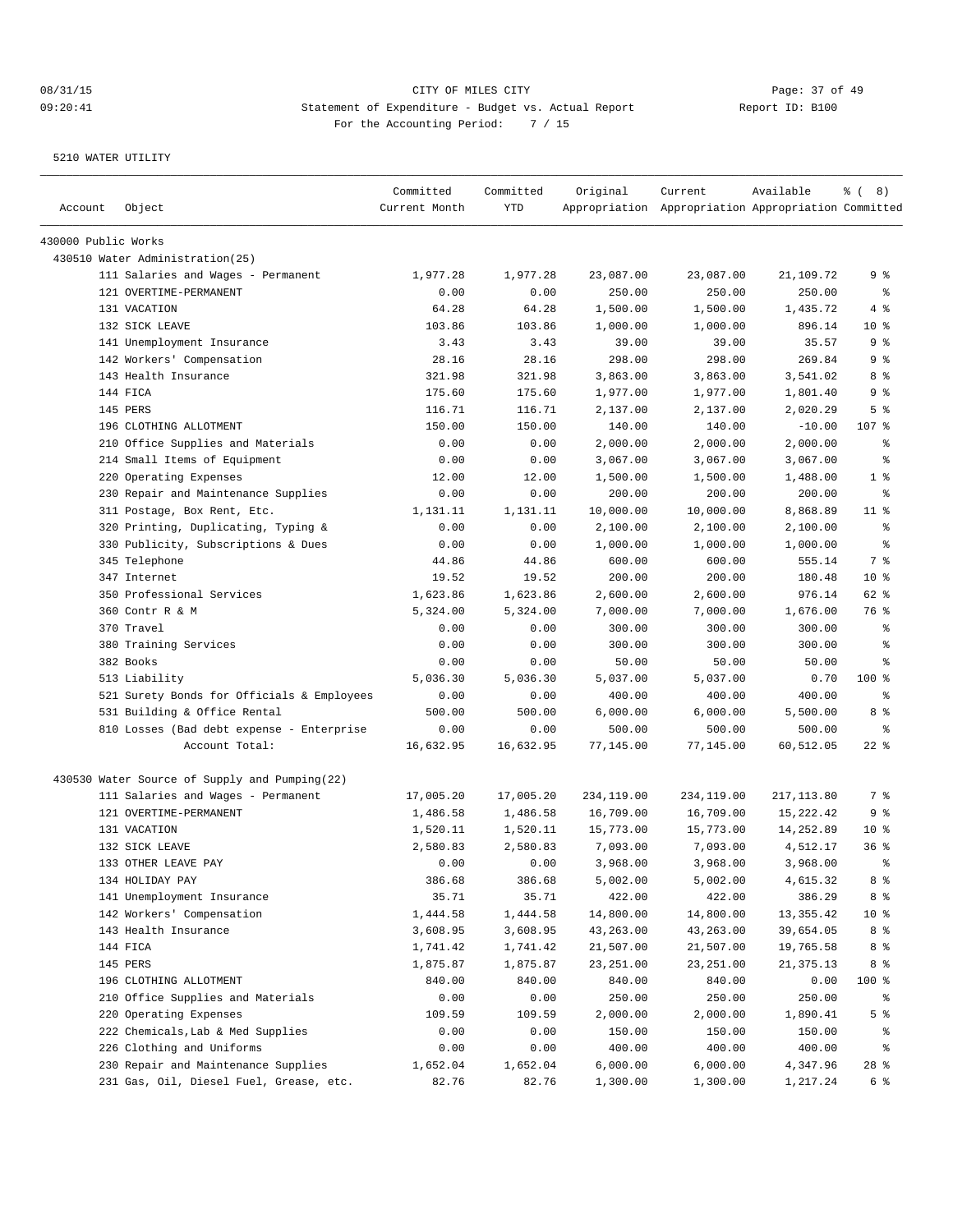| Account | Object                                   | Committed<br>Current Month | Committed<br>YTD | Original   | Current<br>Appropriation Appropriation Appropriation Committed | Available  | $\frac{6}{6}$ ( 8) |
|---------|------------------------------------------|----------------------------|------------------|------------|----------------------------------------------------------------|------------|--------------------|
|         |                                          |                            |                  |            |                                                                |            |                    |
|         | 241 Consumable Tools                     | 0.00                       | 0.00             | 200.00     | 200.00                                                         | 200.00     | ႜ                  |
|         | 311 Postage, Box Rent, Etc.              | 0.00                       | 0.00             | 50.00      | 50.00                                                          | 50.00      | န္                 |
|         | 330 Publicity, Subscriptions & Dues      | 0.00                       | 0.00             | 500.00     | 500.00                                                         | 500.00     | န္                 |
|         | 334 Memberships, Registrations & Dues    | 0.00                       | 0.00             | 400.00     | 400.00                                                         | 400.00     | န့                 |
|         | 341 Electric Utility Services            | 5, 411.35                  | 5, 411.35        | 61,326.00  | 61,326.00                                                      | 55,914.65  | 9 %                |
|         | 344 Gas Utility Service                  | 41.23                      | 41.23            | 20,000.00  | 20,000.00                                                      | 19,958.77  | ႜွ                 |
|         | 345 Telephone                            | 73.97                      | 73.97            | 1,000.00   | 1,000.00                                                       | 926.03     | 7 %                |
|         | 346 Garbage Service                      | 0.00                       | 0.00             | 250.00     | 250.00                                                         | 250.00     | နွ                 |
|         | 347 Internet                             | 80.25                      | 80.25            | 1,000.00   | 1,000.00                                                       | 919.75     | 8 %                |
|         | 350 Professional Services                | 0.00                       | 0.00             | 500.00     | 500.00                                                         | 500.00     | န့                 |
|         | 352 Wtr/Swr Lab Testing                  | 0.00                       | 0.00             | 1,000.00   | 1,000.00                                                       | 1,000.00   | နွ                 |
|         | 357 Architectual, Engineering Serv Etc.  | 0.00                       | 0.00             | 10,000.00  | 10,000.00                                                      | 10,000.00  | န့                 |
|         | 360 Contr R & M                          | 342.50                     | 342.50           | 40,000.00  | 40,000.00                                                      | 39,657.50  | 1 <sup>8</sup>     |
|         | 363 R&M Vehicles/Equip/Labor-PW          | 0.00                       | 0.00             | 7,000.00   | 7,000.00                                                       | 7,000.00   | န့                 |
|         | 369 Other Repair and Maintenance         | 0.00                       | 0.00             | 2,000.00   | 2,000.00                                                       | 2,000.00   | န့                 |
|         | 370 Travel                               | 0.00                       | 0.00             | 1,000.00   | 1,000.00                                                       | 1,000.00   | န္                 |
|         | 380 Training Services                    | 0.00                       | 0.00             | 1,400.00   | 1,400.00                                                       | 1,400.00   | န့                 |
|         | 382 Books                                | 0.00                       | 0.00             | 200.00     | 200.00                                                         | 200.00     | န္                 |
|         | 400 BUILDING MATERIALS                   | 0.00                       | 0.00             | 500.00     | 500.00                                                         | 500.00     | န့                 |
|         | 511 Insurance on Buildings               | 9,142.93                   | 9,142.93         | 9,143.00   | 9,143.00                                                       | 0.07       | 100 %              |
|         | 512 Insurance on Vehicles & Equipment    | 188.20                     | 188.20           | 189.00     | 189.00                                                         | 0.80       | $100$ %            |
|         | Account Total:                           | 49,650.75                  | 49,650.75        | 554,505.00 | 554,505.00                                                     | 504,854.25 | 9 %                |
|         | 430540 Water Purification and Treatment  |                            |                  |            |                                                                |            |                    |
|         | 210 Office Supplies and Materials        | 0.00                       | 0.00             | 200.00     | 200.00                                                         | 200.00     | $\epsilon$         |
|         | 220 Operating Expenses                   | 109.59                     | 109.59           | 3,000.00   | 3,000.00                                                       | 2,890.41   | 4 %                |
|         | 222 Chemicals, Lab & Med Supplies        | 2,092.10                   | 2,092.10         | 58,350.00  | 58,350.00                                                      | 56,257.90  | 4 %                |
|         | 226 Clothing and Uniforms                | 0.00                       | 0.00             | 400.00     | 400.00                                                         | 400.00     | ႜွ                 |
|         | 231 Gas, Oil, Diesel Fuel, Grease, etc.  | 82.77                      | 82.77            | 1,300.00   | 1,300.00                                                       | 1,217.23   | 6 %                |
|         | 241 Consumable Tools                     | 0.00                       | 0.00             | 150.00     | 150.00                                                         | 150.00     | န္                 |
|         | 311 Postage, Box Rent, Etc.              | 0.00                       | 0.00             | 150.00     | 150.00                                                         | 150.00     | ႜ                  |
|         | 320 Printing, Duplicating, Typing &      | 0.00                       | 0.00             | 100.00     | 100.00                                                         | 100.00     | န့                 |
|         | 330 Publicity, Subscriptions & Dues      | 0.00                       | 0.00             | 400.00     | 400.00                                                         | 400.00     | န္                 |
|         | 334 Memberships, Registrations & Dues    | 0.00                       | 0.00             | 450.00     | 450.00                                                         | 450.00     | န့                 |
|         | 352 Wtr/Swr Lab Testing                  | 321.00                     | 321.00           | 10,000.00  | 10,000.00                                                      | 9,679.00   | 3 <sup>°</sup>     |
|         | 357 Architectual, Engineering Serv Etc.  | 0.00                       | 0.00             | 12,000.00  | 12,000.00                                                      | 12,000.00  | ႜွ                 |
|         | 360 Contr R & M                          | 74.00                      | 74.00            | 6,000.00   | 6,000.00                                                       | 5,926.00   | 1 <sup>°</sup>     |
|         | 369 Other Repair and Maintenance         | 0.00                       | 0.00             | 1,500.00   | 1,500.00                                                       | 1,500.00   | ి                  |
|         | 370 Travel                               | 0.00                       | 0.00             | 1,200.00   | 1,200.00                                                       | 1,200.00   | ್ಠಿ                |
|         | 380 Training Services                    | 0.00                       | 0.00             | 1,000.00   | 1,000.00                                                       | 1,000.00   | နွ                 |
|         | 382 Books                                | 0.00                       | 0.00             | 200.00     | 200.00                                                         | 200.00     | ್ಠಿ                |
|         | 533 Machinery and Equipment Rental       | 0.00                       | 0.00             | 1,000.00   | 1,000.00                                                       | 1,000.00   | န္                 |
|         | Account Total:                           | 2,679.46                   | 2,679.46         | 97,400.00  | 97,400.00                                                      | 94,720.54  | 3 %                |
|         |                                          |                            |                  |            |                                                                |            |                    |
|         | 430550 Transmission and Distribution(23) |                            |                  |            |                                                                |            |                    |
|         | 111 Salaries and Wages - Permanent       | 10,796.69                  | 10,796.69        | 131,803.00 | 131,803.00                                                     | 121,006.31 | 8 %                |
|         | 121 OVERTIME-PERMANENT                   | 784.78                     | 784.78           | 10,598.00  | 10,598.00                                                      | 9,813.22   | 7 %                |
|         | 131 VACATION                             | 903.77                     | 903.77           | 15,773.00  | 15,773.00                                                      | 14,869.23  | 6 %                |
|         | 132 SICK LEAVE                           | 257.78                     | 257.78           | 7,093.00   | 7,093.00                                                       | 6,835.22   | 4%                 |
|         | 133 OTHER LEAVE PAY                      | 0.00                       | 0.00             | 2,150.00   | 2,150.00                                                       | 2,150.00   | $\frac{9}{6}$      |
|         | 134 HOLIDAY PAY                          | 69.60                      | 69.60            | 4,558.00   | 4,558.00                                                       | 4,488.40   | 2 <sup>°</sup>     |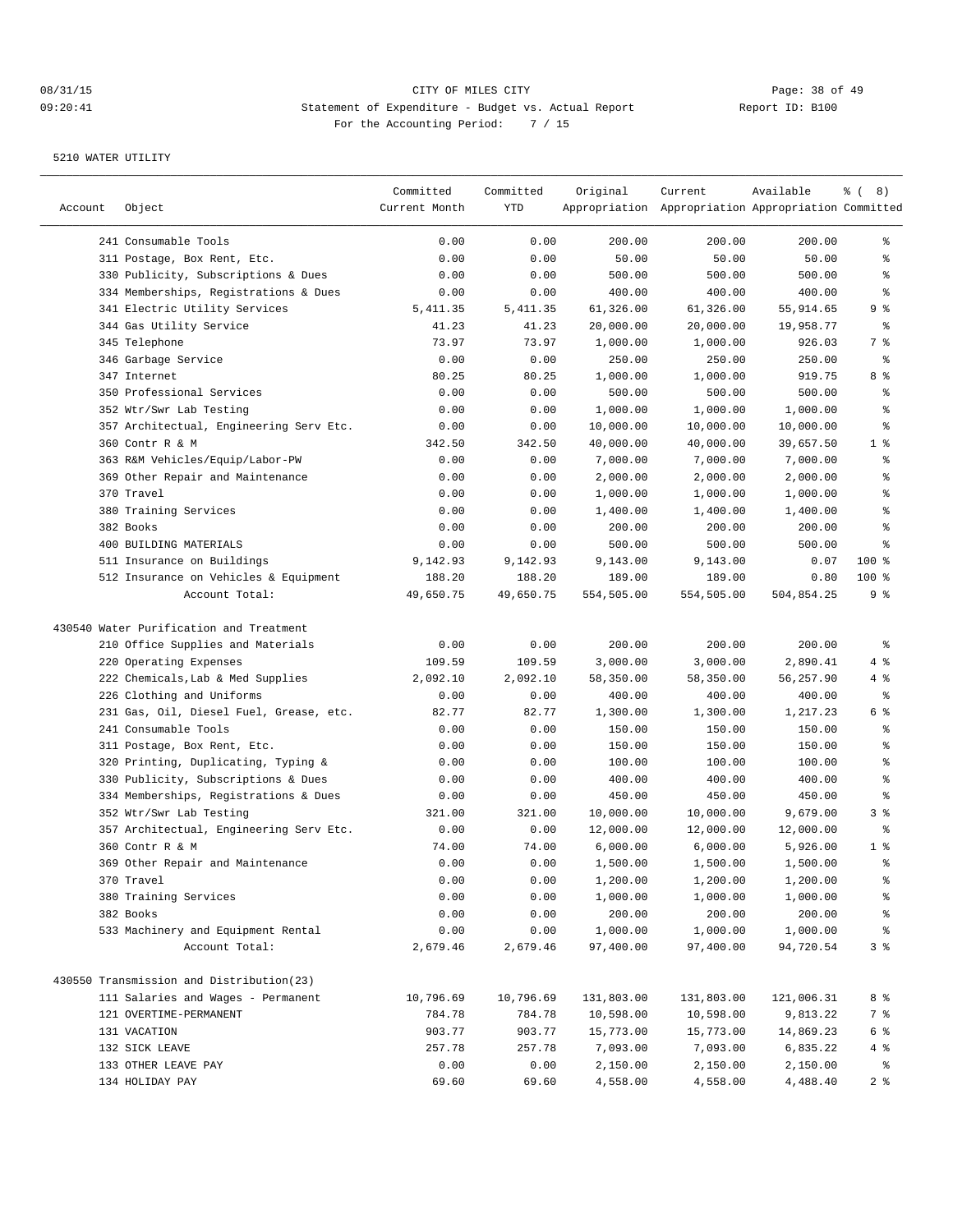| Account              | Object                                                   | Committed<br>Current Month | Committed<br>YTD | Original               | Current<br>Appropriation Appropriation Appropriation Committed | Available                 | <sub>රි</sub> ( 8 ) |
|----------------------|----------------------------------------------------------|----------------------------|------------------|------------------------|----------------------------------------------------------------|---------------------------|---------------------|
|                      | 141 Unemployment Insurance                               | 19.97                      | 19.97            | 258.00                 | 258.00                                                         | 238.03                    | 8 %                 |
|                      | 142 Workers' Compensation                                | 695.53                     | 695.53           | 8,888.00               | 8,888.00                                                       | 8,192.47                  | 8 %                 |
|                      | 143 Health Insurance                                     | 2,157.73                   | 2,157.73         | 27,812.00              | 27,812.00                                                      | 25,654.27                 | 8 %                 |
|                      | 144 FICA                                                 | 1,012.71                   | 1,012.71         | 13,156.00              | 13,156.00                                                      | 12, 143. 29               | 8 %                 |
|                      | 145 PERS                                                 | 1,059.58                   | 1,059.58         | 14,223.00              | 14,223.00                                                      | 13, 163. 42               | 7 %                 |
|                      | 196 CLOTHING ALLOTMENT                                   | 502.50                     | 502.50           | 670.00                 | 670.00                                                         | 167.50                    | 75 %                |
|                      | 210 Office Supplies and Materials                        | 0.00                       | 0.00             | 500.00                 | 500.00                                                         | 500.00                    | န္                  |
|                      | 214 Small Items of Equipment                             | 1,462.50                   | 1,462.50         | 12,500.00              | 12,500.00                                                      | 11,037.50                 | $12*$               |
|                      | 220 Operating Expenses                                   | 0.00                       | 0.00             | 25,000.00              | 25,000.00                                                      | 25,000.00                 | န္                  |
|                      | 222 Chemicals, Lab & Med Supplies                        | 0.00                       | 0.00             | 200.00                 | 200.00                                                         | 200.00                    | န့                  |
|                      | 226 Clothing and Uniforms                                | 0.00                       | 0.00             | 900.00                 | 900.00                                                         | 900.00                    | န့                  |
|                      | 230 Repair and Maintenance Supplies                      | 0.00                       | 0.00             | 25,000.00              | 25,000.00                                                      | 25,000.00                 | န့                  |
|                      | 231 Gas, Oil, Diesel Fuel, Grease, etc.                  | 846.06                     | 846.06           | 12,000.00              | 12,000.00                                                      | 11, 153.94                | 7 %                 |
|                      | 233 Water/Sewer Main Replacement and                     | 0.00                       | 0.00             | 10,000.00              | 10,000.00                                                      | 10,000.00                 | $\epsilon$          |
|                      | 234 Hydrant/Manhole Replacement, Valves                  | 711.24                     | 711.24           | 30,000.00              | 30,000.00                                                      | 29, 288. 76               | 2 <sup>°</sup>      |
|                      | 235 Curb Stop Replacement                                | 2,272.97                   | 2,272.97         | 14,000.00              | 14,000.00                                                      | 11,727.03                 | 16 <sup>8</sup>     |
|                      | 241 Consumable Tools                                     | 0.00                       | 0.00             | 200.00                 | 200.00                                                         | 200.00                    | န္                  |
|                      | 311 Postage, Box Rent, Etc.                              | 0.00                       | 0.00             | 100.00                 | 100.00                                                         | 100.00                    | န္                  |
|                      | 320 Printing, Duplicating, Typing &                      | 0.00                       | 0.00             | 100.00                 | 100.00                                                         | 100.00                    | န့                  |
|                      | 330 Publicity, Subscriptions & Dues                      | 0.00                       | 0.00             | 250.00                 | 250.00                                                         | 250.00                    | န့                  |
|                      | 334 Memberships, Registrations & Dues                    | 125.00                     | 125.00           | 300.00                 | 300.00                                                         | 175.00                    | $42$ %              |
|                      |                                                          | 0.00                       | 0.00             |                        |                                                                |                           | န့                  |
|                      | 341 Electric Utility Services<br>344 Gas Utility Service | 0.00                       | 0.00             | 308.00<br>450.00       | 308.00<br>450.00                                               | 308.00<br>450.00          | န္                  |
|                      |                                                          |                            |                  |                        |                                                                |                           | 8%                  |
|                      | 345 Telephone<br>347 Internet                            | 45.71<br>11.40             | 45.71<br>11.40   | 600.00                 | 600.00                                                         | 554.29                    | 5 <sup>°</sup>      |
|                      |                                                          |                            |                  | 250.00                 | 250.00                                                         | 238.60                    |                     |
|                      | 350 Professional Services                                | $-262.34$                  | $-262.34$        | 350.00                 | 350.00                                                         | 612.34                    | $-75$ %             |
|                      | 357 Architectual, Engineering Serv Etc.                  | 0.00                       | 0.00             | 20,000.00              | 20,000.00                                                      | 20,000.00                 | နွ                  |
|                      | 360 Contr R & M                                          | 86.45                      | 86.45            | 8,000.00               | 8,000.00                                                       | 7,913.55                  | 1 <sup>°</sup>      |
|                      | 363 R&M Vehicles/Equip/Labor-PW                          | 0.00                       | 0.00             | 28,000.00              | 28,000.00                                                      | 28,000.00                 | န္                  |
|                      | 369 Other Repair and Maintenance                         | 0.00                       | 0.00             | 1,000.00               | 1,000.00                                                       | 1,000.00                  | န့                  |
|                      | 370 Travel                                               | 0.00                       | 0.00             | 750.00                 | 750.00                                                         | 750.00                    | ႜ                   |
|                      | 380 Training Services                                    | 0.00                       | 0.00             | 700.00                 | 700.00                                                         | 700.00                    | န့                  |
|                      | 382 Books                                                | 0.00                       | 0.00             | 200.00                 | 200.00                                                         | 200.00                    | န္                  |
|                      | 400 BUILDING MATERIALS                                   | 0.00                       | 0.00             | 500.00                 | 500.00                                                         | 500.00                    | နွ                  |
|                      | 511 Insurance on Buildings                               | 2,960.53                   | 2,960.53         | 2,961.00               | 2,961.00                                                       | 0.47                      | $100$ %             |
|                      | 512 Insurance on Vehicles & Equipment                    | 889.94                     | 889.94           | 890.00                 | 890.00                                                         | 0.06                      | $100$ %             |
|                      | 513 Liability                                            | 0.00                       | 0.00             | 386.00                 | 386.00                                                         | 386.00                    | န္                  |
|                      | 532 Land Rental                                          | 160.78                     | 160.78           | 1,500.00               | 1,500.00                                                       | 1,339.22                  | 11 <sup>8</sup>     |
|                      | 533 Machinery and Equipment Rental                       | 0.00                       | 0.00             | 1,000.00               | 1,000.00                                                       | 1,000.00                  | ್ಠಿ                 |
|                      | 958 Strevell/Merriam Wtr Line Proj                       | 0.00                       | 0.00             | 68,000.00              | 68,000.00                                                      | 68,000.00                 | $\frac{6}{3}$       |
|                      | Account Total:                                           | 27,570.88                  | 27,570.88        | 503,877.00             | 503,877.00                                                     | 476,306.12                | 5 %                 |
|                      | Account Group Total:                                     | 96,534.04                  |                  | 96,534.04 1,232,927.00 |                                                                | 1,232,927.00 1,136,392.96 | 8 %                 |
| 490000 DEBT SERVICE  |                                                          |                            |                  |                        |                                                                |                           |                     |
| 490200 Revenue Bonds |                                                          |                            |                  |                        |                                                                |                           |                     |
|                      | 611 Principal-NE Wtr Line Phase II                       | 0.00                       | 0.00             | 16,000.00              | 16,000.00                                                      | 16,000.00                 | ್ಠಿ                 |
|                      | 615 Principal-Northeast Water Ln \$2.2                   | 0.00                       | 0.00             | 60,000.00              | 60,000.00                                                      | 60,000.00                 | နွ                  |
|                      | 616 Principal-Carbon Hill Water Tank \$2.2               | 0.00                       | 0.00             | 58,000.00              | 58,000.00                                                      | 58,000.00                 | နွ                  |
|                      | 617 Principal - NE Wtr Line \$500k                       | 0.00                       | 0.00             | 14,000.00              | 14,000.00                                                      | 14,000.00                 | ి                   |
|                      | 618 Principal-Carbon Hill \$500k                         | 0.00                       | 0.00             | 14,000.00              | 14,000.00                                                      | 14,000.00                 | ್ಠಿ                 |
|                      | 622 Interest-NE Wtr Line Phase II                        | 0.00                       | 0.00             | 1,808.00               | 1,808.00                                                       | 1,808.00                  | န္စ                 |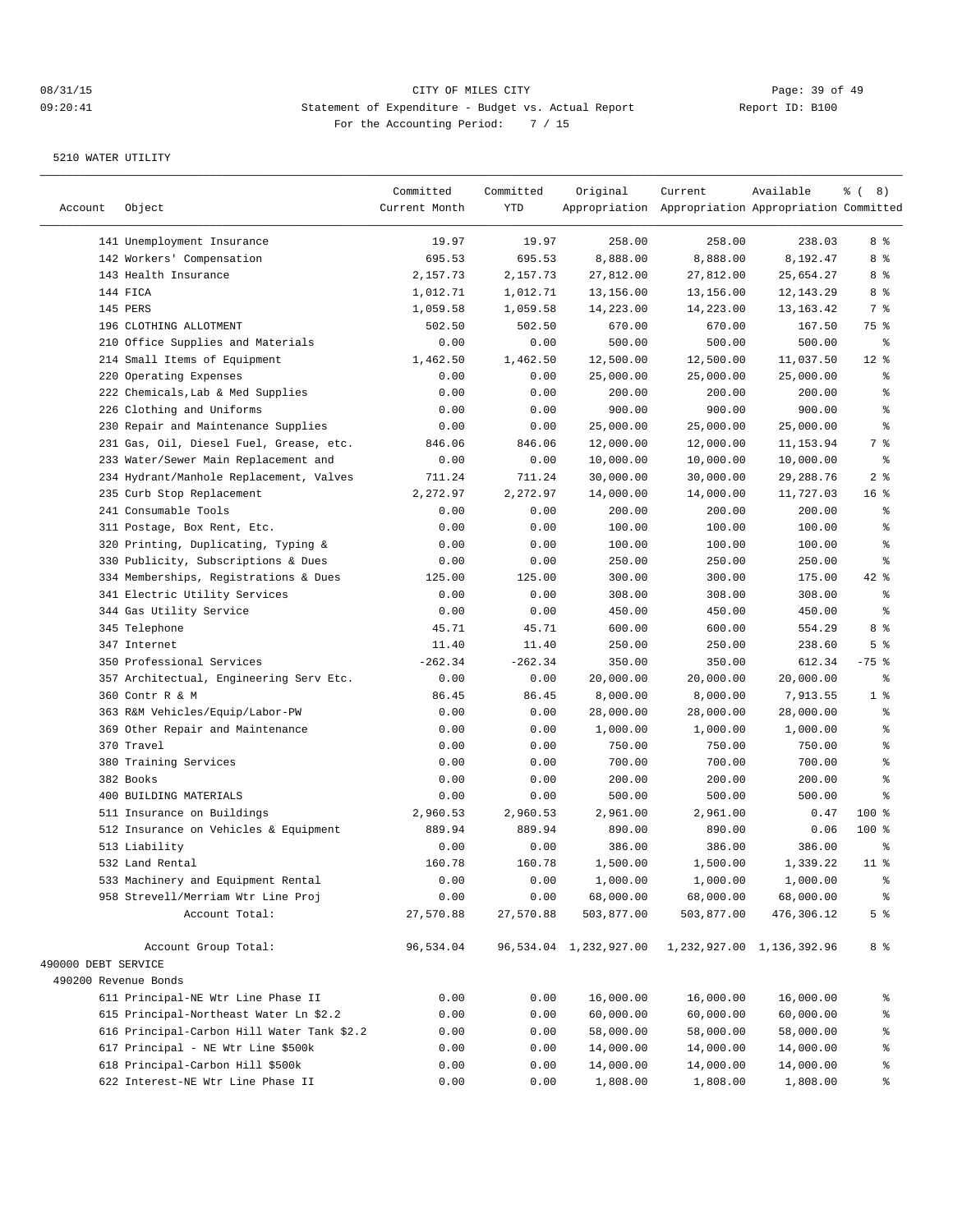| Account | Object                                     | Committed<br>Current Month | Committed<br>YTD | Original<br>Appropriation | Current                   | Available<br>Appropriation Appropriation Committed | $\frac{6}{3}$ ( 8) |
|---------|--------------------------------------------|----------------------------|------------------|---------------------------|---------------------------|----------------------------------------------------|--------------------|
|         |                                            |                            |                  |                           |                           |                                                    |                    |
|         | 631 Interest - NE Wtr Line \$500k          | 0.00                       | 0.00             | 11,592.00                 | 11,592.00                 | 11,592.00                                          | ిక                 |
|         | 632 Interest - Carbon Hill Wtr Tank \$500k | 0.00                       | 0.00             | 11,592.00                 | 11,592.00                 | 11,592.00                                          | ್ಠಿ                |
|         | 634 Interest-Northeast Wtr Ln \$2.2        | 0.00                       | 0.00             | 56,280.00                 | 56,280.00                 | 56,280.00                                          | ి                  |
|         | 638 Interest-Carbon Hill Tank \$2.2        | 0.00                       | 0.00             | 54,795.00                 | 54,795.00                 | 54,795.00                                          | ి                  |
|         | Account Total:                             | 0.00                       | 0.00             | 298,067.00                | 298,067.00                | 298,067.00                                         | ి                  |
|         | Account Group Total:                       | 0.00                       | 0.00             | 298,067.00                | 298,067.00                | 298,067.00                                         | ៖                  |
|         | 520000 OTHER FINANCING USES                |                            |                  |                           |                           |                                                    |                    |
|         | 521000 Interfund Operating Transfers Out   |                            |                  |                           |                           |                                                    |                    |
|         | 820 Transfers to Other Funds               | 5,203.91                   | 5,203.91         | 72,493.00                 | 72,493.00                 | 67,289.09                                          | 7 %                |
|         | Account Total:                             | 5,203.91                   | 5,203.91         | 72,493.00                 | 72,493.00                 | 67,289.09                                          | 7 %                |
|         | Account Group Total:                       | 5,203.91                   | 5,203.91         | 72,493.00                 | 72,493.00                 | 67,289.09                                          | 7 %                |
|         | Fund Total:                                | 101,737.95                 |                  | 101,737.95 1,603,487.00   | 1,603,487.00 1,501,749.05 |                                                    | 6 %                |
|         |                                            |                            |                  |                           |                           |                                                    |                    |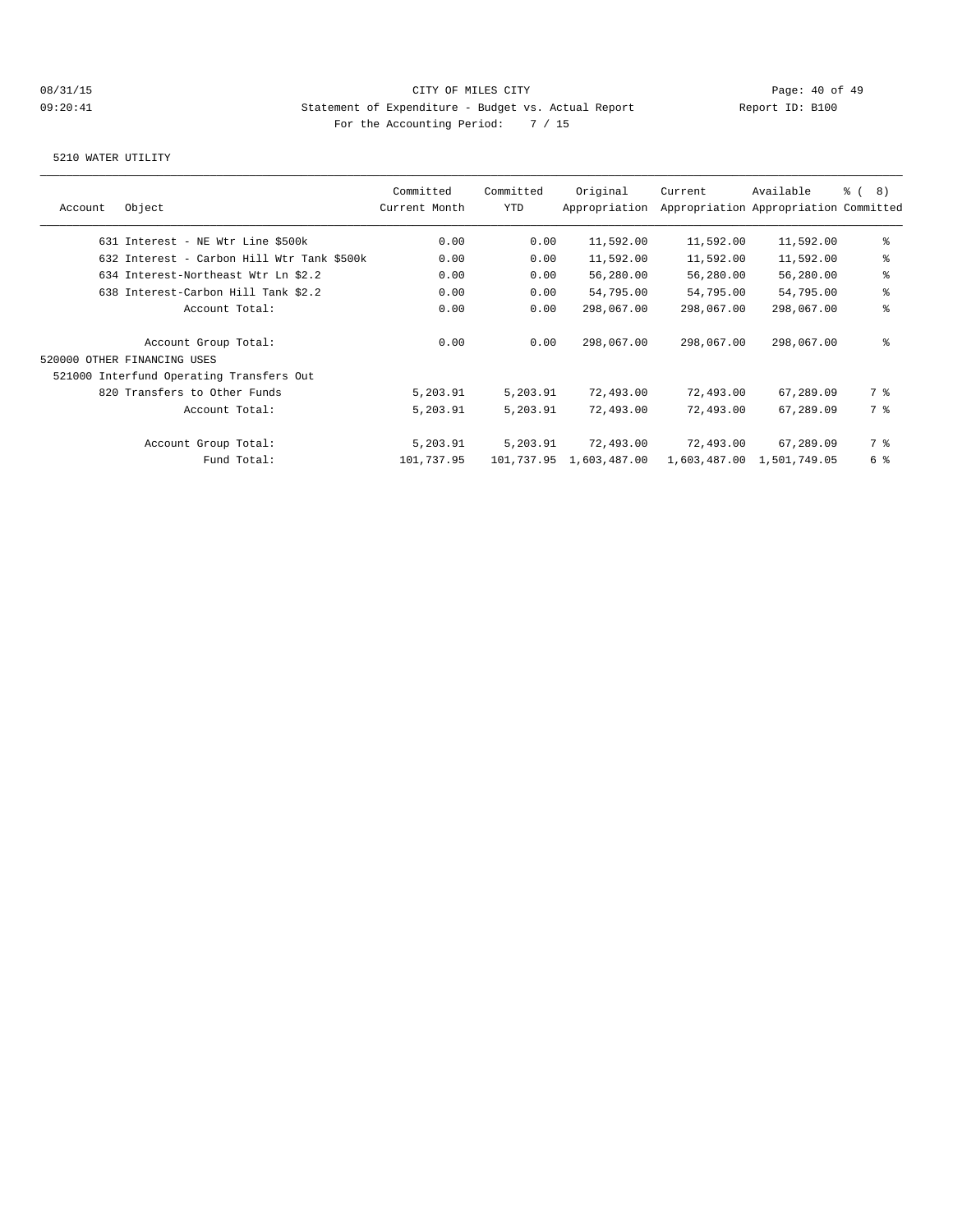| Account             | Object                                       | Committed<br>Current Month | Committed<br><b>YTD</b> | Original   | Current<br>Appropriation Appropriation Appropriation Committed | Available  | $\frac{6}{6}$ ( 8) |
|---------------------|----------------------------------------------|----------------------------|-------------------------|------------|----------------------------------------------------------------|------------|--------------------|
| 430000 Public Works |                                              |                            |                         |            |                                                                |            |                    |
|                     | 430610 Sewer Administration(29)              |                            |                         |            |                                                                |            |                    |
|                     | 111 Salaries and Wages - Permanent           | 1,976.63                   | 1,976.63                | 23,087.00  | 23,087.00                                                      | 21,110.37  | 9 %                |
|                     | 121 OVERTIME-PERMANENT                       | 0.00                       | 0.00                    | 250.00     | 250.00                                                         | 250.00     | $\epsilon$         |
|                     | 131 VACATION                                 | 64.28                      | 64.28                   | 1,500.00   | 1,500.00                                                       | 1,435.72   | 4 %                |
|                     | 132 SICK LEAVE                               | 103.40                     | 103.40                  | 1,000.00   | 1,000.00                                                       | 896.60     | 10 <sup>8</sup>    |
|                     | 141 Unemployment Insurance                   | 3.46                       | 3.46                    | 39.00      | 39.00                                                          | 35.54      | 9 %                |
|                     | 142 Workers' Compensation                    | 28.18                      | 28.18                   | 298.00     | 298.00                                                         | 269.82     | 9 %                |
|                     | 143 Health Insurance                         | 321.82                     | 321.82                  | 3,863.00   | 3,863.00                                                       | 3,541.18   | 8 %                |
|                     | 144 FICA                                     | 175.52                     | 175.52                  | 1,977.00   | 1,977.00                                                       | 1,801.48   | 9%                 |
|                     | 145 PERS                                     | 116.65                     | 116.65                  | 2,137.00   | 2,137.00                                                       | 2,020.35   | 5 <sup>°</sup>     |
|                     | 196 CLOTHING ALLOTMENT                       | 150.00                     | 150.00                  | 138.00     | 138.00                                                         | $-12.00$   | $109$ %            |
|                     | 210 Office Supplies and Materials            | 0.00                       | 0.00                    | 2,000.00   | 2,000.00                                                       | 2,000.00   | ႜ                  |
|                     | 214 Small Items of Equipment                 | 0.00                       | 0.00                    | 3,067.00   | 3,067.00                                                       | 3,067.00   | $\epsilon$         |
|                     | 220 Operating Expenses                       | 12.00                      | 12.00                   | 1,500.00   | 1,500.00                                                       | 1,488.00   | 1 <sup>°</sup>     |
|                     | 230 Repair and Maintenance Supplies          | 0.00                       | 0.00                    | 200.00     | 200.00                                                         | 200.00     | $\epsilon$         |
|                     | 311 Postage, Box Rent, Etc.                  | 63.60                      | 63.60                   | 7,000.00   | 7,000.00                                                       | 6,936.40   | 1 <sup>°</sup>     |
|                     | 320 Printing, Duplicating, Typing &          | 0.00                       | 0.00                    | 2,100.00   | 2,100.00                                                       | 2,100.00   | ႜ                  |
|                     | 330 Publicity, Subscriptions & Dues          | 0.00                       | 0.00                    | 1,000.00   | 1,000.00                                                       | 1,000.00   | $\epsilon$         |
|                     | 345 Telephone                                | 44.84                      | 44.84                   | 600.00     | 600.00                                                         | 555.16     | 7 %                |
|                     | 347 Internet                                 | 19.51                      | 19.51                   | 225.00     | 225.00                                                         | 205.49     | 9 %                |
|                     | 350 Professional Services                    | 1,623.86                   | 1,623.86                | 4,000.00   | 4,000.00                                                       | 2,376.14   | 41 %               |
|                     | 360 Contr R & M                              | 5,324.00                   | 5,324.00                | 5,000.00   | 5,000.00                                                       | $-324.00$  | $106$ %            |
|                     | 370 Travel                                   | 0.00                       | 0.00                    | 500.00     | 500.00                                                         | 500.00     | န္                 |
|                     | 380 Training Services                        | 0.00                       | 0.00                    | 300.00     | 300.00                                                         | 300.00     | ి                  |
|                     | 382 Books                                    | 0.00                       | 0.00                    | 100.00     | 100.00                                                         | 100.00     | ి                  |
|                     | 521 Surety Bonds for Officials & Employees   | 0.00                       | 0.00                    | 400.00     | 400.00                                                         | 400.00     | ి                  |
|                     | 531 Building & Office Rental                 | 333.33                     | 333.33                  | 5,500.00   | 5,500.00                                                       | 5,166.67   | 6 %                |
|                     | 540 Special Assessments                      | 0.00                       | 0.00                    | 5,200.00   | 5,200.00                                                       | 5,200.00   | န္                 |
|                     | 810 Losses (Bad debt expense - Enterprise    | 0.00                       | 0.00                    | 500.00     | 500.00                                                         | 500.00     | ి                  |
|                     | Account Total:                               | 10,361.08                  | 10,361.08               | 73,481.00  | 73,481.00                                                      | 63,119.92  | $14*$              |
|                     | 430630 Sewer Collection and Transmission(31) |                            |                         |            |                                                                |            |                    |
|                     | 111 Salaries and Wages - Permanent           | 10,518.28                  | 10,518.28               | 128,296.00 | 128,296.00                                                     | 117,777.72 | 8 %                |
|                     | 121 OVERTIME-PERMANENT                       | 784.79                     | 784.79                  | 10,598.00  | 10,598.00                                                      | 9,813.21   | 7 %                |
|                     | 131 VACATION                                 | 890.36                     | 890.36                  | 15,773.00  | 15,773.00                                                      | 14,882.64  | 6 %                |
|                     | 132 SICK LEAVE                               | 257.78                     | 257.78                  | 7,093.00   | 7,093.00                                                       | 6,835.22   | 4 %                |
|                     | 133 OTHER LEAVE PAY                          | 0.00                       | 0.00                    | 1,846.00   | 1,846.00                                                       | 1,846.00   | ៖                  |
|                     | 134 HOLIDAY PAY                              | 69.60                      | 69.60                   | 4,558.00   | 4,558.00                                                       | 4,488.40   | 2 <sub>8</sub>     |
|                     | 141 Unemployment Insurance                   | 19.59                      | 19.59                   | 257.00     | 257.00                                                         | 237.41     | 8 %                |
|                     | 142 Workers' Compensation                    | 678.81                     | 678.81                  | 8,686.00   | 8,686.00                                                       | 8,007.19   | 8 %                |
|                     | 143 Health Insurance                         | 2,125.39                   | 2,125.39                | 27,426.00  | 27,426.00                                                      | 25,300.61  | 8 %                |
|                     | 144 FICA                                     | 990.20                     | 990.20                  | 13,099.00  | 13,099.00                                                      | 12,108.80  | 8 %                |
|                     | 145 PERS                                     | 1,035.48                   | 1,035.48                | 13,907.00  | 13,907.00                                                      | 12,871.52  | 7 %                |
|                     | 196 CLOTHING ALLOTMENT                       | 495.00                     | 495.00                  | 495.00     | 495.00                                                         | 0.00       | 100 %              |
|                     | 210 Office Supplies and Materials            | 0.00                       | 0.00                    | 350.00     | 350.00                                                         | 350.00     | ៖                  |
|                     | 214 Small Items of Equipment                 | 1,462.50                   | 1,462.50                | 5,250.00   | 5,250.00                                                       | 3,787.50   | $28$ %             |
|                     | 220 Operating Expenses                       | 0.00                       | 0.00                    | 2,600.00   | 2,600.00                                                       | 2,600.00   | ႜ                  |
|                     | 222 Chemicals, Lab & Med Supplies            | 0.00                       | 0.00                    | 3,000.00   | 3,000.00                                                       | 3,000.00   | ွေ                 |
|                     | 226 Clothing and Uniforms                    | 0.00                       | 0.00                    | 700.00     | 700.00                                                         | 700.00     | ွေ                 |
|                     | 230 Repair and Maintenance Supplies          | 0.00                       | 0.00                    | 7,000.00   | 7,000.00                                                       | 7,000.00   | ွေ                 |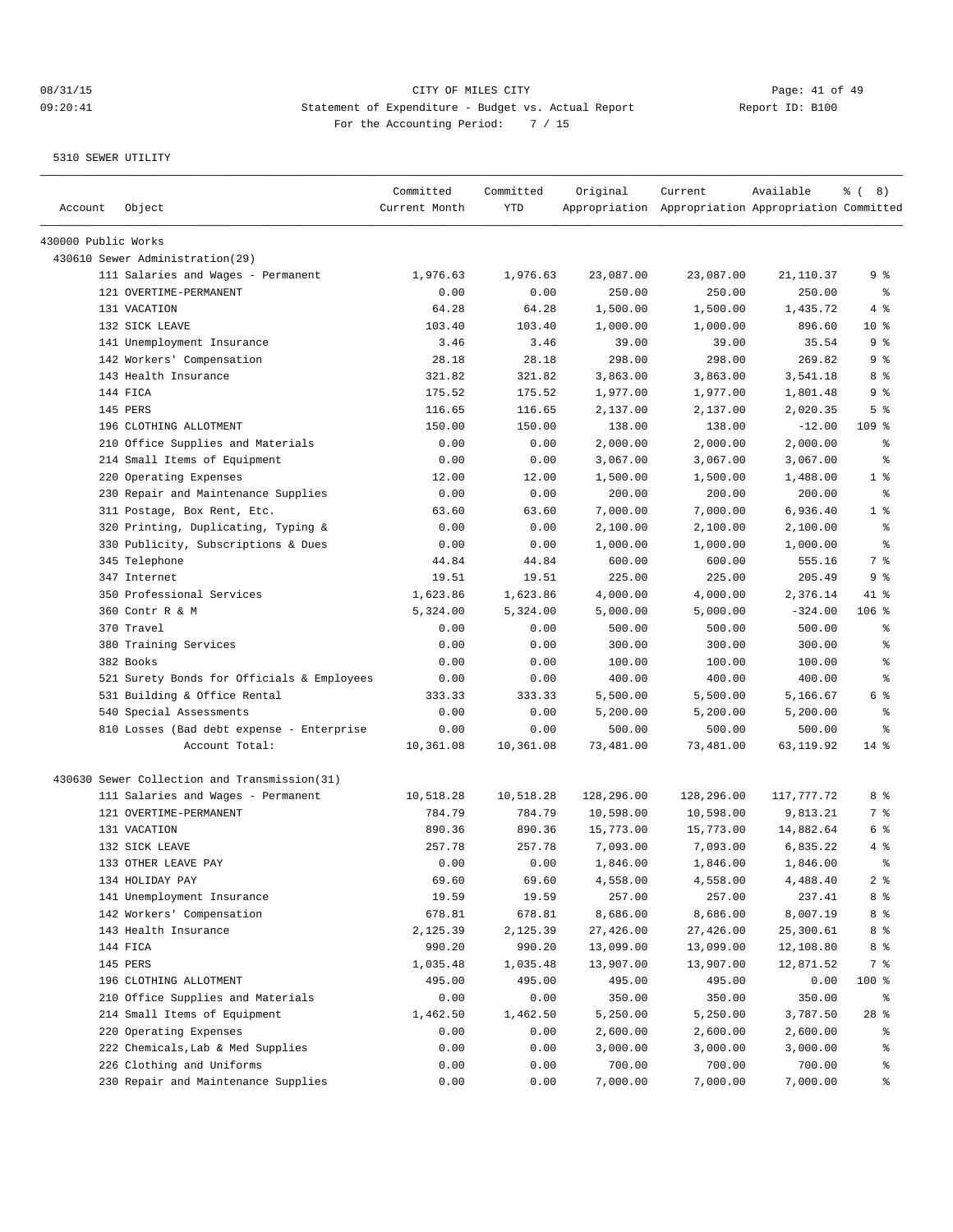| Account | Object                                  | Committed<br>Current Month | Committed<br>YTD | Original   | Current<br>Appropriation Appropriation Appropriation Committed | Available  | $\frac{6}{6}$ ( 8) |
|---------|-----------------------------------------|----------------------------|------------------|------------|----------------------------------------------------------------|------------|--------------------|
|         | 231 Gas, Oil, Diesel Fuel, Grease, etc. | 846.06                     | 846.06           | 12,000.00  | 12,000.00                                                      | 11,153.94  | 7 %                |
|         | 233 Water/Sewer Main Replacement and    | 100.80                     | 100.80           | 5,000.00   | 5,000.00                                                       | 4,899.20   | 2 <sup>°</sup>     |
|         | 234 Hydrant/Manhole Replacement, Valves | 0.00                       | 0.00             | 10,000.00  | 10,000.00                                                      | 10,000.00  | ွေ                 |
|         | 241 Consumable Tools                    | 0.00                       | 0.00             | 100.00     | 100.00                                                         | 100.00     | န္                 |
|         | 311 Postage, Box Rent, Etc.             | 0.00                       | 0.00             | 50.00      | 50.00                                                          | 50.00      | န္                 |
|         | 320 Printing, Duplicating, Typing &     | 0.00                       | 0.00             | 75.00      | 75.00                                                          | 75.00      | န္                 |
|         | 330 Publicity, Subscriptions & Dues     | 0.00                       | 0.00             | 125.00     | 125.00                                                         | 125.00     | $\,$ $\,$ $\,$     |
|         | 334 Memberships, Registrations & Dues   | 125.00                     | 125.00           | 200.00     | 200.00                                                         | 75.00      | 63 %               |
|         | 341 Electric Utility Services           | 17.24                      | 17.24            | 223.00     | 223.00                                                         | 205.76     | 8 %                |
|         | 344 Gas Utility Service                 | 0.00                       | 0.00             | 400.00     | 400.00                                                         | 400.00     | နွ                 |
|         | 345 Telephone                           | 45.69                      | 45.69            | 550.00     | 550.00                                                         | 504.31     | 8 %                |
|         | 347 Internet                            | 11.40                      | 11.40            | 140.00     | 140.00                                                         | 128.60     | 8 %                |
|         | 350 Professional Services               | $-328.34$                  | $-328.34$        | 40,000.00  | 40,000.00                                                      | 40,328.34  | $-1$ %             |
|         | 356 Purchsed Services (MMIA Div '01)    | 0.00                       | 0.00             | 2,000.00   | 2,000.00                                                       | 2,000.00   | နွ                 |
|         | 357 Architectual, Engineering Serv Etc. | 0.00                       | 0.00             | 5,000.00   | 5,000.00                                                       | 5,000.00   | နွ                 |
|         | 360 Contr R & M                         | 86.45                      | 86.45            | 3,000.00   | 3,000.00                                                       | 2,913.55   | 3%                 |
|         | 363 R&M Vehicles/Equip/Labor-PW         | 0.00                       | 0.00             | 27,000.00  | 27,000.00                                                      | 27,000.00  | ి                  |
|         | 369 Other Repair and Maintenance        | 0.00                       | 0.00             | 2,500.00   | 2,500.00                                                       | 2,500.00   | န္                 |
|         | 370 Travel                              | 0.00                       | 0.00             | 400.00     | 400.00                                                         | 400.00     | န္                 |
|         | 380 Training Services                   | 0.00                       | 0.00             | 400.00     | 400.00                                                         | 400.00     | န္                 |
|         | 382 Books                               | 0.00                       | 0.00             | 100.00     | 100.00                                                         | 100.00     | ి                  |
|         | 400 BUILDING MATERIALS                  | 0.00                       | 0.00             | 400.00     | 400.00                                                         | 400.00     | ి                  |
|         | 512 Insurance on Vehicles & Equipment   | 1,322.47                   | 1,322.47         | 1,323.00   | 1,323.00                                                       | 0.53       | 100 %              |
|         | 513 Liability                           | 0.00                       | 0.00             | 5,000.00   | 5,000.00                                                       | 5,000.00   | ి                  |
|         | 532 Land Rental                         | 160.78                     | 160.78           | 700.00     | 700.00                                                         | 539.22     | $23$ $%$           |
|         | Account Total:                          | 21,715.33                  | 21,715.33        | 367,620.00 | 367,620.00                                                     | 345,904.67 | 6 %                |
|         | 430640 Sewer Treatment and Disposal(33) |                            |                  |            |                                                                |            |                    |
|         | 111 Salaries and Wages - Permanent      | 7,358.90                   | 7,358.90         | 100,680.00 | 100,680.00                                                     | 93,321.10  | 7 %                |
|         | 121 OVERTIME-PERMANENT                  | 594.70                     | 594.70           | 6,848.00   | 6,848.00                                                       | 6,253.30   | 9%                 |
|         | 131 VACATION                            | 634.87                     | 634.87           | 6,309.00   | 6,309.00                                                       | 5,674.13   | $10*$              |
|         | 132 SICK LEAVE                          | 1,032.37                   | 1,032.37         | 2,810.00   | 2,810.00                                                       | 1,777.63   | 37%                |
|         | 133 OTHER LEAVE PAY                     | 0.00                       | 0.00             | 3,968.00   | 3,968.00                                                       | 3,968.00   | ႜ                  |
|         | 134 HOLIDAY PAY                         | 154.67                     | 154.67           | 2,167.00   | 2,167.00                                                       | 2,012.33   | 7 %                |
|         | 141 Unemployment Insurance              | 15.22                      | 15.22            | 185.00     | 185.00                                                         | 169.78     | 8%                 |
|         | 142 Workers' Compensation               | 611.33                     | 611.33           | 6,575.00   | 6,575.00                                                       | 5,963.67   | 9 %                |
|         | 143 Health Insurance                    | 1,508.02                   | 1,508.02         | 17,614.00  | 17,614.00                                                      | 16,105.98  | 9 <sup>8</sup>     |
|         | 144 FICA                                | 741.74                     | 741.74           | 9,393.00   | 9,393.00                                                       | 8,651.26   | 8 %                |
|         | 145 PERS                                | 798.58                     | 798.58           | 10,155.00  | 10,155.00                                                      | 9,356.42   | 8 %                |
|         | 196 CLOTHING ALLOTMENT                  | 351.00                     | 351.00           | 351.00     | 351.00                                                         | 0.00       | 100 %              |
|         | 210 Office Supplies and Materials       | 0.00                       | 0.00             | 150.00     | 150.00                                                         | 150.00     | ွေ                 |
|         | 220 Operating Expenses                  | 87.74                      | 87.74            | 13,000.00  | 13,000.00                                                      | 12,912.26  | 1 <sup>8</sup>     |
|         | 222 Chemicals, Lab & Med Supplies       | 30.00                      | 30.00            | 7,000.00   | 7,000.00                                                       | 6,970.00   | ိင                 |
|         | 226 Clothing and Uniforms               | 0.00                       | 0.00             | 500.00     | 500.00                                                         | 500.00     | ိင                 |
|         | 230 Repair and Maintenance Supplies     | 0.00                       | 0.00             | 8,000.00   | 8,000.00                                                       | 8,000.00   | ိင                 |
|         | 231 Gas, Oil, Diesel Fuel, Grease, etc. | 159.15                     | 159.15           | 2,000.00   | 2,000.00                                                       | 1,840.85   | 8 %                |
|         | 241 Consumable Tools                    | 0.00                       | 0.00             | 100.00     | 100.00                                                         | 100.00     | ွေ                 |
|         | 311 Postage, Box Rent, Etc.             | 0.00                       | 0.00             | 100.00     | 100.00                                                         | 100.00     | ွေ                 |
|         | 320 Printing, Duplicating, Typing &     | 0.00                       | 0.00             | 100.00     | 100.00                                                         | 100.00     | ွေ                 |
|         | 330 Publicity, Subscriptions & Dues     | 0.00                       | 0.00             | 170.00     | 170.00                                                         | 170.00     | ွေ                 |
|         | 334 Memberships, Registrations & Dues   | 0.00                       | 0.00             | 600.00     | 600.00                                                         | 600.00     | ွေ                 |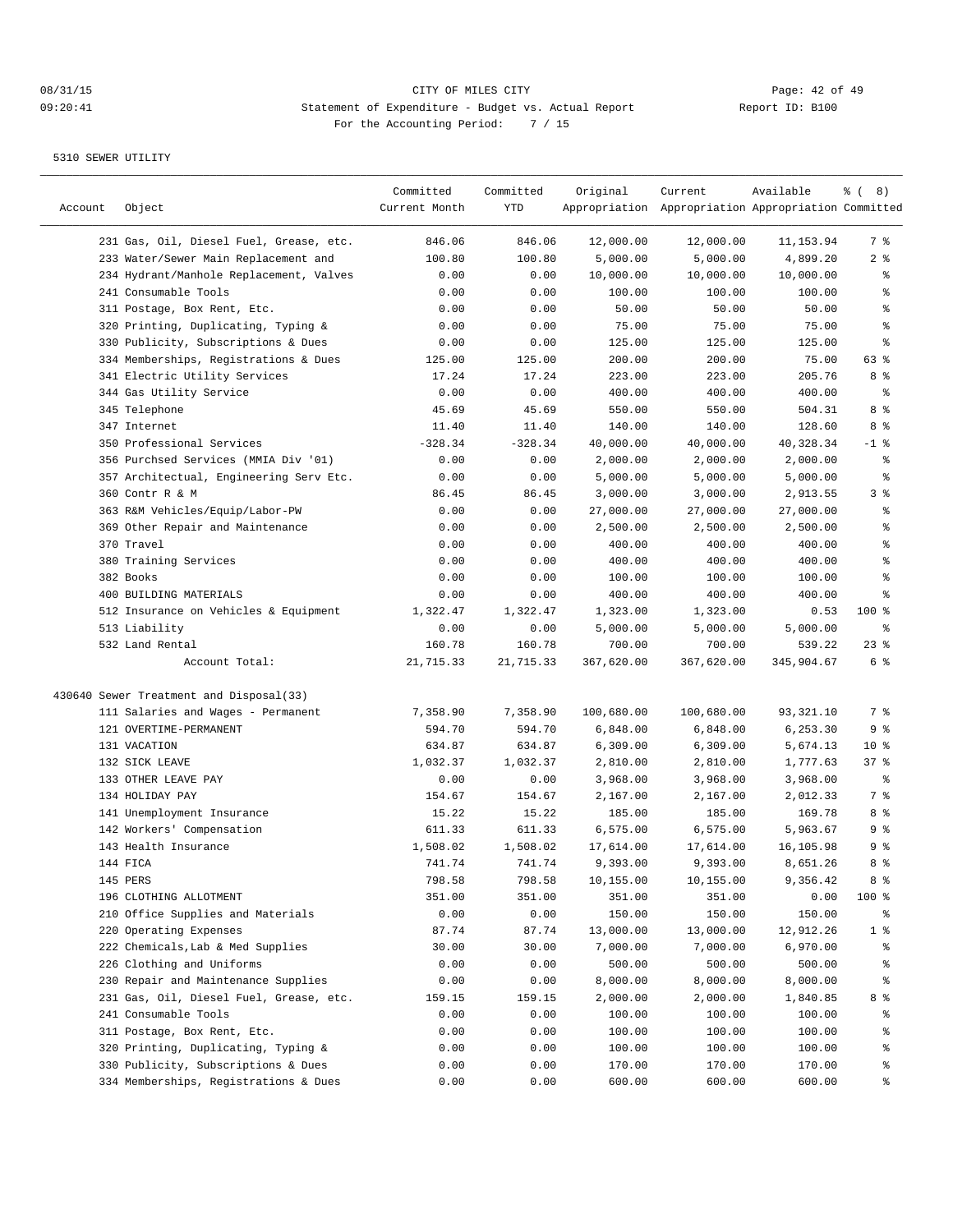| Account | Object                                  | Committed<br>Current Month | Committed<br>YTD | Original   | Current<br>Appropriation Appropriation Appropriation Committed | Available   | $\frac{6}{6}$ ( 8) |
|---------|-----------------------------------------|----------------------------|------------------|------------|----------------------------------------------------------------|-------------|--------------------|
|         | 341 Electric Utility Services           | 4,164.06                   | 4,164.06         | 83,640.00  | 83,640.00                                                      | 79,475.94   | 5 <sup>°</sup>     |
|         | 342 Water Utility Services              | 102.57                     | 102.57           | 1,000.00   | 1,000.00                                                       | 897.43      | $10*$              |
|         | 343 Sewer Utility Services              | 45.91                      | 45.91            | 600.00     | 600.00                                                         | 554.09      | 8 %                |
|         | 345 Telephone                           | 32.71                      | 32.71            | 800.00     | 800.00                                                         | 767.29      | 4 %                |
|         | 346 Garbage Service                     | 60.00                      | 60.00            | 800.00     | 800.00                                                         | 740.00      | 8 %                |
|         | 347 Internet                            | 45.60                      | 45.60            | 500.00     | 500.00                                                         | 454.40      | 9 %                |
|         | 350 Professional Services               | 0.00                       | 0.00             | 500.00     | 500.00                                                         | 500.00      | နွ                 |
|         | 352 Wtr/Swr Lab Testing                 | 177.00                     | 177.00           | 8,000.00   | 8,000.00                                                       | 7,823.00    | 2 <sub>8</sub>     |
|         | 357 Architectual, Engineering Serv Etc. | 0.00                       | 0.00             | 5,000.00   | 5,000.00                                                       | 5,000.00    | နွ                 |
|         | 360 Contr R & M                         | 93.60                      | 93.60            | 7,500.00   | 7,500.00                                                       | 7,406.40    | 1 <sup>°</sup>     |
|         | 363 R&M Vehicles/Equip/Labor-PW         | 0.00                       | 0.00             | 8,000.00   | 8,000.00                                                       | 8,000.00    | နွ                 |
|         | 370 Travel                              | 0.00                       | 0.00             | 750.00     | 750.00                                                         | 750.00      | ి                  |
|         | 380 Training Services                   | 0.00                       | 0.00             | 750.00     | 750.00                                                         | 750.00      | ి                  |
|         | 382 Books                               | 0.00                       | 0.00             | 200.00     | 200.00                                                         | 200.00      | $\rm _{o}^{\circ}$ |
|         | 400 BUILDING MATERIALS                  | 0.00                       | 0.00             | 500.00     | 500.00                                                         | 500.00      | ి                  |
|         | 511 Insurance on Buildings              | 7,179.41                   | 7,179.41         | 7,180.00   | 7,180.00                                                       | 0.59        | 100 %              |
|         | 512 Insurance on Vehicles & Equipment   | 211.26                     | 211.26           | 212.00     | 212.00                                                         | 0.74        | $100$ %            |
|         | 513 Liability                           | 0.00                       | 0.00             | 2,000.00   | 2,000.00                                                       | 2,000.00    | ႜ                  |
|         | 533 Machinery and Equipment Rental      | 0.00                       | 0.00             | 2,000.00   | 2,000.00                                                       | 2,000.00    | $\,{}^{\circ}\!$   |
|         | 920 Buildings                           | 3,563.12                   | 3,563.12         | 0.00       | 0.00                                                           | $-3,563.12$ | န္                 |
|         | Account Total:                          | 29,753.53                  | 29,753.53        | 328,707.00 | 328,707.00                                                     | 298,953.47  | 9 %                |
|         | 430690 Sewer Lift Stations(32)          |                            |                  |            |                                                                |             |                    |
|         | 111 Salaries and Wages - Permanent      | 4,627.53                   | 4,627.53         | 63,651.00  | 63,651.00                                                      | 59,023.47   | 7 %                |
|         | 121 OVERTIME-PERMANENT                  | 396.40                     | 396.40           | 3,134.00   | 3,134.00                                                       | 2,737.60    | $13*$              |
|         | 131 VACATION                            | 409.83                     | 409.83           | 4,206.00   | 4,206.00                                                       | 3,796.17    | $10*$              |
|         | 132 SICK LEAVE                          | 688.18                     | 688.18           | 1,840.00   | 1,840.00                                                       | 1,151.82    | 37%                |
|         | 133 OTHER LEAVE PAY                     | 0.00                       | 0.00             | 1,159.00   | 1,159.00                                                       | 1,159.00    | ႜ                  |
|         | 134 HOLIDAY PAY                         | 103.11                     | 103.11           | 1,133.00   | 1,133.00                                                       | 1,029.89    | 9%                 |
|         | 141 Unemployment Insurance              | 9.72                       | 9.72             | 113.00     | 113.00                                                         | 103.28      | 9%                 |
|         | 142 Workers' Compensation               | 390.89                     | 390.89           | 3,933.00   | 3,933.00                                                       | 3,542.11    | $10*$              |
|         | 143 Health Insurance                    | 973.06                     | 973.06           | 11,666.00  | 11,666.00                                                      | 10,692.94   | 8 %                |
|         | 144 FICA                                | 471.92                     | 471.92           | 5,747.00   | 5,747.00                                                       | 5,275.08    | 8 %                |
|         | 145 PERS                                | 508.22                     | 508.22           | 6,213.00   | 6,213.00                                                       | 5,704.78    | 8 %                |
|         | 196 CLOTHING ALLOTMENT                  | 226.50                     | 226.50           | 250.00     | 250.00                                                         | 23.50       | $91$ %             |
|         | 210 Office Supplies and Materials       | 0.00                       | 0.00             | 150.00     | 150.00                                                         | 150.00      | ್ಠಿ                |
|         | 220 Operating Expenses                  | 58.38                      | 58.38            | 1,000.00   | 1,000.00                                                       | 941.62      | 6 %                |
|         | 222 Chemicals, Lab & Med Supplies       | 0.00                       | 0.00             | 3,000.00   | 3,000.00                                                       | 3,000.00    | ៖                  |
|         | 226 Clothing and Uniforms               | 0.00                       | 0.00             | 100.00     | 100.00                                                         | 100.00      | ိင                 |
|         | 230 Repair and Maintenance Supplies     | 0.00                       | 0.00             | 5,500.00   | 5,500.00                                                       | 5,500.00    | န္                 |
|         | 231 Gas, Oil, Diesel Fuel, Grease, etc. | 159.15                     | 159.15           | 2,500.00   | 2,500.00                                                       | 2,340.85    | 6 %                |
|         | 241 Consumable Tools                    | 0.00                       | 0.00             | 100.00     | 100.00                                                         | 100.00      | ႜૢ                 |
|         | 311 Postage, Box Rent, Etc.             | 0.00                       | 0.00             | 50.00      | 50.00                                                          | 50.00       | ွေ                 |
|         | 341 Electric Utility Services           | 991.19                     | 991.19           | 15,376.00  | 15,376.00                                                      | 14,384.81   | $6\degree$         |
|         | 344 Gas Utility Service                 | 196.36                     | 196.36           | 1,500.00   | 1,500.00                                                       | 1,303.64    | $13*$              |
|         | 352 Wtr/Swr Lab Testing                 | 0.00                       | 0.00             | 250.00     | 250.00                                                         | 250.00      | ి                  |
|         | 360 Contr R & M                         | 56.40                      | 56.40            | 2,500.00   | 2,500.00                                                       | 2,443.60    | 2 <sup>8</sup>     |
|         | 369 Other Repair and Maintenance        | 0.00                       | 0.00             | 1,000.00   | 1,000.00                                                       | 1,000.00    | ွေ                 |
|         | 370 Travel                              | 0.00                       | 0.00             | 500.00     | 500.00                                                         | 500.00      | ွေ                 |
|         | 380 Training Services                   | 0.00                       | 0.00             | 500.00     | 500.00                                                         | 500.00      | ွေ                 |
|         | 382 Books                               | 0.00                       | 0.00             | 50.00      | 50.00                                                          | 50.00       | ွေ                 |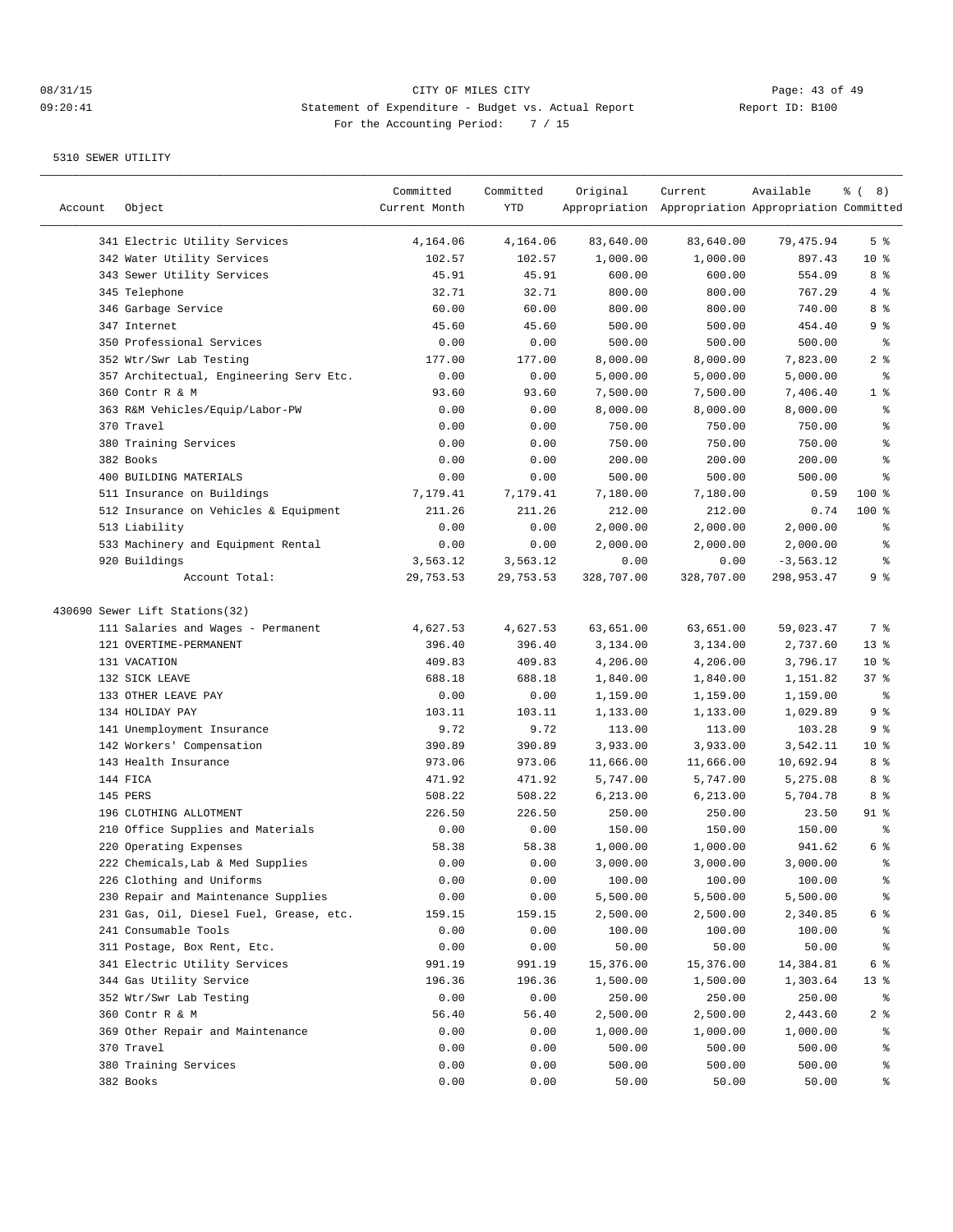## 08/31/15 CITY OF MILES CITY Page: 44 of 49 09:20:41 Statement of Expenditure - Budget vs. Actual Report Changer Report ID: B100 For the Accounting Period: 7 / 15

| Account              | Object                                   | Committed<br>Current Month | Committed<br><b>YTD</b> | Original                   | Current<br>Appropriation Appropriation Appropriation Committed | Available  | ී (<br>8)       |
|----------------------|------------------------------------------|----------------------------|-------------------------|----------------------------|----------------------------------------------------------------|------------|-----------------|
|                      |                                          |                            |                         |                            |                                                                |            |                 |
|                      | 400 BUILDING MATERIALS                   | 0.00                       | 0.00                    | 100.00                     | 100.00                                                         | 100.00     | ి               |
|                      | 511 Insurance on Buildings               | 834.52                     | 834.52                  | 835.00                     | 835.00                                                         | 0.48       | $100$ %         |
|                      | 513 Liability                            | 0.00                       | 0.00                    | 3,750.00                   | 3,750.00                                                       | 3,750.00   | နွ              |
|                      | 532 Land Rental                          | 0.00                       | 0.00                    | 700.00                     | 700.00                                                         | 700.00     | ి               |
|                      | 533 Machinery and Equipment Rental       | 0.00                       | 0.00                    | 150.00                     | 150.00                                                         | 150.00     | $\approx$       |
|                      | Account Total:                           | 11,101.36                  | 11,101.36               | 142,656.00                 | 142,656.00                                                     | 131,554.64 | 8 %             |
|                      | Account Group Total:                     | 72,931.30                  | 72,931.30               | 912,464.00                 | 912,464.00                                                     | 839,532.70 | 8 %             |
| 490000 DEBT SERVICE  |                                          |                            |                         |                            |                                                                |            |                 |
|                      | 490200 Revenue Bonds                     |                            |                         |                            |                                                                |            |                 |
|                      | 608 Prpl-Wastewater Project Phase I      | 0.00                       | 0.00                    | 61,000.00                  | 61,000.00                                                      | 61,000.00  | နွ              |
|                      | 626 Interest-Wastewater Project Phase I  | 0.00                       | 0.00                    | 39,630.00                  | 39,630.00                                                      | 39,630.00  | နွ              |
|                      | Account Total:                           | 0.00                       | 0.00                    | 100,630.00                 | 100,630.00                                                     | 100,630.00 | ి               |
|                      | Account Group Total:                     | 0.00                       | 0.00                    | 100,630.00                 | 100,630.00                                                     | 100,630.00 | ి               |
| 510000 MISCELLANEOUS |                                          |                            |                         |                            |                                                                |            |                 |
|                      | 510330 Comprehensive Liability Insurance |                            |                         |                            |                                                                |            |                 |
|                      | 513 Liability                            | 48,557.39                  | 48,557.39               | 48,558.00                  | 48,558.00                                                      | 0.61       | $100*$          |
|                      | Account Total:                           | 48,557.39                  | 48,557.39               | 48,558.00                  | 48,558.00                                                      | 0.61       | $100$ %         |
|                      | Account Group Total:                     | 48,557.39                  | 48,557.39               | 48,558.00                  | 48,558.00                                                      | 0.61       | $100*$          |
|                      | 520000 OTHER FINANCING USES              |                            |                         |                            |                                                                |            |                 |
|                      | 521000 Interfund Operating Transfers Out |                            |                         |                            |                                                                |            |                 |
|                      | 820 Transfers to Other Funds             | 3,901.29                   | 3,901.29                | 56,862.00                  | 56,862.00                                                      | 52,960.71  | 7 <sup>°</sup>  |
|                      | Account Total:                           | 3,901.29                   | 3,901.29                | 56,862.00                  | 56,862.00                                                      | 52,960.71  | 7 %             |
|                      | Account Group Total:                     | 3,901.29                   | 3,901.29                | 56,862.00                  | 56,862.00                                                      | 52,960.71  | 7 <sup>°</sup>  |
|                      | Fund Total:                              | 125,389.98                 |                         | 125, 389.98 1, 118, 514.00 | 1,118,514.00                                                   | 993,124.02 | 11 <sup>8</sup> |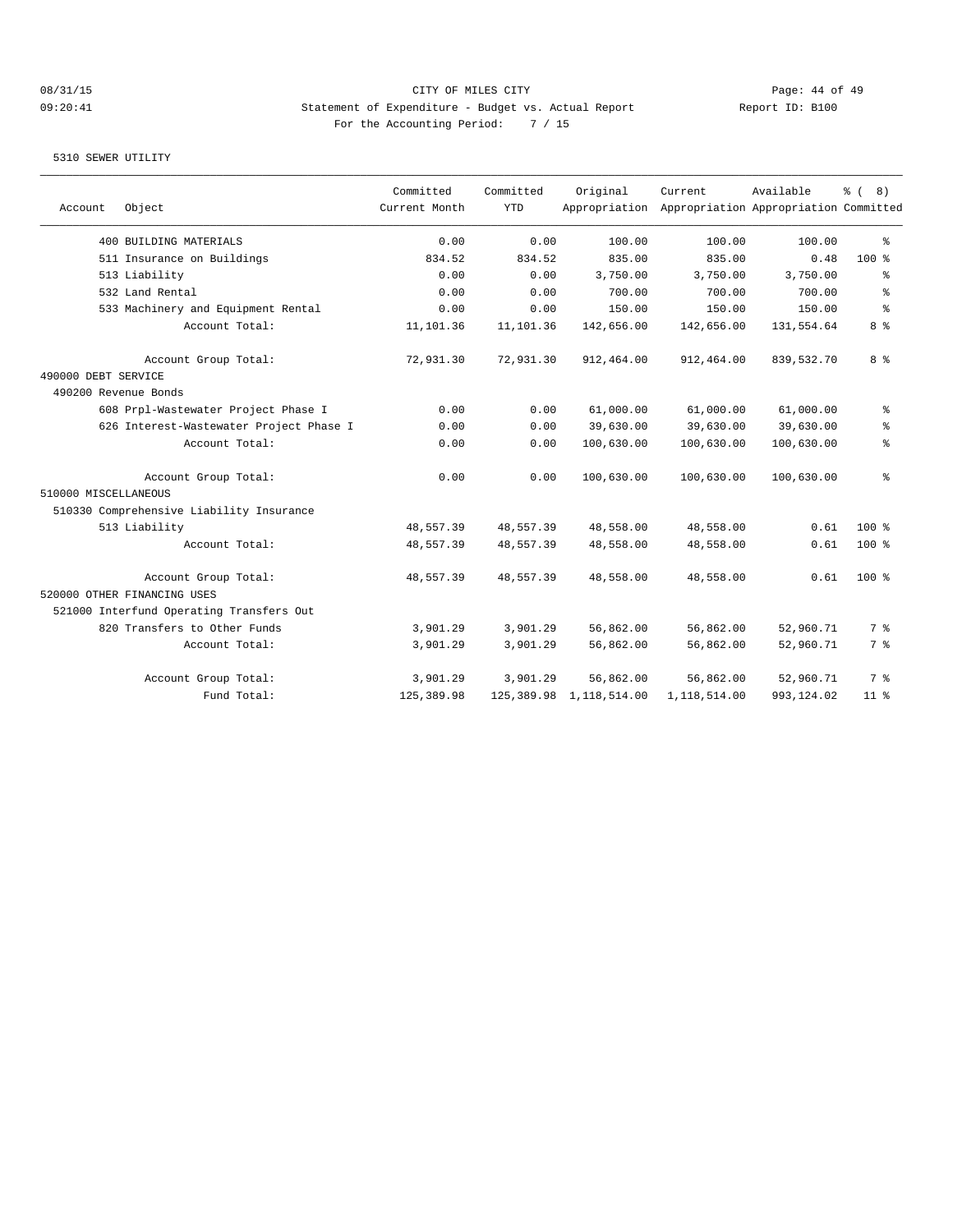5510 AMBULANCE FUND

| 420000 PUBLIC SAFETY | 420730 Emergency Medical Services-Ambulance<br>111 Salaries and Wages - Permanent<br>112 SALARIES AND WAGES - PART PAID<br>121 OVERTIME-PERMANENT | 14,966.11<br>0.00 |           |            |            |            |                                          |
|----------------------|---------------------------------------------------------------------------------------------------------------------------------------------------|-------------------|-----------|------------|------------|------------|------------------------------------------|
|                      |                                                                                                                                                   |                   |           |            |            |            |                                          |
|                      |                                                                                                                                                   |                   |           |            |            |            |                                          |
|                      |                                                                                                                                                   |                   | 14,966.11 | 162,303.00 | 162,303.00 | 147,336.89 | 9 %                                      |
|                      |                                                                                                                                                   |                   | 0.00      | 8,000.00   | 8,000.00   | 8,000.00   | $\epsilon$                               |
|                      |                                                                                                                                                   | 4,373.31          | 4,373.31  | 84,000.00  | 84,000.00  | 79,626.69  | 5 <sup>8</sup>                           |
|                      | 131 VACATION                                                                                                                                      | 321.08            | 321.08    | 10,000.00  | 10,000.00  | 9,678.92   | 3%                                       |
|                      | 132 SICK LEAVE                                                                                                                                    | 793.92            | 793.92    | 7,000.00   | 7,000.00   | 6, 206.08  | $11$ %                                   |
|                      | 133 OTHER LEAVE PAY                                                                                                                               | 0.00              | 0.00      | 2,000.00   | 2,000.00   | 2,000.00   | နွ                                       |
|                      | 134 HOLIDAY PAY                                                                                                                                   | 283.10            | 283.10    | 7,000.00   | 7,000.00   | 6,716.90   | 4%                                       |
|                      | 141 Unemployment Insurance                                                                                                                        | 31.10             | 31.10     | 378.00     | 378.00     | 346.90     | 8 %                                      |
|                      | 142 Workers' Compensation                                                                                                                         | 728.86            | 728.86    | 6,409.00   | 6,409.00   | 5,680.14   | $11$ %                                   |
|                      | 143 Health Insurance                                                                                                                              | 2,530.09          | 2,530.09  | 30,284.00  | 30,284.00  | 27,753.91  | 8%                                       |
| 144 FICA             |                                                                                                                                                   | 300.00            | 300.00    | 4,000.00   | 4,000.00   | 3,700.00   | 8 %                                      |
|                      | 147 Firemen's Pension                                                                                                                             | 2,118.58          | 2,118.58  | 36,113.00  | 36,113.00  | 33,994.42  | 6 %                                      |
|                      | 210 Office Supplies and Materials                                                                                                                 | 0.00              | 0.00      | 1,000.00   | 1,000.00   | 1,000.00   | နွ                                       |
|                      | 214 Small Items of Equipment                                                                                                                      | 0.00              | 0.00      | 5,000.00   | 5,000.00   | 5,000.00   | ి                                        |
|                      | 220 Operating Expenses                                                                                                                            | 0.00              | 0.00      | 3,000.00   | 3,000.00   | 3,000.00   | န္                                       |
|                      | 222 Chemicals, Lab & Med Supplies                                                                                                                 | 28.00             | 28.00     | 15,000.00  | 15,000.00  | 14,972.00  | န္                                       |
|                      | 230 Repair and Maintenance Supplies                                                                                                               | 0.00              | 0.00      | 5,000.00   | 5,000.00   | 5,000.00   | $\, \raisebox{0.6ex}{\scriptsize{*}} \,$ |
|                      | 231 Gas, Oil, Diesel Fuel, Grease, etc.                                                                                                           | 735.89            | 735.89    | 18,000.00  | 18,000.00  | 17,264.11  | 4 %                                      |
|                      | 241 Consumable Tools                                                                                                                              | 0.00              | 0.00      | 1,000.00   | 1,000.00   | 1,000.00   | နွ                                       |
|                      | 300 PURCHASED SERVICES                                                                                                                            | 0.00              | 0.00      | 2,000.00   | 2,000.00   | 2,000.00   | ి                                        |
|                      | 311 Postage, Box Rent, Etc.                                                                                                                       | 0.00              | 0.00      | 100.00     | 100.00     | 100.00     | န္                                       |
|                      | 320 Printing, Duplicating, Typing &                                                                                                               | 0.00              | 0.00      | 200.00     | 200.00     | 200.00     | $\epsilon$                               |
|                      | 341 Electric Utility Services                                                                                                                     | 77.20             | 77.20     | 2,645.00   | 2,645.00   | 2,567.80   | 3%                                       |
|                      | 342 Water Utility Services                                                                                                                        | 24.07             | 24.07     | 400.00     | 400.00     | 375.93     | 6 %                                      |
|                      | 343 Sewer Utility Services                                                                                                                        | 15.18             | 15.18     | 250.00     | 250.00     | 234.82     | 6 %                                      |
|                      | 344 Gas Utility Service                                                                                                                           | $-3.26$           | $-3.26$   | 1,270.00   | 1,270.00   | 1,273.26   | $\epsilon$                               |
|                      | 345 Telephone                                                                                                                                     | 107.15            | 107.15    | 1,500.00   | 1,500.00   | 1,392.85   | 7 %                                      |
|                      | 346 Garbage Service                                                                                                                               | 261.80            | 261.80    | 500.00     | 500.00     | 238.20     | $52$ $%$                                 |
|                      | 347 Internet                                                                                                                                      | 28.24             | 28.24     | 400.00     | 400.00     | 371.76     | 7 %                                      |
|                      | 350 Professional Services                                                                                                                         | 0.00              | 0.00      | 55,500.00  | 55,500.00  | 55,500.00  | နွ                                       |
|                      | 352 Wtr/Swr Lab Testing                                                                                                                           | 0.00              | 0.00      | 2,500.00   | 2,500.00   | 2,500.00   | $\epsilon$                               |
|                      | 360 Contr R & M                                                                                                                                   | 250.46            | 250.46    | 3,000.00   | 3,000.00   | 2,749.54   | 8 %                                      |
|                      | 364 R&M Vehicles - Fire/Amb                                                                                                                       | 2,279.37          | 2,279.37  | 10,200.00  | 10,200.00  | 7,920.63   | $22$ %                                   |
| 370 Travel           |                                                                                                                                                   | 0.00              | 0.00      | 2,500.00   | 2,500.00   | 2,500.00   | နွ                                       |
|                      | 380 Training Services                                                                                                                             | 0.00              | 0.00      | 2,500.00   | 2,500.00   | 2,500.00   | န္                                       |
| 382 Books            |                                                                                                                                                   | 0.00              | 0.00      | 1,000.00   | 1,000.00   | 1,000.00   | ٥R                                       |
|                      | 400 BUILDING MATERIALS                                                                                                                            | 0.00              | 0.00      | 3,000.00   | 3,000.00   | 3,000.00   | $\frac{6}{3}$                            |
|                      | 512 Insurance on Vehicles & Equipment                                                                                                             | 1,193.24          | 1,193.24  | 1,194.00   | 1,194.00   | 0.76       | 100 %                                    |
|                      | 810 Losses (Bad debt expense - Enterprise                                                                                                         | 0.00              | 0.00      | 100,000.00 | 100,000.00 | 100,000.00 | ៖                                        |
|                      | 811 Contractual Allowances (Ambl)                                                                                                                 | 18,085.03         | 18,085.03 | 150,000.00 | 150,000.00 | 131,914.97 | $12$ %                                   |
|                      | Account Total:                                                                                                                                    | 49,528.52         | 49,528.52 | 746,146.00 | 746,146.00 | 696,617.48 | 7 %                                      |
| 490000 DEBT SERVICE  | Account Group Total:                                                                                                                              | 49,528.52         | 49,528.52 | 746,146.00 | 746,146.00 | 696,617.48 | 7 %                                      |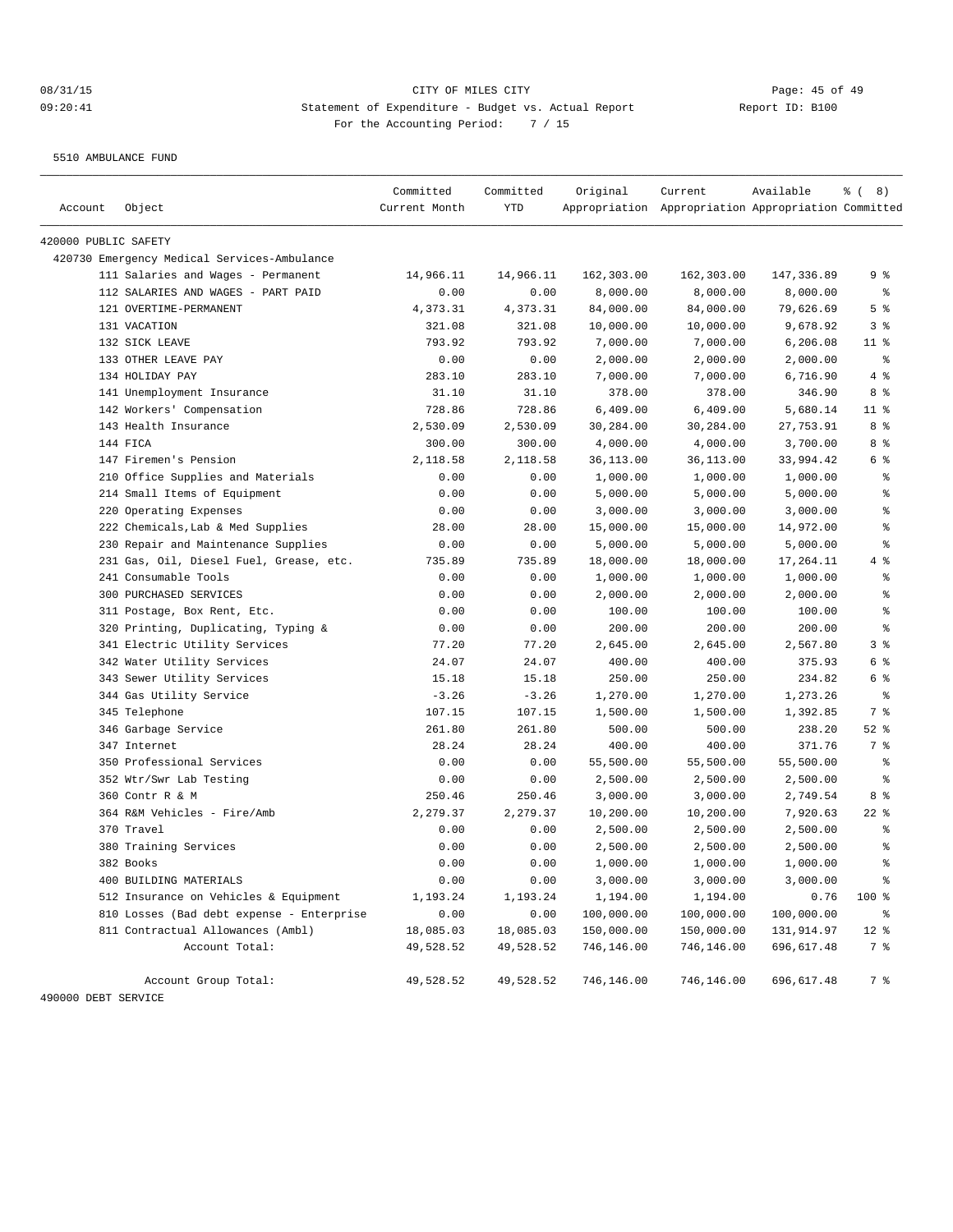5510 AMBULANCE FUND

| Object<br>Account                        | Committed<br>Current Month | Committed<br><b>YTD</b> | Original<br>Appropriation | Current     | Available<br>Appropriation Appropriation Committed | $\frac{6}{6}$ ( 8) |
|------------------------------------------|----------------------------|-------------------------|---------------------------|-------------|----------------------------------------------------|--------------------|
|                                          |                            |                         |                           |             |                                                    |                    |
| 490500 Other Debt Service Payments       |                            |                         |                           |             |                                                    |                    |
| 602 Prpl-Ambulance                       | 13,098.72                  | 13,098.72               | 26,320.00                 | 26,320.00   | 13, 221. 28                                        | 50%                |
| 629 Interest-Ambulance                   | 244.84                     | 244.84                  | 412.00                    | 412.00      | 167.16                                             | 59 %               |
| Account Total:                           | 13,343.56                  | 13,343.56               | 26,732.00                 | 26,732.00   | 13,388.44                                          | 50%                |
| Account Group Total:                     | 13,343.56                  | 13,343.56               | 26,732.00                 | 26,732.00   | 13,388.44                                          | $50*$              |
| 510000 MISCELLANEOUS                     |                            |                         |                           |             |                                                    |                    |
| 510330 Comprehensive Liability Insurance |                            |                         |                           |             |                                                    |                    |
| 513 Liability                            | 3,030.47                   | 3,030.47                | 3,031.00                  | 3,031.00    | 0.53                                               | $100*$             |
| Account Total:                           | 3,030.47                   | 3,030.47                | 3,031.00                  | 3,031.00    | 0.53                                               | $100$ %            |
| Account Group Total:                     | 3,030.47                   | 3,030.47                | 3,031.00                  | 3,031.00    | 0.53                                               | $100$ %            |
| 520000 OTHER FINANCING USES              |                            |                         |                           |             |                                                    |                    |
| 521000 Interfund Operating Transfers Out |                            |                         |                           |             |                                                    |                    |
| 820 Transfers to Other Funds             | 2,044.29                   | 2,044.29                | 34,532.00                 | 34,532.00   | 32,487.71                                          | 6 %                |
| Account Total:                           | 2,044.29                   | 2,044.29                | 34,532.00                 | 34,532.00   | 32,487.71                                          | 6 %                |
| Account Group Total:                     | 2,044.29                   | 2,044.29                | 34,532.00                 | 34,532.00   | 32,487.71                                          | 6 %                |
| Fund Total:                              | 67,946.84                  | 67,946.84               | 810, 441.00               | 810, 441.00 | 742,494.16                                         | 8 %                |
|                                          |                            |                         |                           |             |                                                    |                    |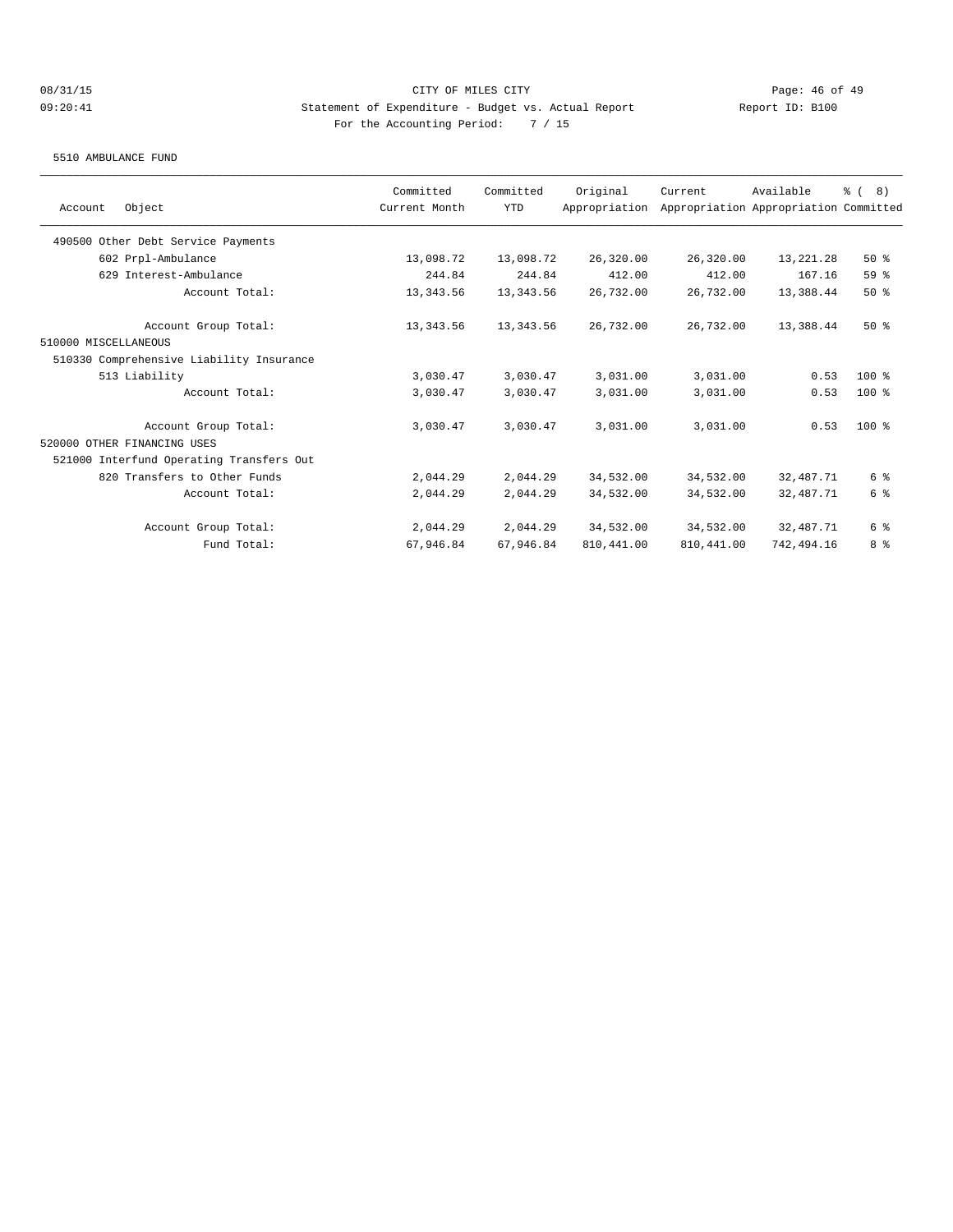5610 AIRPORT OPERATING

| Account             | Object                                     | Committed<br>Current Month | Committed<br><b>YTD</b> | Original                | Current<br>Appropriation Appropriation Appropriation Committed | Available    | $\frac{6}{6}$ ( 8) |
|---------------------|--------------------------------------------|----------------------------|-------------------------|-------------------------|----------------------------------------------------------------|--------------|--------------------|
| 430000 Public Works |                                            |                            |                         |                         |                                                                |              |                    |
| 430300 Airport(87)  |                                            |                            |                         |                         |                                                                |              |                    |
|                     | 111 Salaries and Wages - Permanent         | 6,996.84                   | 6,996.84                | 77,386.00               | 77,386.00                                                      | 70,389.16    | 9 %                |
|                     | 121 OVERTIME-PERMANENT                     | 0.00                       | 0.00                    | 4,500.00                | 4,500.00                                                       | 4,500.00     | နွ                 |
|                     | 131 VACATION                               | 0.00                       | 0.00                    | 8,000.00                | 8,000.00                                                       | 8,000.00     | ి                  |
|                     | 132 SICK LEAVE                             | 0.00                       | 0.00                    | 4,500.00                | 4,500.00                                                       | 4,500.00     | ి                  |
|                     | 133 OTHER LEAVE PAY                        | 0.00                       | 0.00                    | 2,500.00                | 2,500.00                                                       | 2,500.00     | န္                 |
|                     | 134 HOLIDAY PAY                            | 0.00                       | 0.00                    | 2,100.00                | 2,100.00                                                       | 2,100.00     | ి                  |
|                     | 141 Unemployment Insurance                 | 11.07                      | 11.07                   | 550.00                  | 550.00                                                         | 538.93       | 2 <sup>8</sup>     |
|                     | 142 Workers' Compensation                  | 397.62                     | 397.62                  | 4,330.00                | 4,330.00                                                       | 3,932.38     | 9 %                |
|                     | 143 Health Insurance                       | 1,286.90                   | 1,286.90                | 15,451.00               | 15,451.00                                                      | 14,164.10    | 8 %                |
|                     | 144 FICA                                   | 563.96                     | 563.96                  | 6,327.00                | 6,327.00                                                       | 5,763.04     | 9 %                |
|                     | 145 PERS                                   | 585.21                     | 585.21                  | 6,839.00                | 6,839.00                                                       | 6,253.79     | 9 %                |
|                     | 196 CLOTHING ALLOTMENT                     | 375.00                     | 375.00                  | 300.00                  | 300.00                                                         | $-75.00$     | $125$ %            |
|                     | 210 Office Supplies and Materials          | 0.00                       | 0.00                    | 1,250.00                | 1,250.00                                                       | 1,250.00     | နွ                 |
|                     | 214 Small Items of Equipment               | 0.00                       | 0.00                    | 795.00                  | 795.00                                                         | 795.00       | ి                  |
|                     | 220 Operating Expenses                     | 321.96                     | 321.96                  | 3,225.00                | 3,225.00                                                       | 2,903.04     | $10*$              |
|                     | 230 Repair and Maintenance Supplies        | 23,862.90                  | 23,862.90               | 15,500.00               | 15,500.00                                                      | $-8, 362.90$ | 154 %              |
|                     | 231 Gas, Oil, Diesel Fuel, Grease, etc.    | 164.48                     | 164.48                  | 5,625.00                | 5,625.00                                                       | 5,460.52     | 3%                 |
|                     | 237 Aviation Fuel                          | 58, 363. 32                | 58,363.32               | 250,567.00              | 250,567.00                                                     | 192,203.68   | 23%                |
|                     | 239 Tires, Tubes Etc.                      | 0.00                       | 0.00                    | 650.00                  | 650.00                                                         | 650.00       | နွ                 |
|                     | 250 Supplies for Resale                    | 0.00                       | 0.00                    | 300.00                  | 300.00                                                         | 300.00       | ి                  |
|                     | 311 Postage, Box Rent, Etc.                | 0.00                       | 0.00                    | 375.00                  | 375.00                                                         | 375.00       | ి                  |
|                     | 319 Other Communication and Transportation | 52.64                      | 52.64                   | 656.00                  | 656.00                                                         | 603.36       | 8 %                |
|                     | 330 Publicity, Subscriptions & Dues        | 0.00                       | 0.00                    | 70.00                   | 70.00                                                          | 70.00        | ి                  |
|                     | 341 Electric Utility Services              | 770.52                     | 770.52                  | 9,659.00                | 9,659.00                                                       | 8,888.48     | 8 %                |
|                     | 344 Gas Utility Service                    | 79.47                      | 79.47                   | 7,599.00                | 7,599.00                                                       | 7,519.53     | 1 <sup>°</sup>     |
|                     | 345 Telephone                              | 98.04                      | 98.04                   | 3,500.00                | 3,500.00                                                       | 3,401.96     | 3%                 |
|                     | 347 Internet                               | 45.60                      | 45.60                   | 628.00                  | 628.00                                                         | 582.40       | 7 %                |
|                     | 350 Professional Services                  | 0.00                       | 0.00                    | 3,800.00                | 3,800.00                                                       | 3,800.00     | နွ                 |
|                     | 363 R&M Vehicles/Equip/Labor-PW            | 0.00                       | 0.00                    | 4,500.00                | 4,500.00                                                       | 4,500.00     | ి                  |
|                     | 367 Plumbing, Heating, Electrical          | 0.00                       | 0.00                    | 1,500.00                | 1,500.00                                                       | 1,500.00     | ి                  |
|                     | 511 Insurance on Buildings                 | 3,154.82                   | 3,154.82                | 3,155.00                | 3,155.00                                                       | 0.18         | 100 %              |
|                     | 512 Insurance on Vehicles & Equipment      | 1,695.30                   | 1,695.30                | 1,696.00                | 1,696.00                                                       | 0.70         | $100$ %            |
|                     | 513 Liability                              | 0.00                       | 0.00                    | 4,700.00                | 4,700.00                                                       | 4,700.00     | နွ                 |
|                     | 530 Rent                                   | 1,850.00                   | 1,850.00                | 22,500.00               | 22,500.00                                                      | 20,650.00    | 8 %                |
|                     | 939 AIP-3-30-055-016-2015                  | 0.00                       | 0.00                    | 3,482,252.00            | 3,482,252.00                                                   | 3,482,252.00 | $\epsilon$         |
|                     | Account Total:                             | 100,675.65                 | 100,675.65              | 3,957,285.00            | 3,957,285.00                                                   | 3,856,609.35 | 38                 |
|                     | Account Group Total:                       | 100,675.65                 |                         | 100,675.65 3,957,285.00 | 3,957,285.00 3,856,609.35                                      |              | 3 <sup>8</sup>     |
| 490000 DEBT SERVICE |                                            |                            |                         |                         |                                                                |              |                    |
|                     | 490500 Other Debt Service Payments         |                            |                         |                         |                                                                |              |                    |
|                     | 641 Principal - Aeronautics Loan 08        | 0.00                       | 0.00                    | 4,921.00                | 4,921.00                                                       | 4,921.00     | ိင                 |
|                     | 642 Interest - Aeronautics Loan 08         | 0.00                       | 0.00                    | 535.00                  | 535.00                                                         | 535.00       | $\epsilon$         |
|                     | 645 Equipment-Principle                    | 422.14                     | 422.14                  | 5,715.00                | 5,715.00                                                       | 5,292.86     | 7 %                |
|                     | 646 Equipment-Interest                     | 54.09                      | 54.09                   | 553.00                  | 553.00                                                         | 498.91       | $10*$              |
|                     | 648 MT Aero Principle 06-2015              | 0.00                       | 0.00                    | 3,340.00                | 3,340.00                                                       | 3,340.00     | $\epsilon$         |
|                     | 649 MT Aero Interest06-2015                | 0.00                       | 0.00                    | 565.00                  | 565.00                                                         | 565.00       | နွ                 |
|                     | Account Total:                             | 476.23                     | 476.23                  | 15,629.00               | 15,629.00                                                      | 15,152.77    | 3%                 |
|                     | Account Group Total:                       | 476.23                     | 476.23                  | 15,629.00               | 15,629.00                                                      | 15, 152. 77  | 3%                 |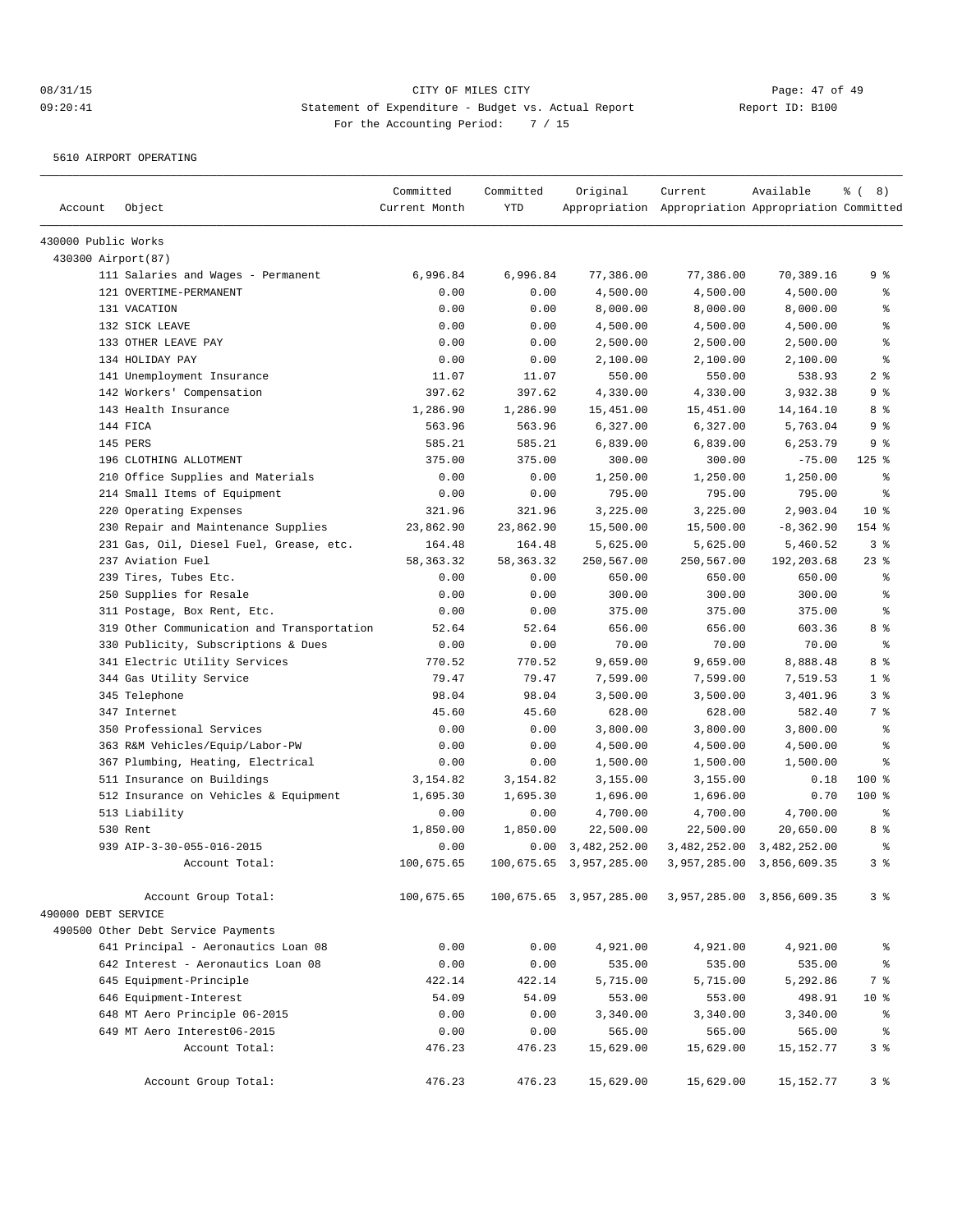5610 AIRPORT OPERATING

|                                          | Committed     | Committed  | Original      | Current                               | Available    | る (<br>8) |
|------------------------------------------|---------------|------------|---------------|---------------------------------------|--------------|-----------|
| Object<br>Account                        | Current Month | <b>YTD</b> | Appropriation | Appropriation Appropriation Committed |              |           |
| 520000 OTHER FINANCING USES              |               |            |               |                                       |              |           |
| 521000 Interfund Operating Transfers Out |               |            |               |                                       |              |           |
| 820 Transfers to Other Funds             | 1,527.96      | 1,527.96   | 18,335.00     | 18,335.00                             | 16,807.04    | 8 %       |
| Account Total:                           | 1,527.96      | 1,527.96   | 18,335.00     | 18,335.00                             | 16,807.04    | 8 %       |
| Account Group Total:                     | 1,527.96      | 1,527.96   | 18,335.00     | 18,335.00                             | 16,807.04    | 8 %       |
| Fund Total:                              | 102,679.84    | 102,679.84 | 3,991,249.00  | 3,991,249.00                          | 3,888,569.16 | 38        |